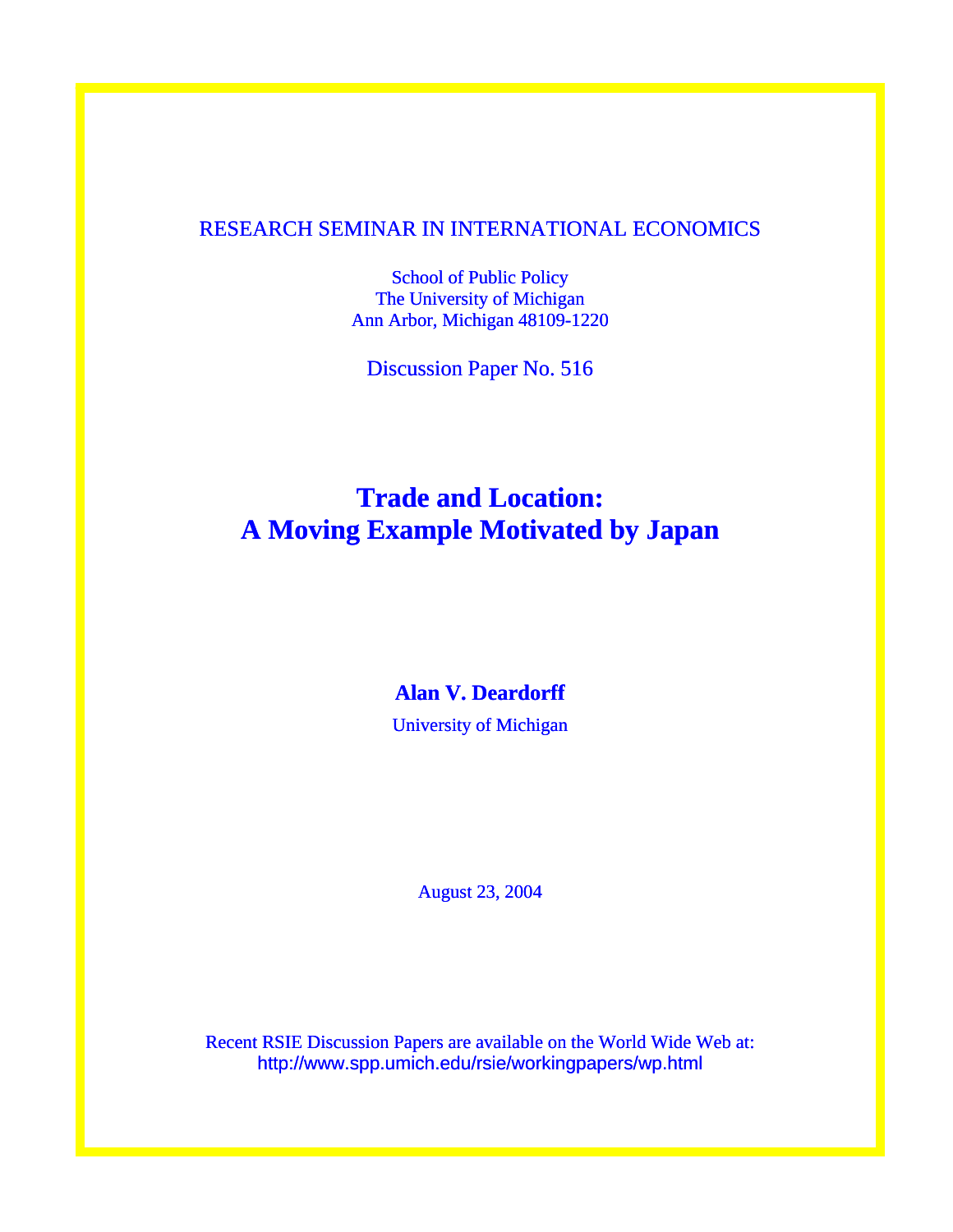### **Trade and Location: A Moving Example Motivated by Japan**

**Alan V. Deardorff** 

### **The University of Michigan**

Paper presented at the conference "Japan, the United States, and the International Economy: New Directions for Research" Tokyo, Japan May 14-15, 2004

August 23, 2004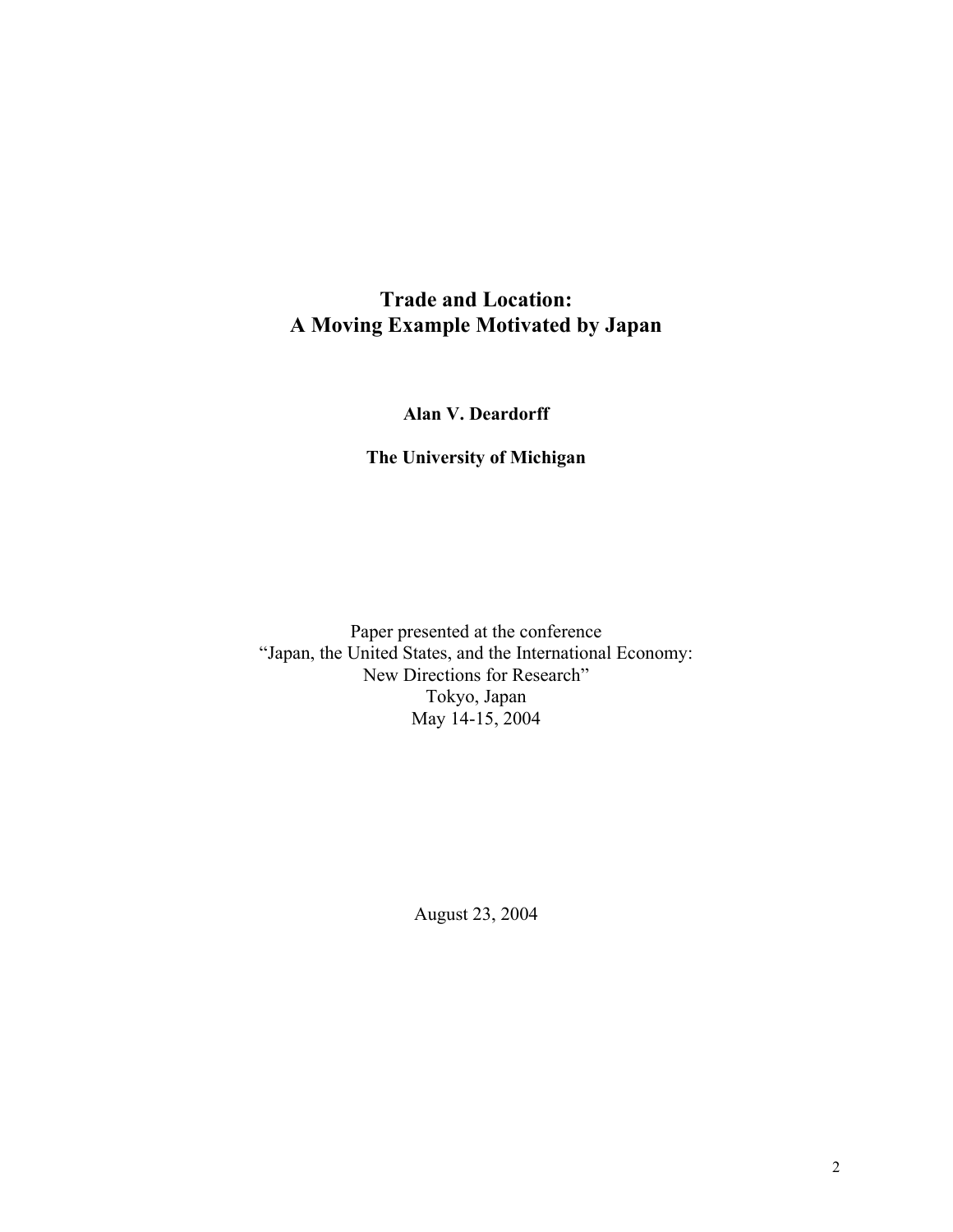#### **ABSTRACT**

### **Trade and Location: A Moving Example Motivated by Japan**

#### **Alan V. Deardorff The University of Michigan**

 If trade costs matter for trade, and if distance matters for at least some trade costs, then location matters for trade. This may be especially important for Japan, given its distance from other developed countries and proximity to a number of developing countries. In this paper I explore the relationship between location and trade in a simple partial equilibrium model of a single homogeneous good that may be produced and traded by three countries located on a plane. Six equilibrium regimes arise in this model, depending on trade costs compared to differences in autarky prices. These range from complete autarky in which no country trades, through partial autarky in which only two of the three countries trade, to either of two integrated equilibria in which either two countries export to the third, or (a different) two countries import from the third. I first identify these regimes in terms of the parameter values, including trade costs, that are needed for their occurrence. I then map them on the plane where the three countries are located.

 Results include the following: For a country whose autarky price lies between those of the other countries, whether it will export or import the good depends on its proximity to the other countries. It will export the good if it is close to the high-cost country, import it if it is close to the low-cost country, and not trade it at all if it is too far from both. The location of such a country is also important for the trade of the other countries. For example, the lowest cost country may not be able to trade at all if the intermediate-cost country, by virtue of its location, takes away the market of the high-cost country. Finally, although a fall in trade costs increases, up to a point, the geographic scope for a country to trade, beyond that point it cannot make trade possible for an intermediate-cost country that is too remote to trade.

 I apply this model in a very stylized way to the position of Japan, noted above. It suggests that Japan, with factor endowments similar to other developed countries but located closer to many developing countries, should dominate trade with its developing-country neighbors.

**Keywords:** Trade Costs **Correspondence:** Location

Alan V. Deardorff **JEL Subject Code:** F1 Trade Department of Economics University of Michigan Ann Arbor, MI 48109-1220

> Tel. 734-764-6817 Fax. 734-763-9181 E-mail: alandear@umich.ed http://www-personal.umich.edu/~alandear/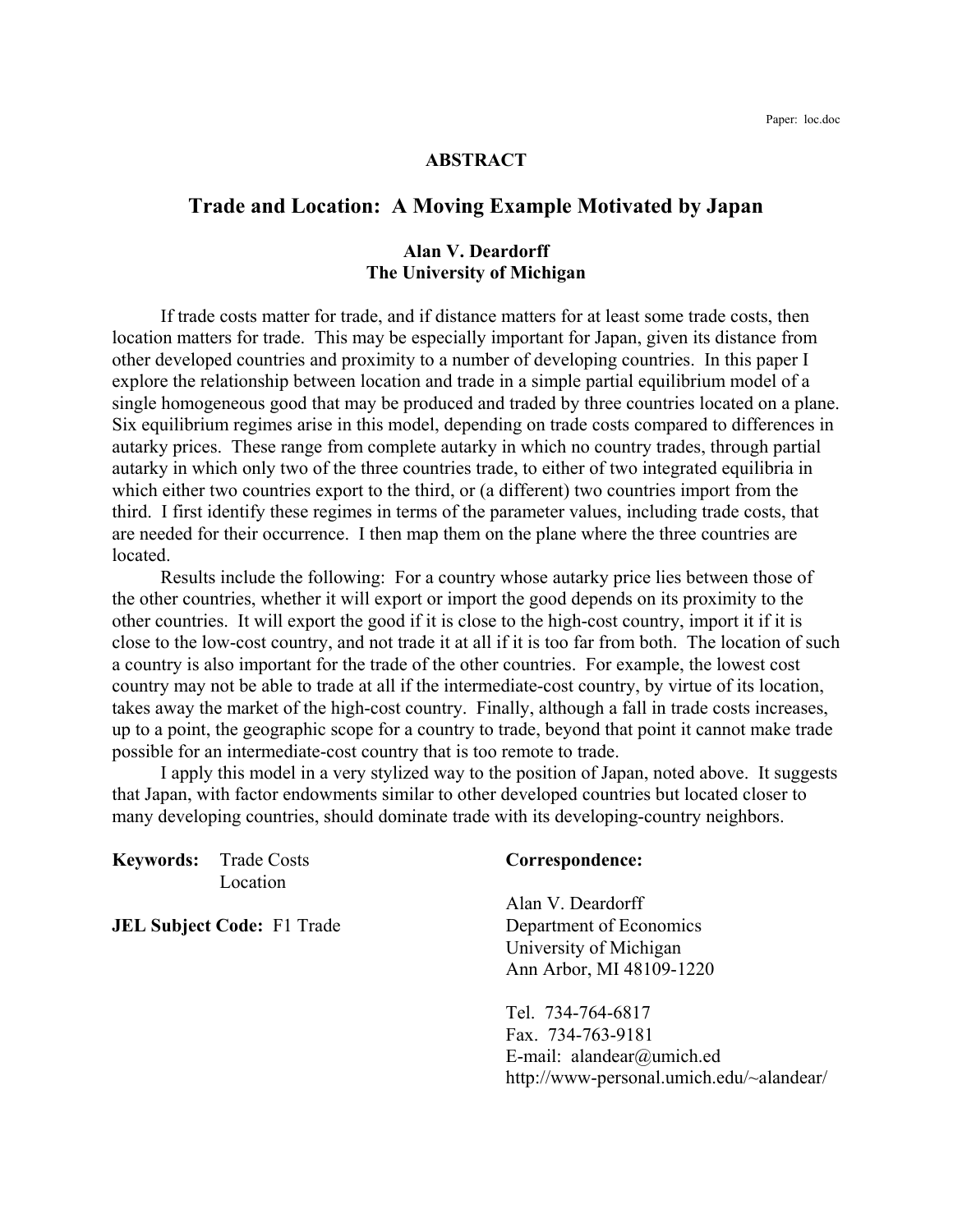### **Trade and Location: A Moving Example Motivated by Japan[\\*](#page-3-0)**

**Alan V. Deardorff The University of Michigan** 

#### **I. Introduction**

 $\overline{a}$ 

Evidence accumulates that the costs of engaging in international trade are significant.<sup>[1](#page-3-1)</sup> My own interest has turned recently to the effects that trade costs may have, not just on the volume of trade, but on the pattern of trade. That is, to what extent may costs of trade help to determine which goods a country exports and which it imports. In Deardorff (2004), for example, I have shown in several different models how trade costs can figure in the determination of comparative advantage. If trade costs matter, then almost certainly location also matters, since many trade costs are increasing in distance. Therefore a variation of this theme, elaborated in this paper, is to ask how trade patterns depend on the location of countries.

Japan provides what seems plausibly to be a particularly stark example of the potential importance of location. If my reading of the world map is correct, Japan is farther from its nearest developed-country trading partner than any other developed country. And amongst the largest developed countries (thus excluding Australia and

<span id="page-3-0"></span><sup>\*</sup> I have benefited from the comments of Bob Stern, Gary Saxonhouse, and others who participated in the preconference in Ann Arbor and the conference in Tokiyo.

<span id="page-3-1"></span><sup>1</sup> See Anderson and van Wincoop (2003b). Evidence that something must be reducing trade volumes below what it would be if trade were perfectly free and frictionless can be found in Trefler (1995), Obstfeld and Rogoff (2000), Davis and Weinstein (2001), Anderson and van Wincoop (2003a) and the large literature using the gravity model to explain trade flows. See, for example, Frankel (1998).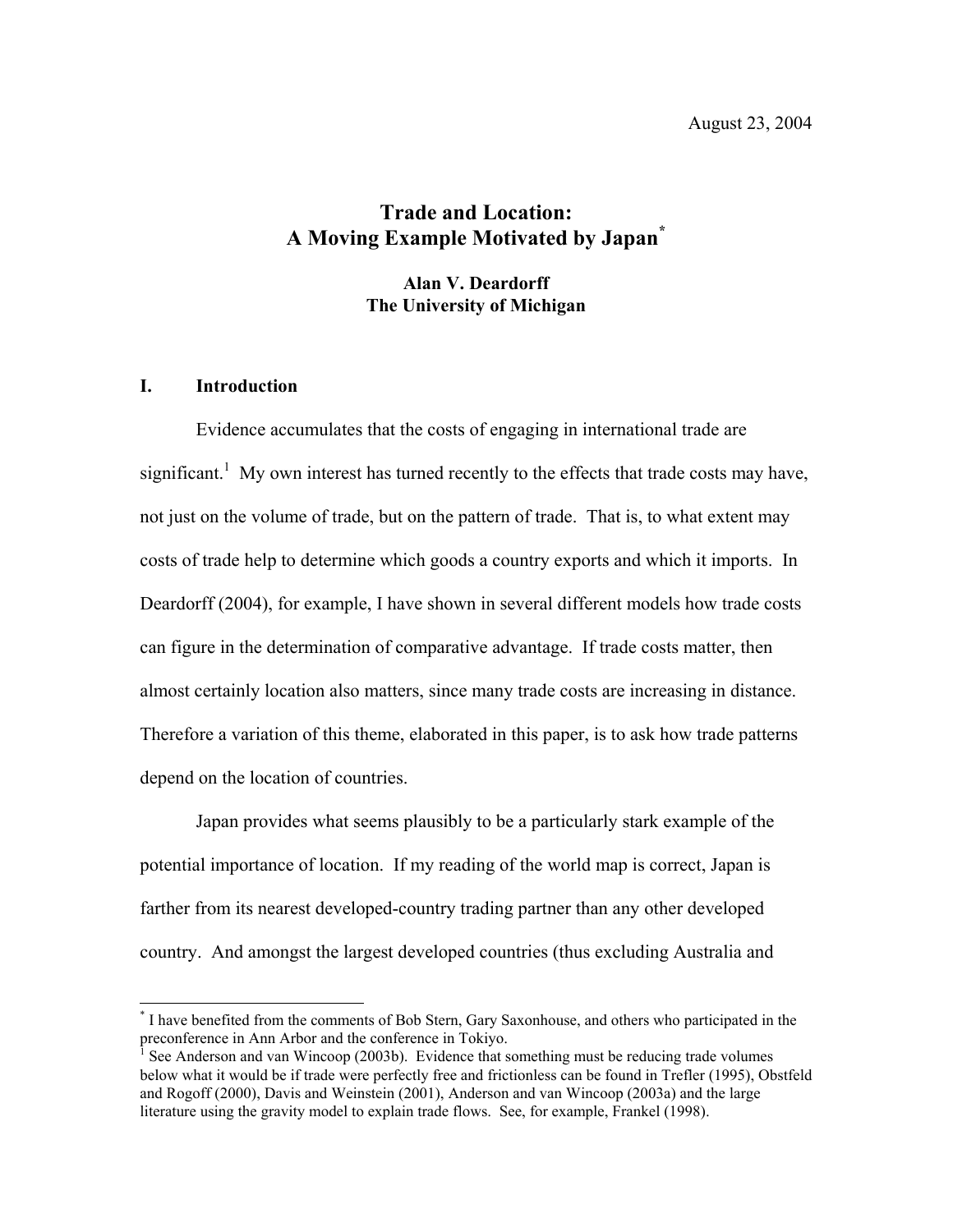New Zealand), Japan is farthest from other large developed countries. At the same time, Japan is geographically very close to quite a number of developing countries that are active in international trade. Therefore, if distance matters for trade costs, $2$  if trade costs matter for trade patterns, and if comparative advantage tends to vary with level of development, we might expect the role of comparative advantage in Japanese trade to be different from that of other large developed countries that are closer to rich trading partners and further away from the poor.

But exactly how should location matter? The theory of this does not seem to have been addressed much by trade economists, so in this paper I will examine this question in what seems to me to be the simplest possible context: A partial equilibrium model of a single homogeneous good that is produced and traded in a world of only three countries whose costs of production, reflected in their autarky prices, are different. Positioning two of these countries arbitrarily on the map, I will then ask what the trading equilibria are for various possible locations of the third country. For this exercise, then, I will be moving the third country to different locations on the map. This is not of course a realistic exercise, but it is a convenient one for seeing how a country's location may matter. If we think of this third country as Japan, then we will see how it matters whether Japan is located far from the trading partner whose costs are most similar to it, and close to the partner whose costs are different, just as seems to be the case in the real world.

To anticipate the results somewhat, let me prepare you for what otherwise might be later disappointment. On the one hand, this simple model yields results that are

<span id="page-4-0"></span><sup>&</sup>lt;sup>2</sup> <sup>2</sup> In the model I will assume that trade costs are simply proportional to distance. But the example of Japan draws special attention to a reason that this is not true: transport costs for many goods are much lower over water than over land. Limão and Venables (2001), for example, find the marginal (distance) cost of transport by land to be more than seven times that of transport by sea.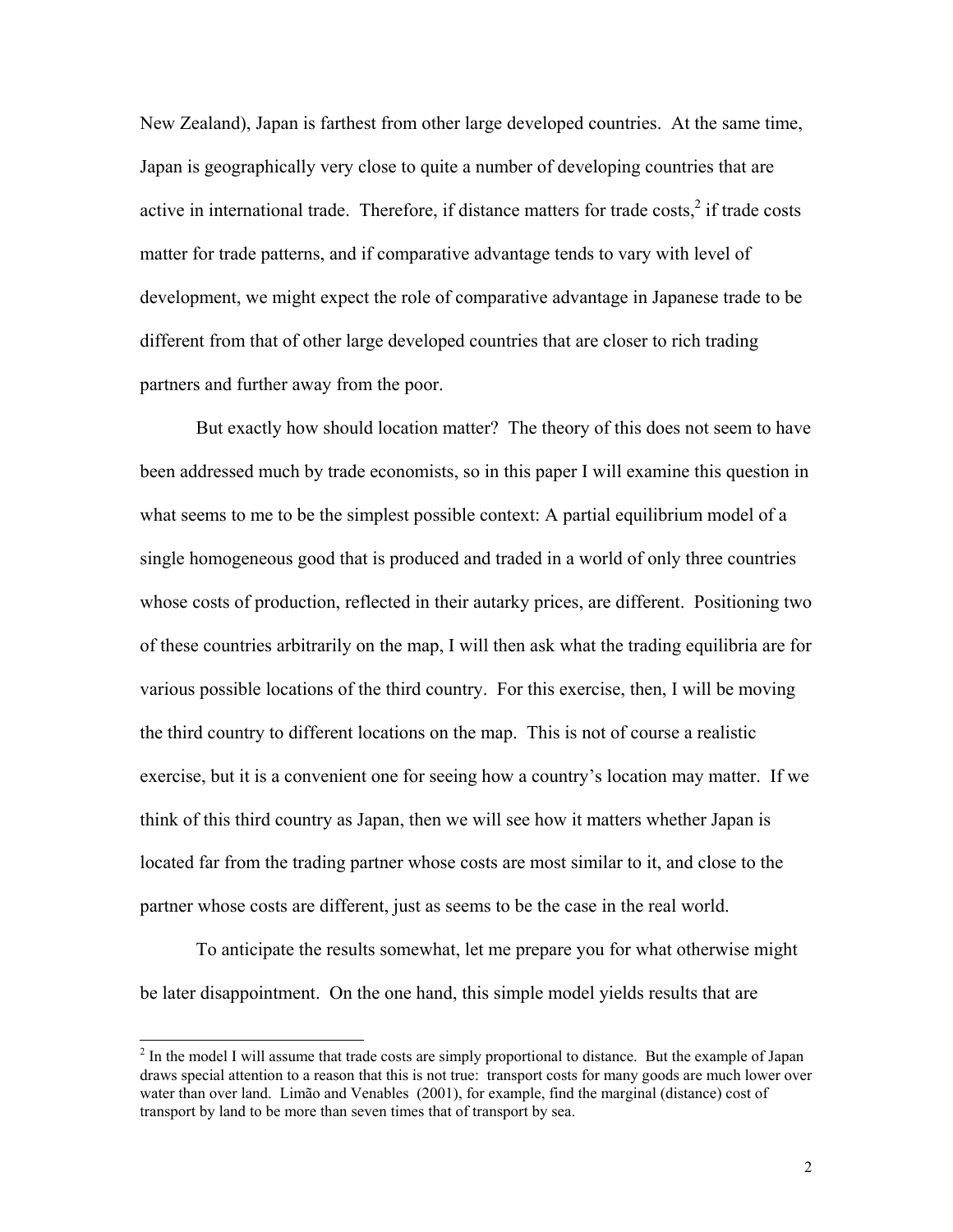mostly rather obvious. In particular, the model does not suggest that Japan's distinctive location, as I have described it, should matter particularly for the commodity composition of Japanese trade. On the other hand, the predictions of the model for Japan's selection of trading partners (with whom it trades, rather than what it trades), though not surprising, do not seem to match particularly well with present-day reality. I certainly would not offer this simple model as the ideal tool for understanding trade patterns in the real world, for Japan or anybody else.

The reason for doing all this, then, is only to make a start on sorting out the role of location in trade. The model here, though simple, is simple in a very familiar way, and it therefore provides an obvious starting point for thinking about the question. And it turns out that even this simple model requires some effort to solve, so that doing more than this in a single paper is not feasible. $3$ 

#### **II. Preview of Relating Location and Trade**

The exercise here – of moving a country around and asking how its trade pattern varies as a result – is sufficiently odd that it may be helpful to do it first in an even simpler model where the answers are more obvious. Consider, then, a world of only two countries, *A* and *B*, each able to produce and consume a single homogeneous good (among other things – this is partial equilibrium). Excess supply of country  $c$  is given by

$$
s_c = b_c (p_c - a_c), \quad c = A, B
$$
\n(2.1)

<span id="page-5-0"></span>where  $p_c$  is the price of the good in country  $c$ ; and  $a_c$  and  $b_c$  are positive constants. The parameter  $a_c$  is the price at which excess supply is zero, and thus the country's autarky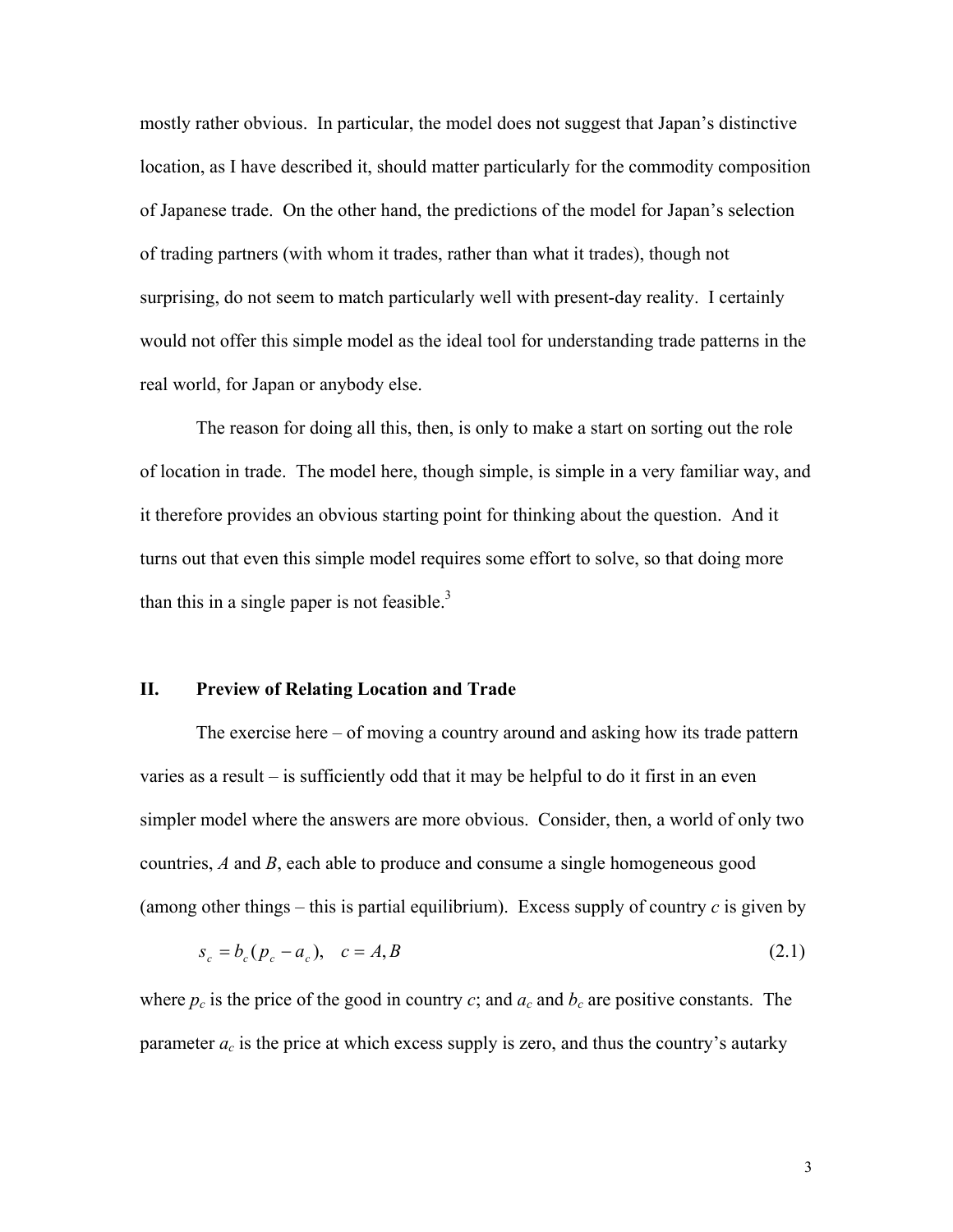price, reflecting its cost of production and thus comparative advantage. I will assume that  $a_A < a_B$  so that country *A* has comparative advantage in this good. These excess supplies are graphed in Figure 1.

The parameter  $b_c$  reflects responsiveness of the country's excess supply to price. For a given good, for which this responsiveness may be expected to be the same for individual producers and consumers in different countries, differences in  $b<sub>c</sub>$  across countries therefore reflect differences in country size. That is, for a given excess, say, of actual price over autarky price, a country that is twice the size of another may be expected to export twice as much of the good and thus to have a parameter  $b_c$  that is twice as large.

If trade costs were zero in this two country model, a trading equilibrium would consist of a single price at which one country's excess supply equals the other's excess demand, or equivalently that the sum of their excess supplies is zero. With a trade cost, however, two kinds of equilibrium are possible. If the trade cost is larger than the difference between the two countries' autarky prices (the *ac*'s), then they will not trade even though trade is permitted. If the trade cost is smaller than this difference, however, then equilibrium will consist of different prices in the two countries, differing by the amount of the trade cost *t*, such that, again, the sum of the excess supplies is zero.

Consolidating these possibilities, equilibrium in the two-country model consists of a price in each country,  $p_c$ , and a quantity, *x*, exported from *A* to *B* (since  $a_A < a_B$ ), such that

$$
s_A = b_A (p_A - a_A) = x = -s_B = -b_B (p_B - a_B)
$$
\n(2.2)

<sup>&</sup>lt;sup>2</sup><br>3 <sup>3</sup> In Deardorff (2004) I include an exercise similar to this one, except that I use a differentiated-products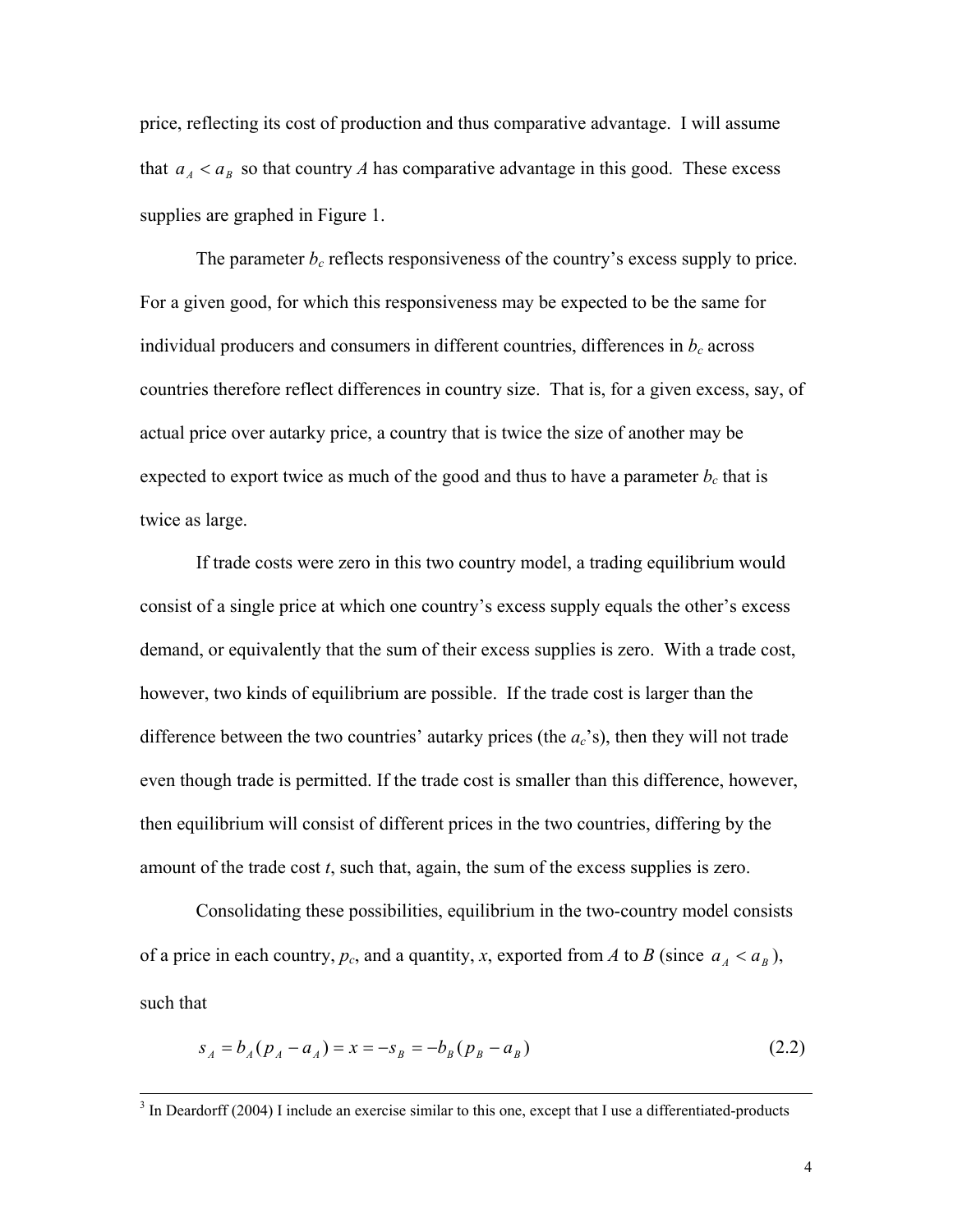and

$$
p_B - p_A \le t, \quad x \ge 0, \quad (p_B - p_A - t)x = 0 \tag{2.3}
$$

The complementary slackness conditions collected in (2.3) capture the two kinds of equilibrium mentioned, since positive trade, *-0, requires that prices differ by exactly the* trade cost, while zero trade (and thus  $p_c = a_c$  from (2.2)) requires that  $a_B - a_A \le t$ .

Now suppose that trade cost depends on distance:  $t = \tau d$  where *d* is the distance between the countries (themselves assumed to be points in space!) and  $\tau$  is the trade cost per unit distance.<sup>[4](#page-7-0)</sup> Clearly the nature of the resulting equilibrium depends on how far apart the countries are, or specifically whether they are within a distance  $d_0 = (a_B - a_A)/\tau$  of each other. That is, solving for *x* we have:

$$
x = \begin{cases} 0 & \text{for } d \ge d_0 \\ (a_{\scriptscriptstyle B} - a_{\scriptscriptstyle A} - \tau d)b_{\scriptscriptstyle AB} & \text{for } d \le d_0 \end{cases} \tag{2.4}
$$

where  $b_{AB} = b_A b_B / (b_A + b_B)$ .

Schematically we may think of the two countries as arranged along a line in space, represented by their excess supply diagrams in Figure 2. Holding the location of Country A fixed, we imagine moving Country B along the line away from Country A. The line is then divided into two regions, one within  $d_0$  of Country A and the other outside this bound. There is trade in the first region and none in the second. This is also represented in Figure 3, which graphs trade as well as the two prices as a function of the location of Country B, holding the location of Country A constant at the origin. As drawn in these figures, Country A is larger than Country B, as reflected in its flatter

 $\overline{a}$ 

<span id="page-7-0"></span>

model that simplifies the task considerably.<br> $4$  Again – see footnote  $2 - I$  abstract from trade costs per unit distance differing over different routes, as over water and over land.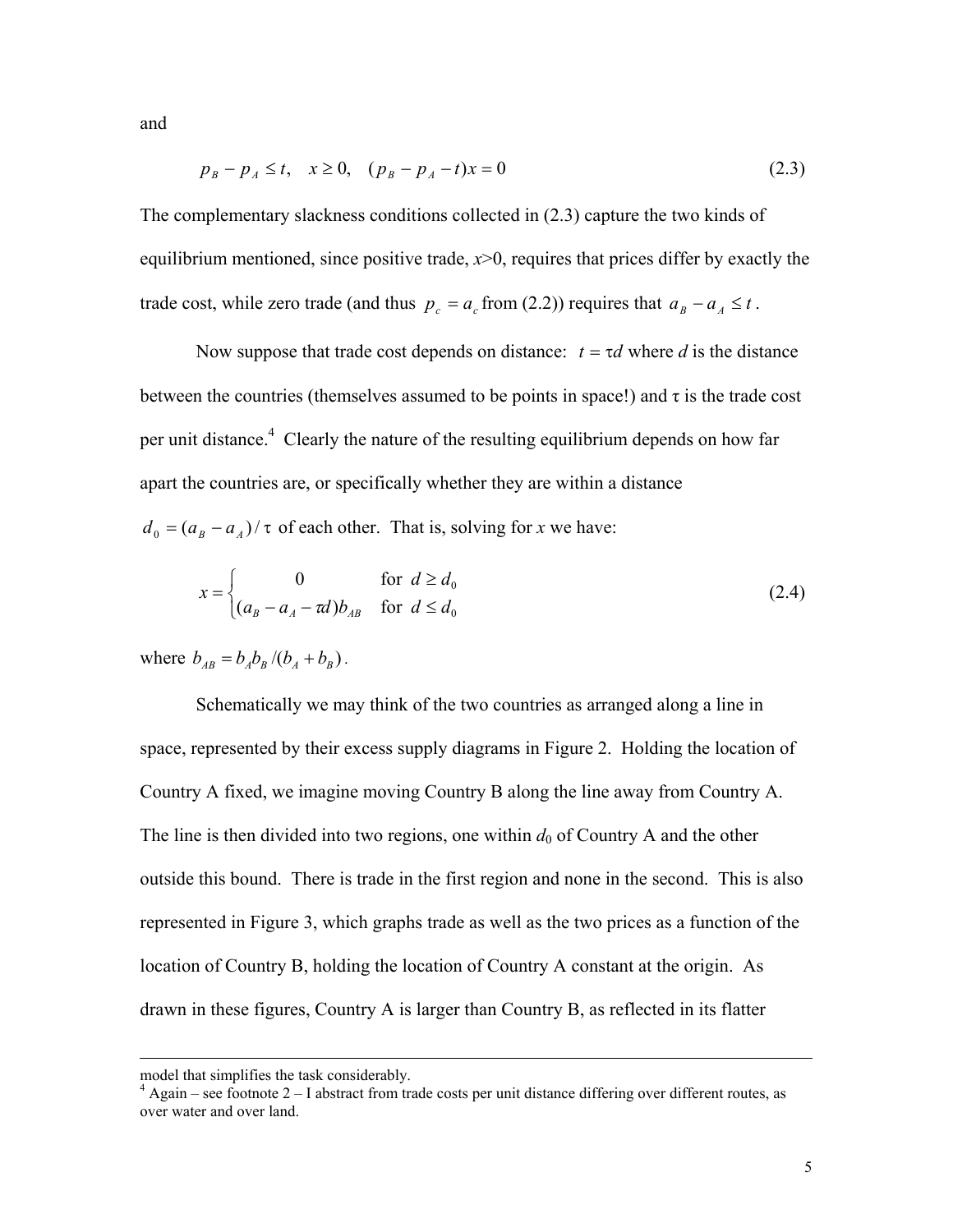excess supply curve. This manifests in Figure 3 where the price with zero trade cost (zero distance), which is the same in the two countries, is closer to the autarky price of A than of B.

The purpose of this paper is to repeat this sort of analysis for three countries arranged on a plane, rather than for two countries arranged on a line. As in Figure 2, I will seek to subdivide the plane into regions where different sorts of equilibrium and trade patterns occur, based on different locations for one of the countries holding the locations of the other two fixed. And as in Figure 3 I will graph quantities (and also directions) of trade over this plane, showing how these too depend on the location of the third country.

#### **III. Equilibrium for Three Countries with Trade Costs**

The three-country model has the same structure as the two-country model. That is, three countries, A, B, and C, each have an excess supply curve for the good, defined by parameters reflecting their autarky prices and their sizes.

$$
s_c = b_c (p_c - a_c), \quad c = A, B, C
$$
\n(3.1)

I will assume throughout that Country A has the lowest cost of the good and Country C the highest, with Country B in between.

$$
a_A \le a_B \le a_C \tag{3.2}
$$

It will be Country B, whose comparative advantage is therefore ambiguous, whose location I will vary in the analysis below.

For each pair of countries there is a trade cost, which will be specified further below in terms of location on a plane. For now, let  $t_{cc} = t_{c'c}$  be the cost of trading the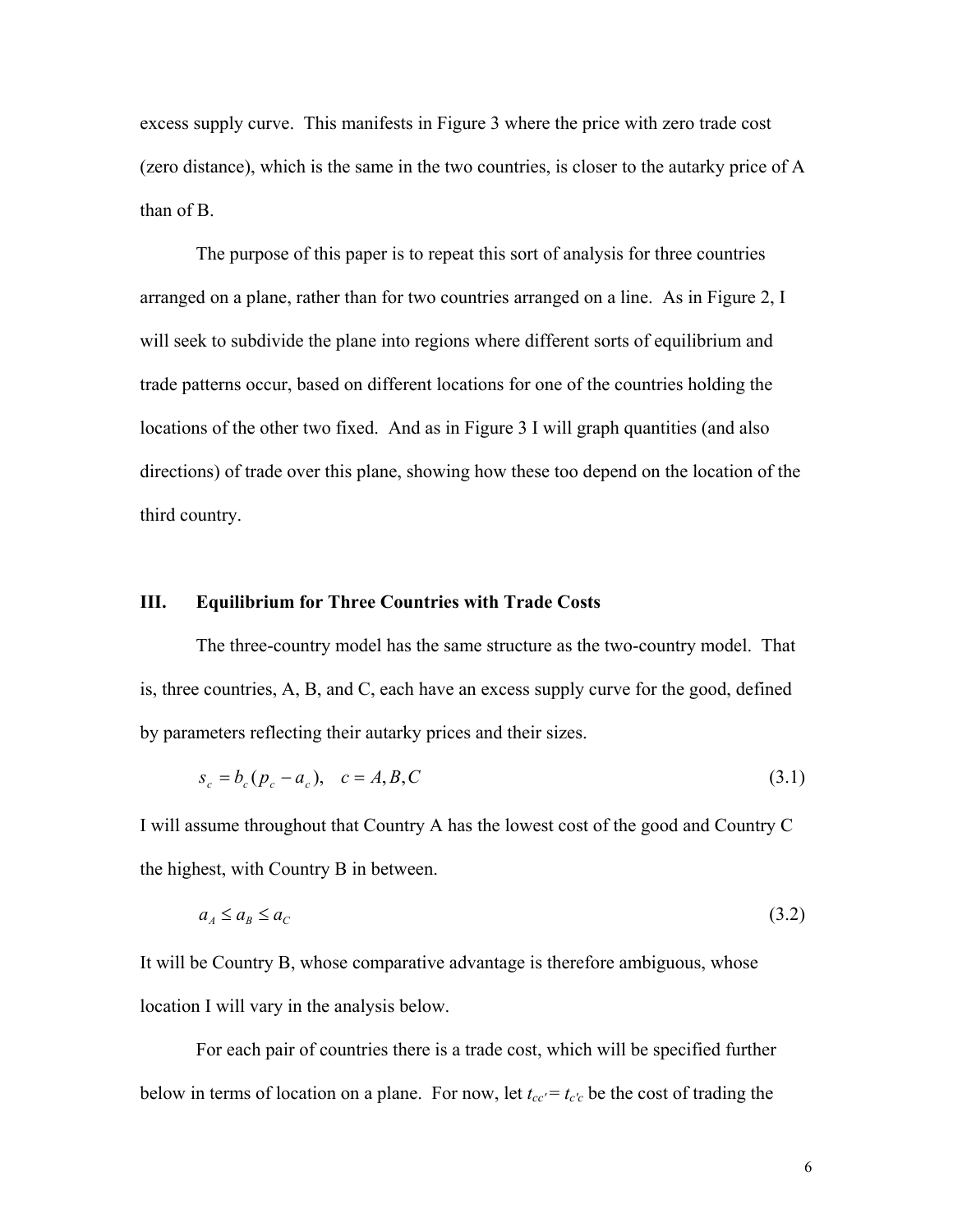good in either direction between countries *c* and *c'*. The equilibrium consists of a price in each country,  $p_c$ , and quantities of trade between each pair of countries  $-x_{cc'}$  being the (gross) export of the good from country *c* to country *c'* – with several properties: First, the quantities traded must match up with the excess supplies from (3.1). Second, the prices must differ between pairs of countries by no more than the trade cost between them. And third, there can be positive trade between two countries only if their price difference equals the corresponding trade cost. That is, consolidating these properties, we have:

$$
s_c = b_c(p_c - a_c) = \sum_{c' \neq c} x_{cc'} - \sum_{c' \neq c} x_{c'c} \quad \forall c = A, B, C
$$
\n(3.3)

$$
p_c + t_{cc'} - p_{c'} \ge 0, \quad x_{cc'} \ge 0, \quad (p_c + t_{cc'} - p_{c'})x_{cc'} = 0 \quad \forall c \ne c'
$$
 (3.4)

There are six possible types of equilibrium trade pattern, or "regimes," in this model, even given the restriction (3.2). First, if trade costs are high enough, then no country will trade this good at all and there will be complete autarky,<sup>5</sup> which I will call trade pattern #0 since it involves no trade. Second, any one of the three countries may fail to trade this good, while the other two trade it with each other, giving us three possibilities that I number  $1=A$ -autarky,  $2=B$ -autarky, and  $3=C$ -autarky. Finally all three countries may trade, giving rise to two more regimes in both of which the three markets are fully integrated,  $6$  one with Country B exporting the good (to C) which I call Regime 4=Int-BX and another with Country B importing the good (from A) which I call Regime 5=Int-BM. These regimes are defined by their trade patterns in Table 1.

<span id="page-9-0"></span> <sup>5</sup> <sup>5</sup> Autarky for this good only, of course. In this partial equilibrium model we don't know what trade may be taking place in other goods.

<span id="page-9-1"></span><sup>&</sup>lt;sup>6</sup> By "integrated" I obviously do not mean that they share the same price, since prices here differ by the amount of trade costs. The markets are integrated, however, in the sense that a shock to supply or demand in any one of them will cause prices to change identically in all of them.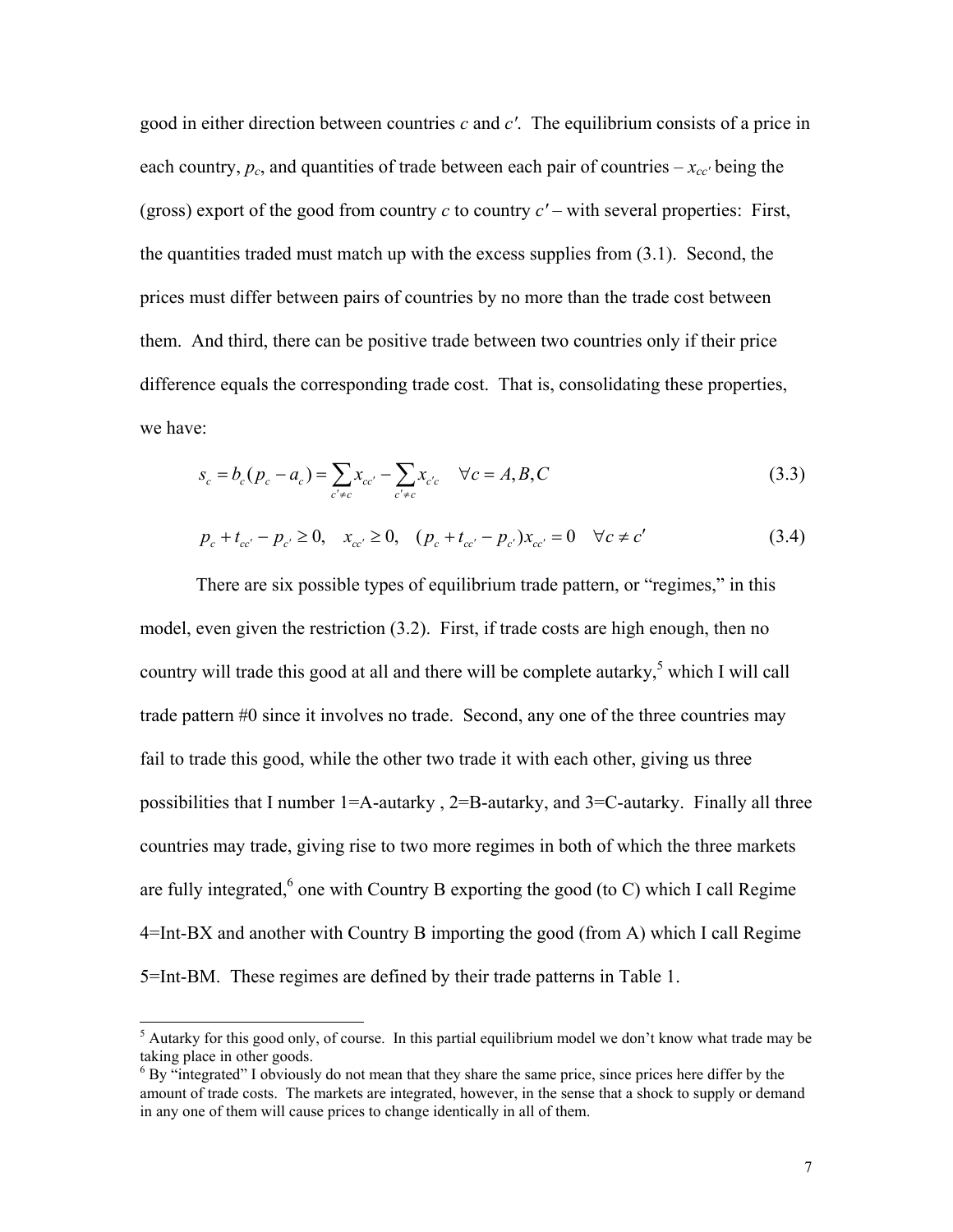The model can be solved in each regime for the equilibrium prices and quantities, and to identify the restrictions on parameters needed for the regimes to arise. Table 2 presents these solutions, which are derived in the Appendix.

The conditions listed for each regime are intended to be sufficient conditions. They are also intended, collectively (for the six regimes), to map out the entire parameter space except for the borders between regimes where the stated conditions would hold with equality. I do not, however, try to prove either of these properties here, since the numerical mapping of the regimes below essentially accomplishes the same purpose.

Turning now to that mapping, I assume that each country is located in twodimensional space. Let  $L^c = (L_1^c, L_2^c)$  be the location coordinates of country *c*. Then the distance between countries *c* and *c'* is

$$
d(c, c') = \sqrt{(L_1^c - L_1^{c'})^2 + (L_2^c - L_2^{c'})^2}
$$
\n(3.5)

As in Section II, let trade cost be proportional to this distance, at a rate of  $\tau$  per unit distance, so that

$$
t_{cc'} = \tau d(c, c') = \tau \sqrt{(L_1^c - L_1^{c'})^2 + (L_2^c - L_2^{c'})^2}
$$
\n(3.6)

For any given locations of the three countries, each  $t_{cc'}$  can be calculated and substituted into the solutions in Table 2 to determine which of the equilibrium regimes obtains and what the prices and quantities traded in that regime may be.

My approach in the next section will be to position Countries A and C arbitrarily and then to calculate these values for a grid of possible positions for Country B. This will provide a picture of how the patterns and quantities of trade depend on the relative locations of the three countries.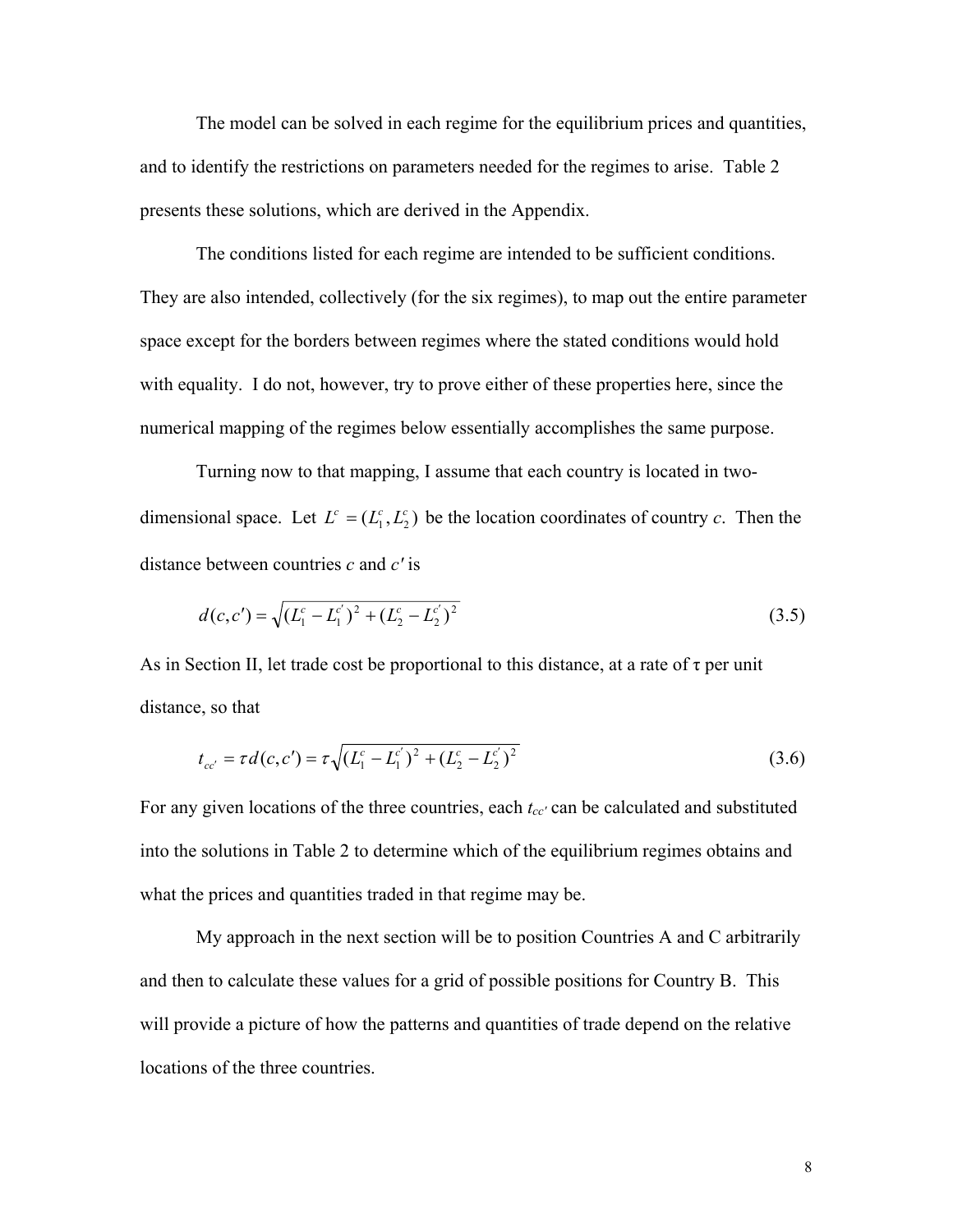#### **IV. Mapping the Regimes**

Figure 4 provides a schematic picture of this mapping exercise. Think of the three countries, represented here by their excess-supply diagrams, being located on a two-dimensional plane. I hold the locations of two of the countries, A and C, fixed, and move the third country, B to various locations on the plane. At each location I solve for the equilibrium regime and the quantity of trade, recording the results for a grid of locations on the plane.

Let Countries A and C be located at positions

$$
L^A = (1,1), \quad L^C = (2,1) \tag{4.1}
$$

I will calculate equilibria for a grid of locations at intervals of 0.1 throughout the rectangle from  $(0,0)$  to  $(3,2)$ , thus including some 600 locations within about one unit distance of either or both countries. I also fix the production costs in Countries A and C at

$$
a_A = 1.0, \quad a_C = 2.0 \tag{4.2}
$$

For  $a_B$  I will try several values between 1.0 and 2.0, thus remaining consistent with assumption (3.2). For most of the analysis I will let the countries be of equal size, thus setting  $b_c = 1.0 \,\forall c$ , but later I will briefly allow these parameters to differ in order to explore the role of country size in the model.

The trade-cost-per-unit-distance parameter,  $\tau$ , is critical, of course. As my benchmark case I will set it to 0.9, just small enough to permit Countries A and C to trade if Country B is out of the picture (since their cost difference is 1.0). This may exaggerate the role of location, but it makes it easier to see what the nature of that role is. I will later consider other trade costs, both higher than this and lower.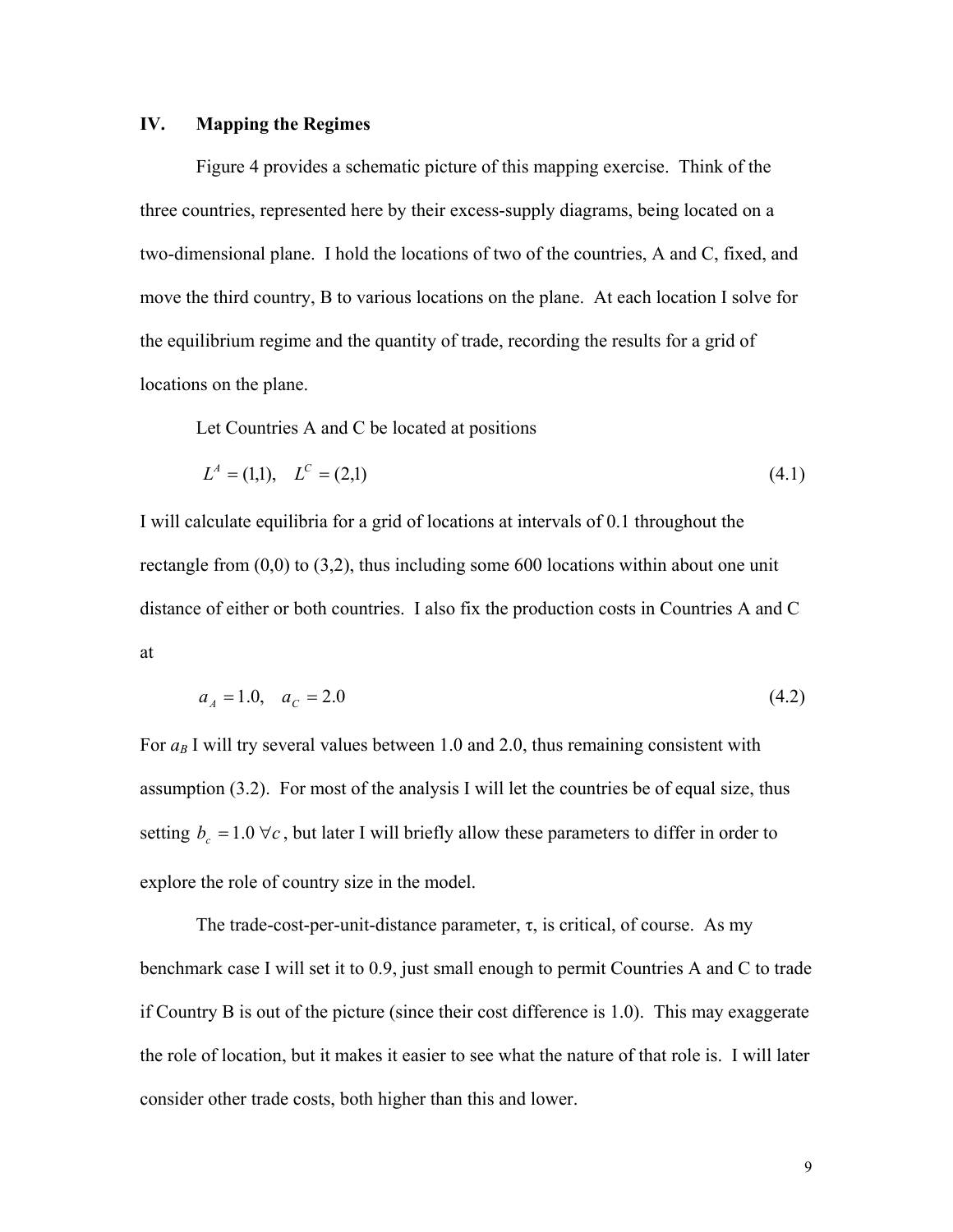Also critically important is the production cost of Country B. Again as a benchmark case, I will start with this half way between the costs of Countries A and C, so that it has neither an obvious comparative advantage nor a disadvantage in the good. Higher and lower production costs will also be examined below.

#### *The Benchmark Case*

The mapping of regimes for the benchmark case is shown in Figure 5, in a format that will be repeated below for different parameters. The grid of locations is shown with its horizontal (x) and vertical (y) coordinates over the range indicated above. For all but two cells in the grid, a symbol indicates which of the six regime types occurs in equilibrium if country B is at that location. The exceptions are the cells occupied by countries A and C, at  $(1,1)$  and  $(2,1)$ , where small squares enclose the names of the countries. The symbols in the rest of the cells are defined in a key at the bottom-left, with just a blank space for the regime of autarky, which does not occur in the benchmark case. The main parameters of the model are also shown in a key at the top-left, and it is these that will change in subsequent figures as we seek to explore the roles of these parameters.

What Figure 5 shows is the following. First, Country B does not trade at all (the regime is B-autarky, with symbol ".") for locations more than about 0.5 away from both A and B. Within that distance, in what are essentially circles surrounding those two countries, B is able to trade, but the nature of that trade depends on which country it is closer to. If it is closer to country A, then it trades with A and its higher cost relative to A causes it to import the good. If it is closer to country B, then the opposite occurs and it exports.

10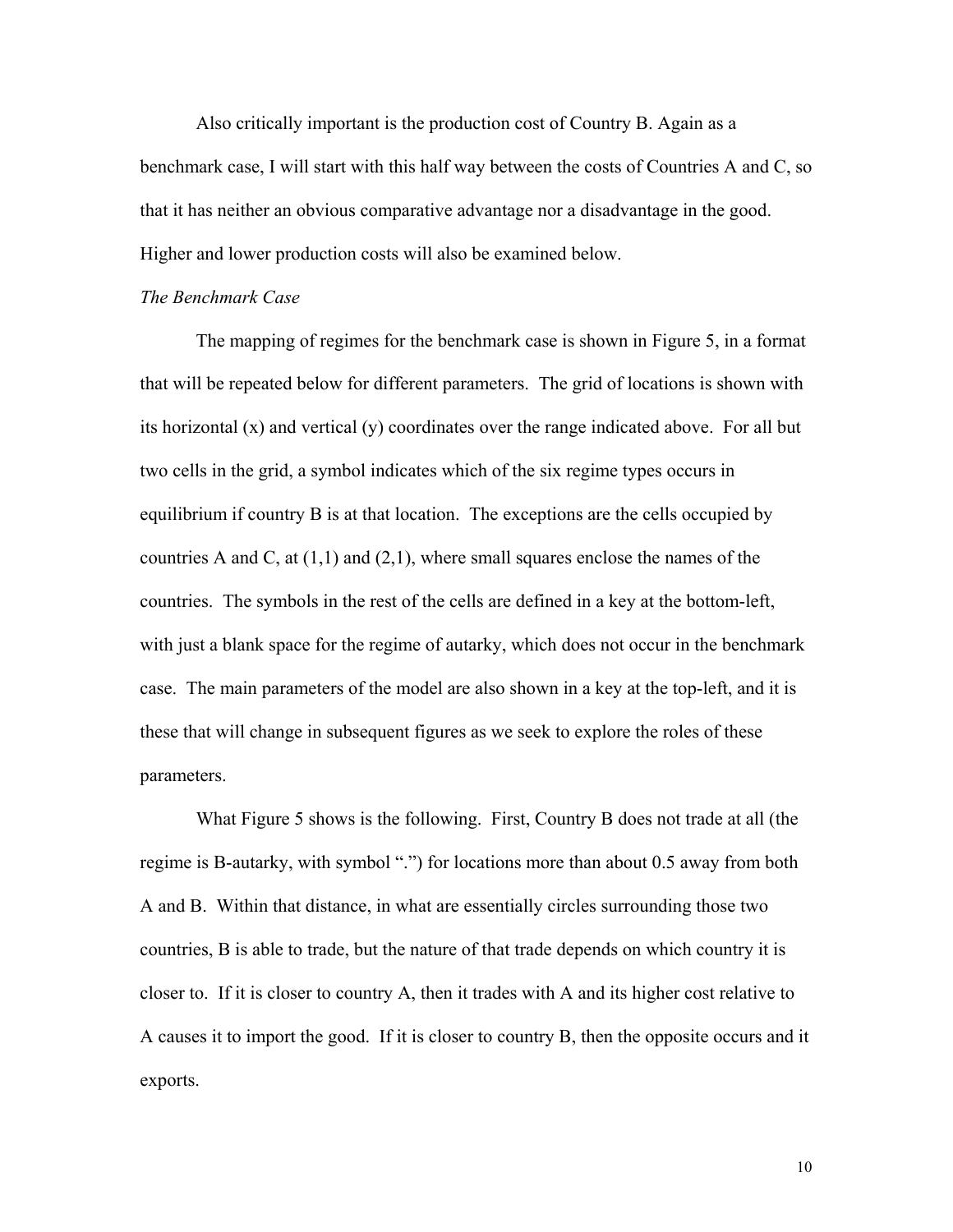Within each of these circles, two different regimes obtain, although the trade pattern of Country B is the same for both. For example, in the circle around A, regime 3 has A exporting only to B, while regime 5 has A exporting to both B and C. Thus the location of country B matters for whether country A is able to export to C, and indeed whether Country C is able to trade (in this good) at all. What happens is that A's trade with B raises the price of the good in A, and if it raises it enough – as it will if distance the therefore trade cost between A and B is not large – then A can no longer overcome the cost of trading with the more distant Country C. Note that this argument depends on the distance of B from A, but not on any other feature of its location, so that B's effect on A's and C's trade is the same whether it is to the left of A or to the right (or above or below).

The first of these results – that Country B's direction of trade depends on whether it is closer to A or to  $C - i$ s a simple example of what in Deardorff (2004) I have called local comparative advantage. That is, with a cost of producing a good that is neither the lowest nor the highest in the world, whether a country has comparative advantage in it or not depends on whether it is closer to an even lower cost country or to higher-cost country.

The second result – that another country's trade may depend on the first country's location – is one that I have not seen before, and one that I had not expected. It depends on trade with one country changing your domestic price, and thus altering your ability to trade with another country. This in turn depends on the slopes of the various excess supply curves. Since these slopes reflect country size, the result has an alternative explanation in terms of this. What is happening, in the particular case just looked at, is

11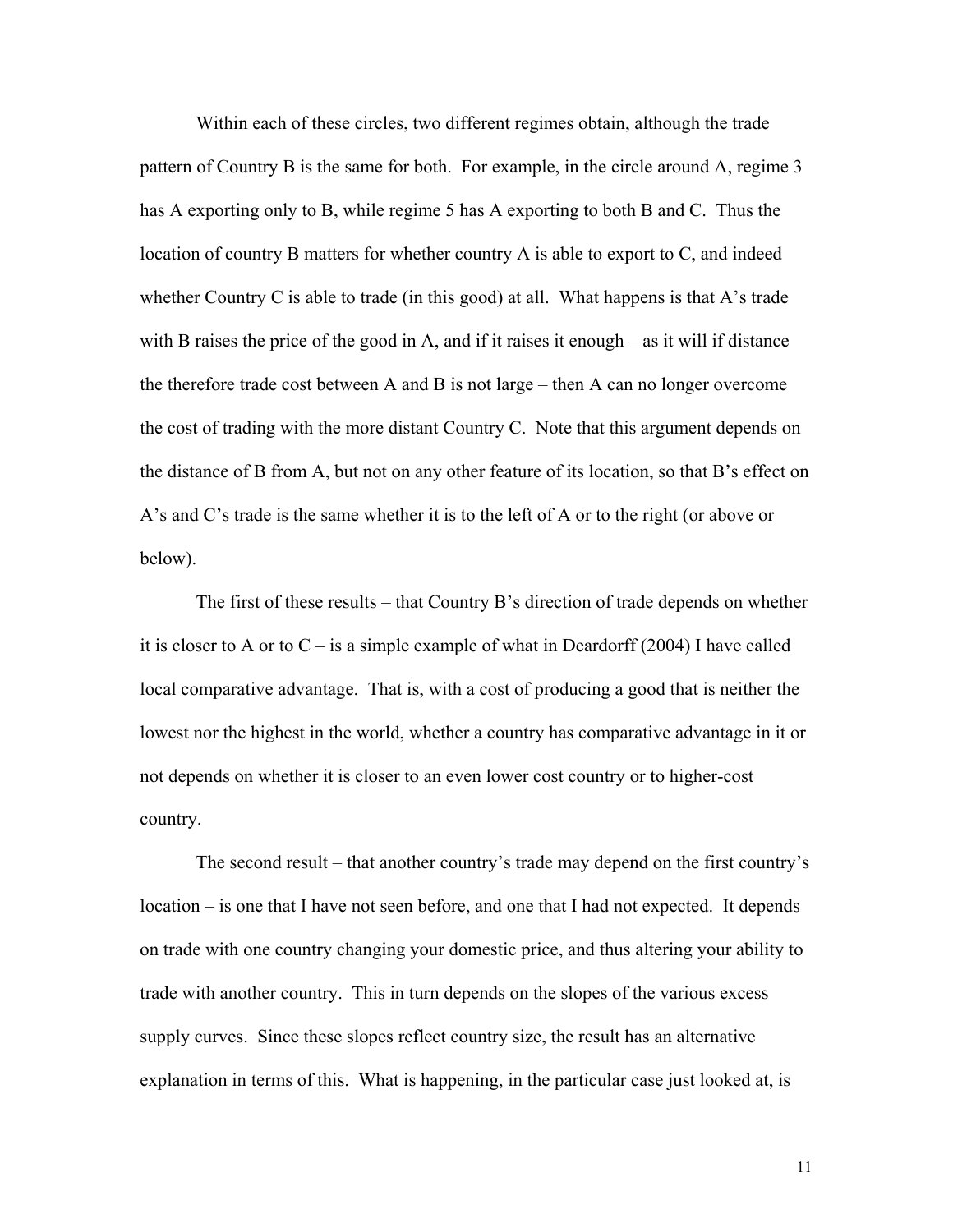that the proximity of Country B to Country A has caused A to do most of the trade it is capable of with Country B, reducing its ability to trade with Country C. Had A been larger (as I will check below), it could have continued to trade with both. Indeed this is what happens if Country B is just barely close enough to A to trade with it, in the cells marked "5" in Figure 5. Here, because trade cost keeps trade between A and B very small, A is still able to trade with C.

#### *The Role of Production Cost*

Figure 6 shows how the mapping of regimes changes if production cost in Country B is reduced somewhat, from 1.5 to 1.4. There are no surprises here. Country B now has greater comparative advantage relative to C and can trade with it throughout a larger geographic area. It has a smaller comparative disadvantage relative to A, however, and must now be closer to it in order to trade. Larger changes in B's production cost, as well as changes in the other direction, produce similarly expected results.

#### *The Role of Trade Cost*

Changing the trade cost (for all countries and all trade routes) is more interesting. First, if we increase trade cost even a little, since it was set in the benchmark just below the difference in production costs between Countries A and C, then those countries will cease to trade. Thus a small increase in trade costs, from 0.9 to 1.0, would leave Figure 5 unaffected except that the 4's would become 3's and the 5's would become 1's. That is, Country B's capacity to trade with the other countries would be changed only a little, while their capacity to trade with each other would disappear.

If we increase the trade cost further, then Country B also finds it harder to trade, and the regions around each country where B can trade with them shrink. This is shown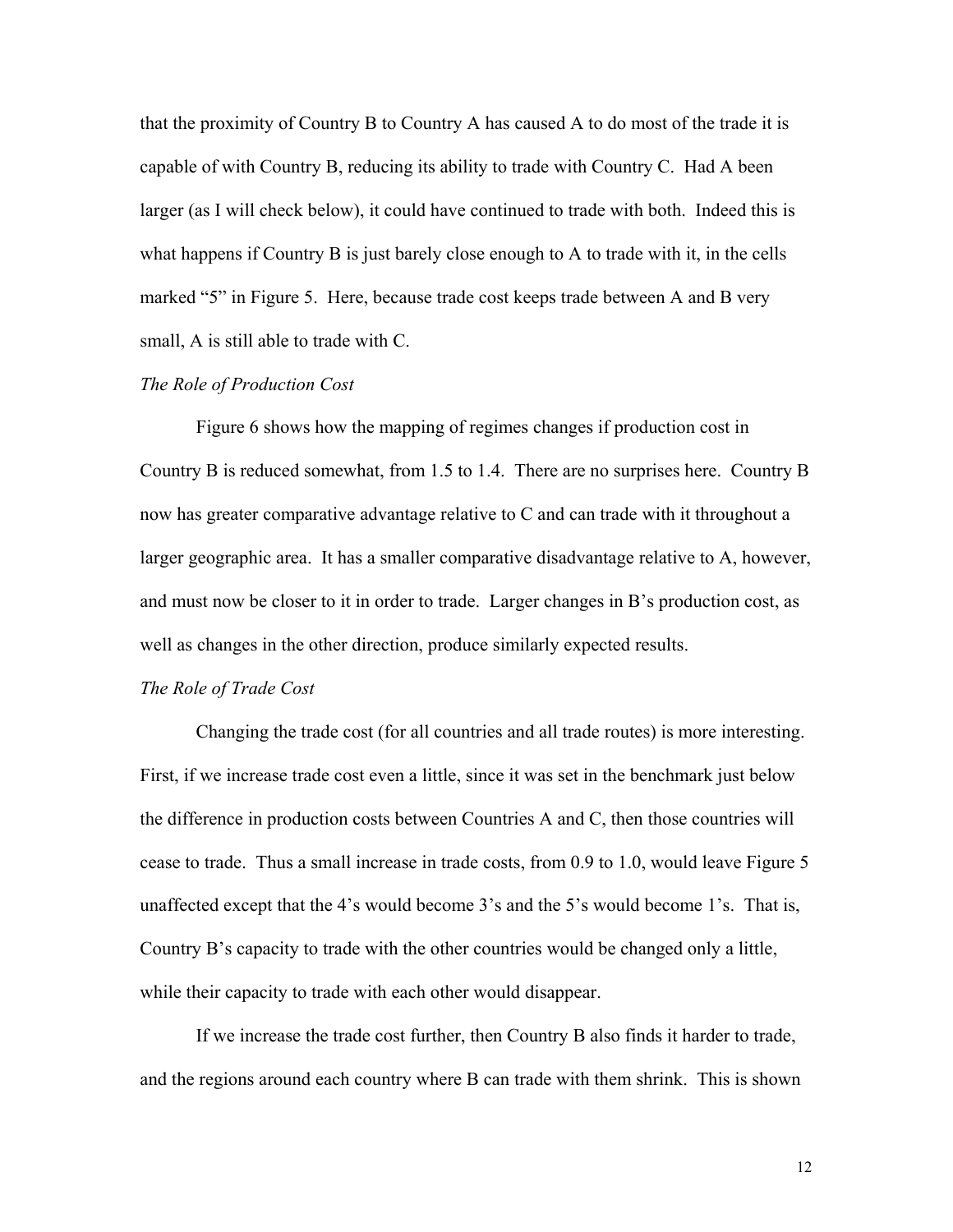in Figure 7, where the trade cost has been doubled from Figure 5, from 0.9 to 1.8. The diameters of the circles around A and C within which trade takes place are cut in half. And as just mentioned for an even smaller increase in trade cost, Countries A and C are not able to trade with each other regardless of B's location. Therefore the only possible trade regimes are ones in which only two of the three countries trade.

If instead we now decrease the trade cost from the benchmark, you might expect that the regions within which Country B can trade would grow, just opposite to what happened when the trade cost rose. But in fact they do not, as can be seen in Figure 8 where the trade cost is cut by a factor of three relative to the benchmark case in Figure 5, from 0.9 to 0.3. Country B can still trade at all only within a distance of 0.5 from either Country A or Country C. This may be a surprise, since for example B's autarky cost is 0.5 below Country C's, so that even at a distance 1.0 and a trade cost therefore of 0.3, you might think it would be able to export to C.

The reason it cannot is another example of how trade between two countries can alter the potential for trade of a third. In this case, as the trade cost falls over all trade routes, countries A and C trade more with each other, and, more important, their prices move closer together. That means, for example, that the price in high-cost Country C falls at the same time that B's capacity to trade with it from a distant location improves, and these two effects simply cancel out.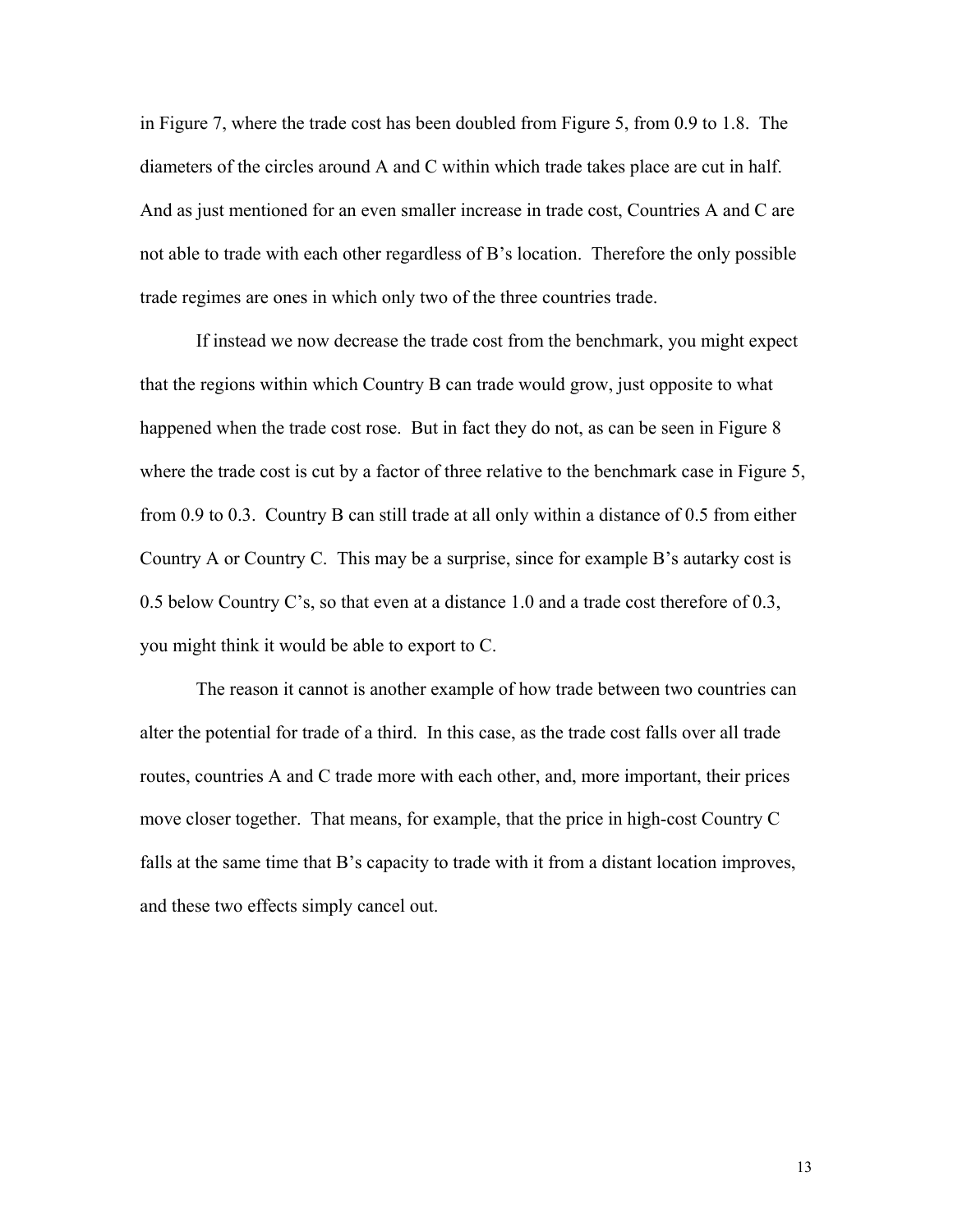#### *The Role of Country Size*

Until now I have kept the sizes of the countries, as reflected in their  $b_c$  parameters, all the same. The role of differences in country size is examined in Figures 9 and 10, starting again from the benchmark case of Figure 5.

Figure 9 shows the effect of making Country B, the one of intermediate cost, smaller. In Figure 5 we saw that if Country B is close enough to either other country, it can prevent the more remote country from trading the good at all. This appeared as the region of regime 3 (C-autarky) surrounding Country A, and the region of regime 1 (Aautarky) surrounding Country C. In Figure 9 we see that making Country B smaller reduces the sizes of these regions. The reason is that when Country B is smaller, its presence near to another country has a smaller effect on the latter country's price.

Because space is limited I do not show other variations in the size of Country B, but I can report that increasing its size expands these regions slightly. However the effect is limited, since increased size does not enlarge the region within which Country B can trade with these other countries, and so the region of crowding out the remote country can grow no larger than that.

Figure 10 shows the effect of increasing the size of Country A. Again comparing to Figure 5, one sees that this increase expands somewhat the region around Country A from which Country B is able to trade at all, and slightly shrinks the region around Country C from which it can trade. The reason is that expanding the size of Country A pulls down the equilibrium price of the good in both A and C when they alone are trading. This expands the price gap between Countries B and A, while shrinking that gap between B and C. In effect, this expands the extent of B's local comparative

14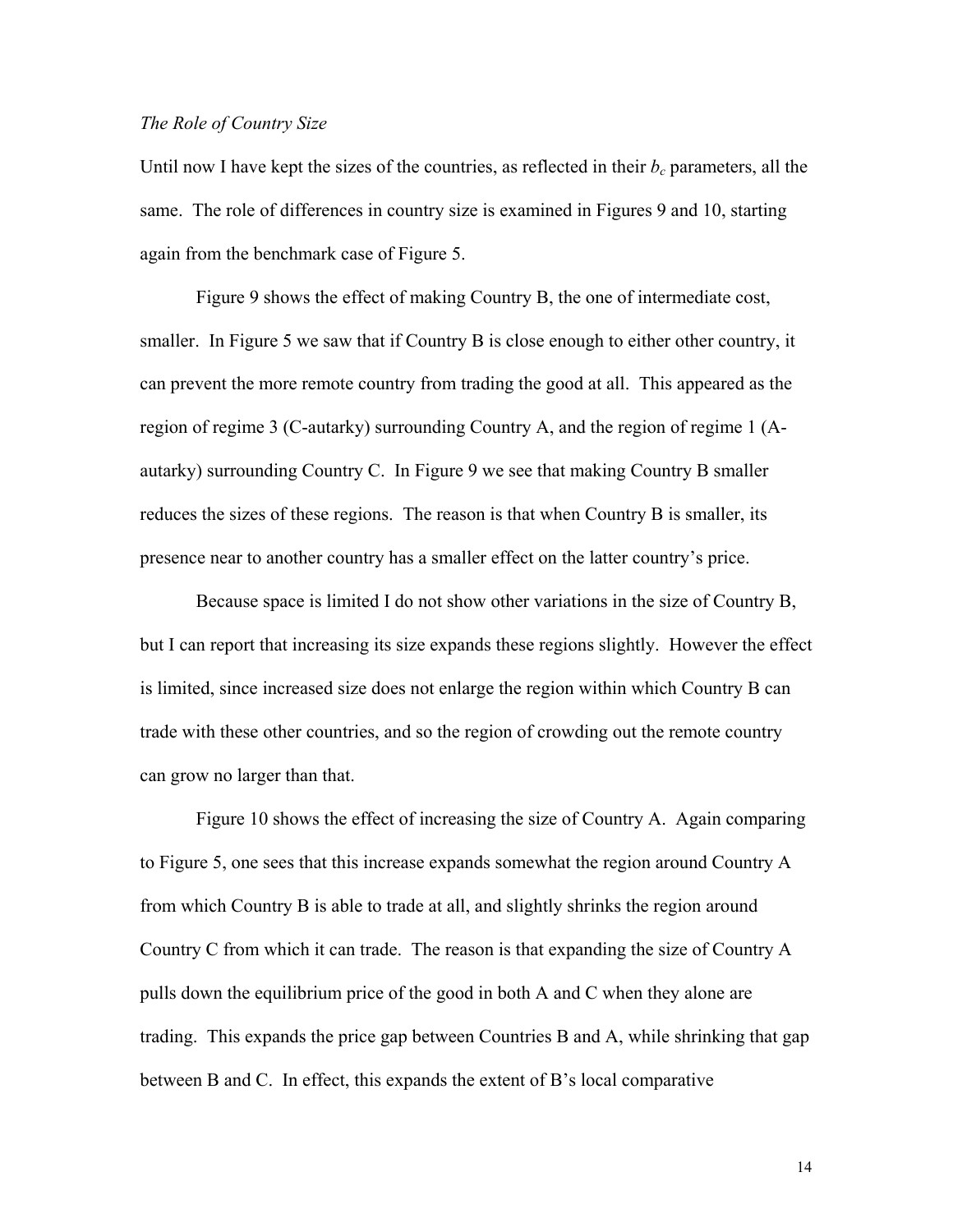(dis)advantage with respect to A, increasing the distance from which it can trade, and likewise reduces its local comparative advantage with respect to C.

Again, space precludes showing more cases, but I can report that there seem to be no further surprises as one tries other combinations of changes in country size.

#### *Trade Volumes*

 The figures so far show only the patterns of trade, not its quantity. This too can be calculated for each location of Country B and displayed. Figure 11, for the benchmark case of Figure 5, shows the total trade of all three countries as a function of Country B's location, simply adding together the exports from A to B, A to C, and B to C. As can be seen, if Country B is too far from the other counties to trade, then world trade in the good is constant at the level of A's exports to C. But if B is moved closer to either A or B, then world trade in the good expands substantially, even though Country B has a production cost that is just the average of the other two. This, it should be said, is to some extent an artifact of having set the trade cost almost high enough to choke off trade between A and C in the benchmark case, which makes the opportunity for B to trade if it is close to another country look especially large.

Also of interest is the net trade of each country. Figure 12 shows the net trade in the good for Country B as it moves around the plane. As we knew from the trade regimes, Country B's net trade is negative (it imports) in the region around Country A, while it is positive around Country C. And as one would expect, it trades more the closer it is to the trading partner. Indeed, it is this trade that accounts for the peaks in total trade shown in Figure 11

15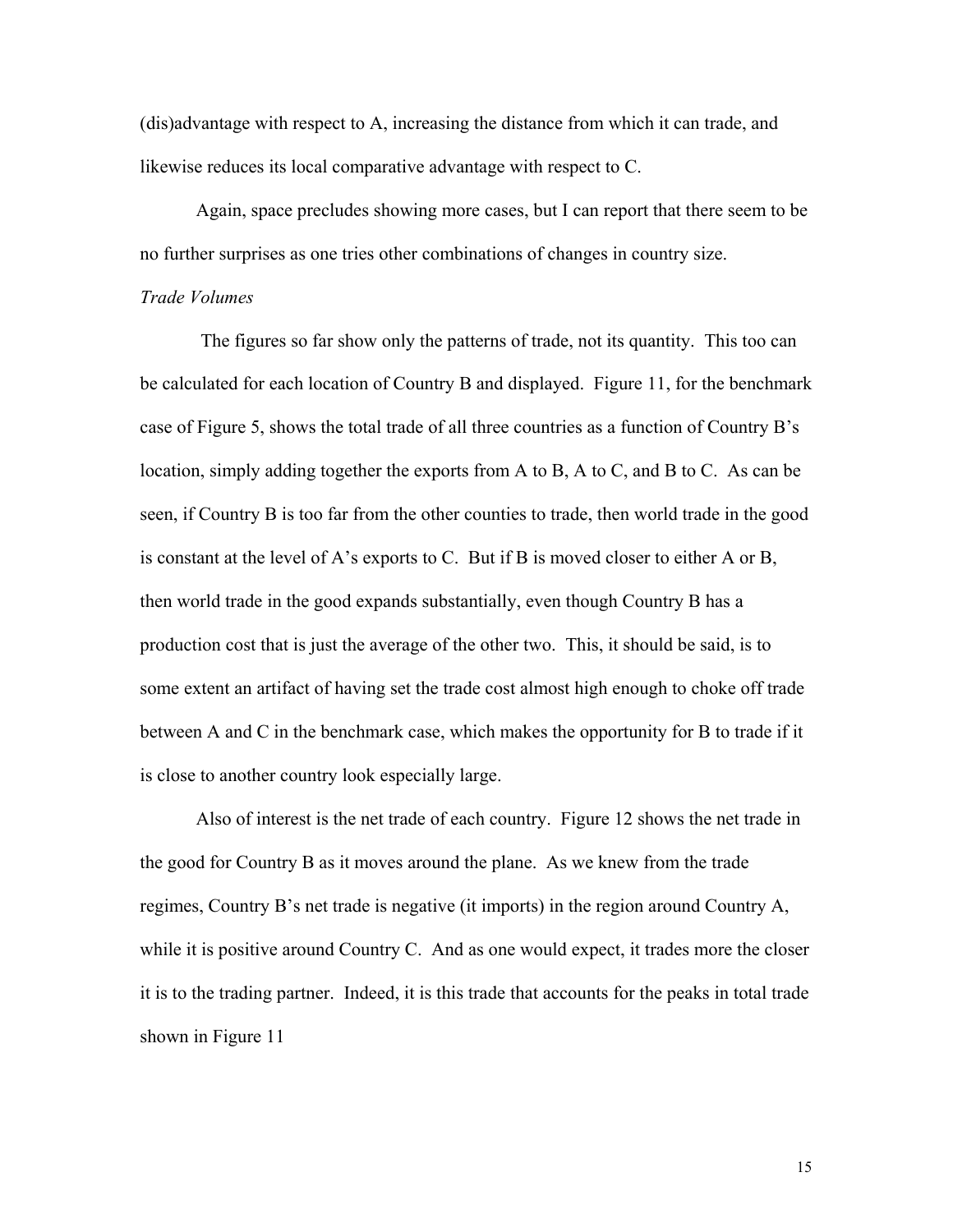Countries A and C are symmetric, so I show the net trade for Country A only, in Figure 13. What is notable here is the effect already seen in the mapping of the regimes: while A's exports are greatly enhanced by having higher-cost country B located near to it, its exports are reduced, and indeed disappear entirely, if B is located instead close to the highest-cost trading partner. Country A does have the lowest cost of any of the countries, so there is nothing here that could cause it to import the good instead of exporting it.<sup>[7](#page-18-0)</sup> But its low cost is not enough to sustain its trade if trade costs are important and a medium-cost competitor is better located to avoid them.

#### **V. Implications for Japan**

As noted in the introduction, Japan's location relative to other countries is distinctive, being a large developed country that is far away from other developed countries, yet close to many developing countries.<sup>8</sup> If we think of developed and developing countries as having comparative advantage in different kinds of goods, this suggests two distinct locational patterns, in the context of the current model, when applied first to a developed-country product and second to a developing-country product. Following the Heckscher-Ohlin model with factors capital and labor, I will call the former the capital-intensive good and the latter the labor-intensive good, although of course such factor intensities do not appear in this partial equilibrium model. The presumption is merely that the capital intensive good will have a relatively low autarky

<span id="page-18-0"></span><sup>-&</sup>lt;br>7  $\alpha$ <sup>7</sup> However, it is not hard to imagine, if we combine this mechanism with the presence of an additional country of intermediate cost, how the direction of trade of such a country could be reversed by changing the location of another country of intermediate cost.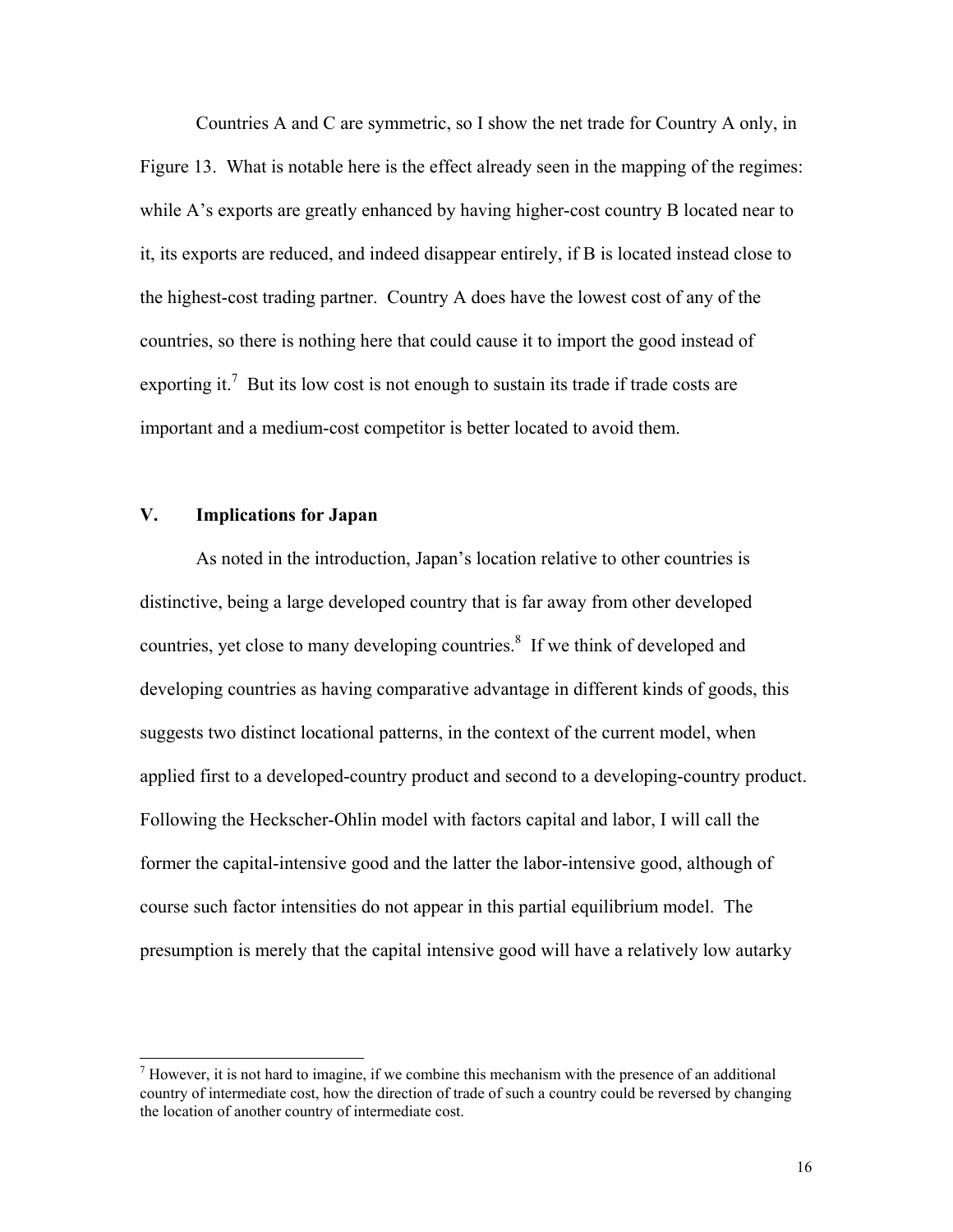price in Japan and other developed countries, and that it will have a high autarky price in developing countries. The labor-intensive good will have just the reverse.

#### *Implication for Trade in a Capital-Intensive Good*

Thus for a capital intensive good we can think of other developed countries as playing the role of the low-cost country, Country A, in the model, while developing countries play the role of high-cost Country C. Japan, as another developed country, will also have a low cost, which I will set at 1.2, not much above the cost in Country A. But its location will be closer to the developing country, C. This is shown in Figure 14, where Japan is inserted in a cell that matches this description.

The figure shows Japan as comfortably within the region of "A-autarky." That is, Japan's location permits it to undercut the even lower-cost Country A (representing other developed countries such as the U.S. and Europe), because its production cost is almost as low as theirs and it location gives it the advantage of a lower trade cost. Thus the prediction of the model applied in this stylized way is that Japan will be the sole exporter of capital intensive goods to its neighboring developing countries.

#### *Implications for Trade in a Labor-Intensive Good*

 For a labor-intensive good the assignment of countries A and C is reversed. Now we expect developing countries to have the lowest cost, so I assign Country A to them, letting Country C be the high-cost developed country. Japan now has a high cost, which I set at 1.8, almost as high as in Country C. And again Japan is located close to the developing country, which in this case is A. Figure 15 shows the result.

 <sup>8</sup>  $\beta$  Again, as in footnote 2 this assumes that only geographic distance matters. Transport costs of many goods are lower across the ocean than across land, so that Japan may well have lower trade cost with the United States than some countries within Europe do with each other.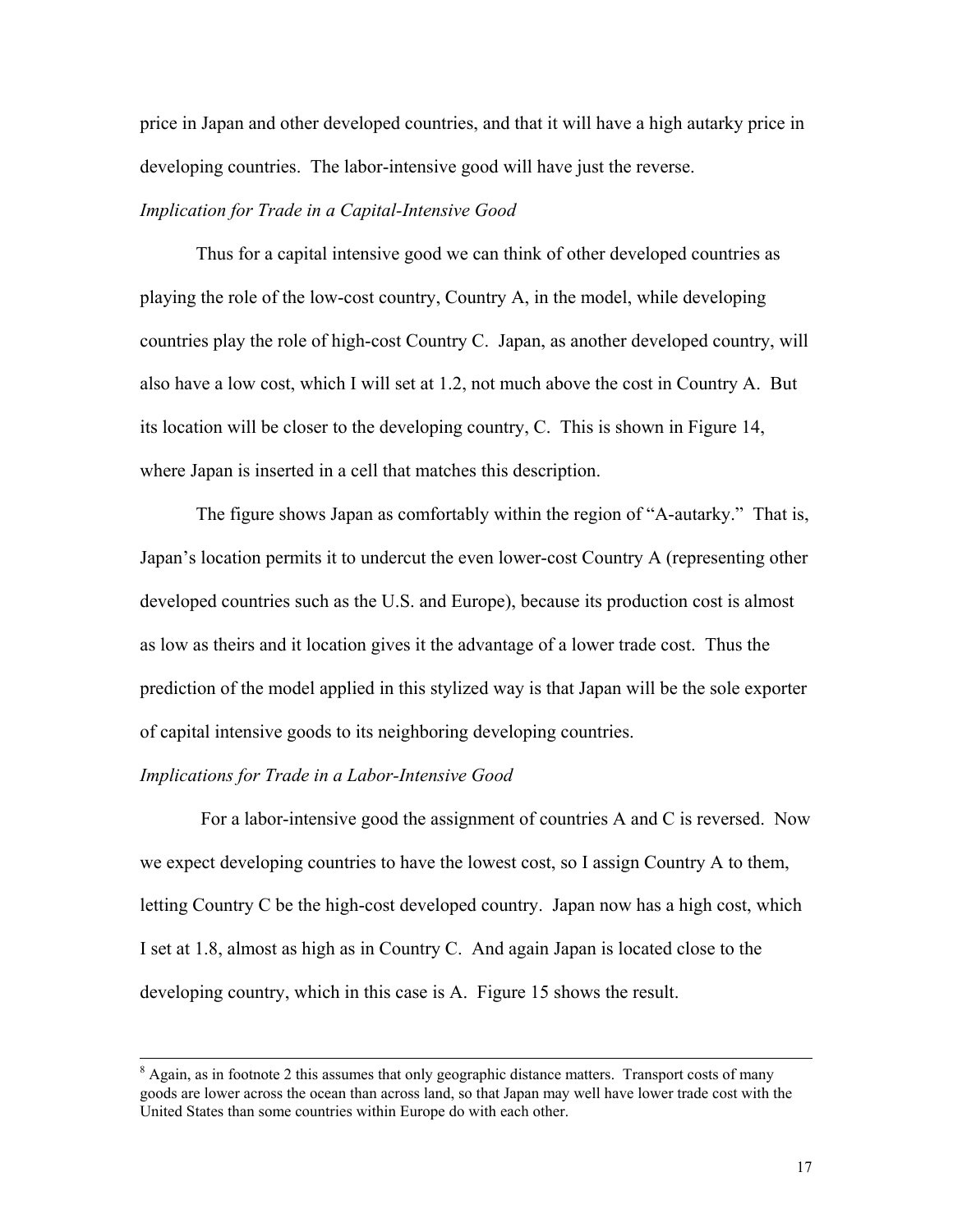This time the trade regime is one of "C-autarky," but since the assignment of countries has been reversed, this again means that other developed countries do not trade the good at all. Once again, now as an importer, Japan's location causes it to dominate the trade of its neighboring developing countries.

#### *Should We Believe This?*

Note that finding the developed country in the model to be in autarky in both of these cases not only means that it fails to trade with the developing country C, but also that it fails to trade with Country B, Japan. So the implication is that Japan not only dominates trade of both kinds of good with the developing countries, but that it also does *not* trade with the U.S. and Europe. This of course is laughable as a description of current trade patterns. However, Gary Saxonhouse tells me that it looks much more plausible as a description of Japan's and its neighbors' trade earlier in history[.9](#page-20-0)

Be that as it may, it is obviously foolish to expect any model as simple as this one to replicate any reality. The point is only to alert us to possible implications of the model's main features, which in this case include location. The more important lesson for Japan is only that its location may matter, and therefore that those who seek to build a realistic model of its trade patterns should perhaps take location into account.

<span id="page-20-0"></span> <sup>9</sup>  $\degree$  I have experimented a bit with varying other parameters in this scenario to see if I can get it to look more plausible. For example, making the developing country smaller, and lowering the cost of trade, both seem to be helpful. However, one quickly also senses the futility of trying to match such a simplistic model to reality in any detail.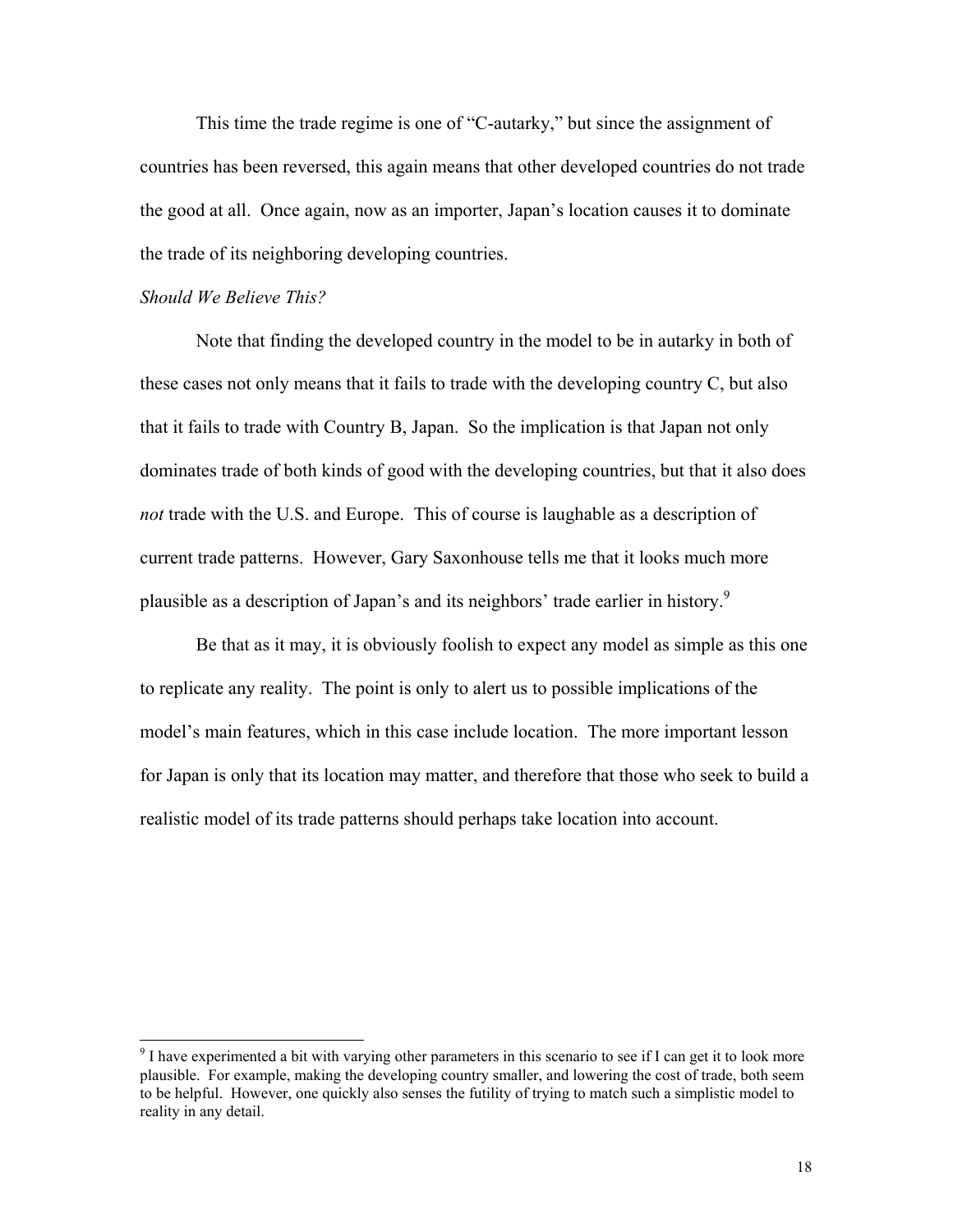#### **VI. Conclusions**

The broader implications of the model, in which we can place more confidence because they are less specific, are the following:

*Implications for Comparative Advantage:* 

- Except for the two extreme countries, direction of trade depends on location. Admittedly, in this model there was only one such country, but the message surely is correct in models with many countries, in which all but two are likely to have costs of particular goods that are neither the highest nor the lowest in the world. So for a large portion of trade, location is likely to matter for its direction.
- Lower production cost for a good in a country expands the set of locations from which the country can export it. This is both rather obvious and not very useful, since actual countries have their locations fixed. But it is suggestive that large international differences in production costs will permit exports from more diverse locations.
- One country's ability to trade with another may depend on the location of a third. This is the result that I had not anticipated from this model, even though it is really a corollary of the result that a country's trade depends on its own location. For if, for example, moderately low-cost countries on the edge of Europe or south of the U.S. border can succeed in exporting to these markets because, in part, of their locations, then it follows that other even lower-cost countries that lack this locational advantage may be prevented from exporting there as a result. The model merely illustrates this possibility systematically.

#### *Implications for the Role of Trade Costs*

19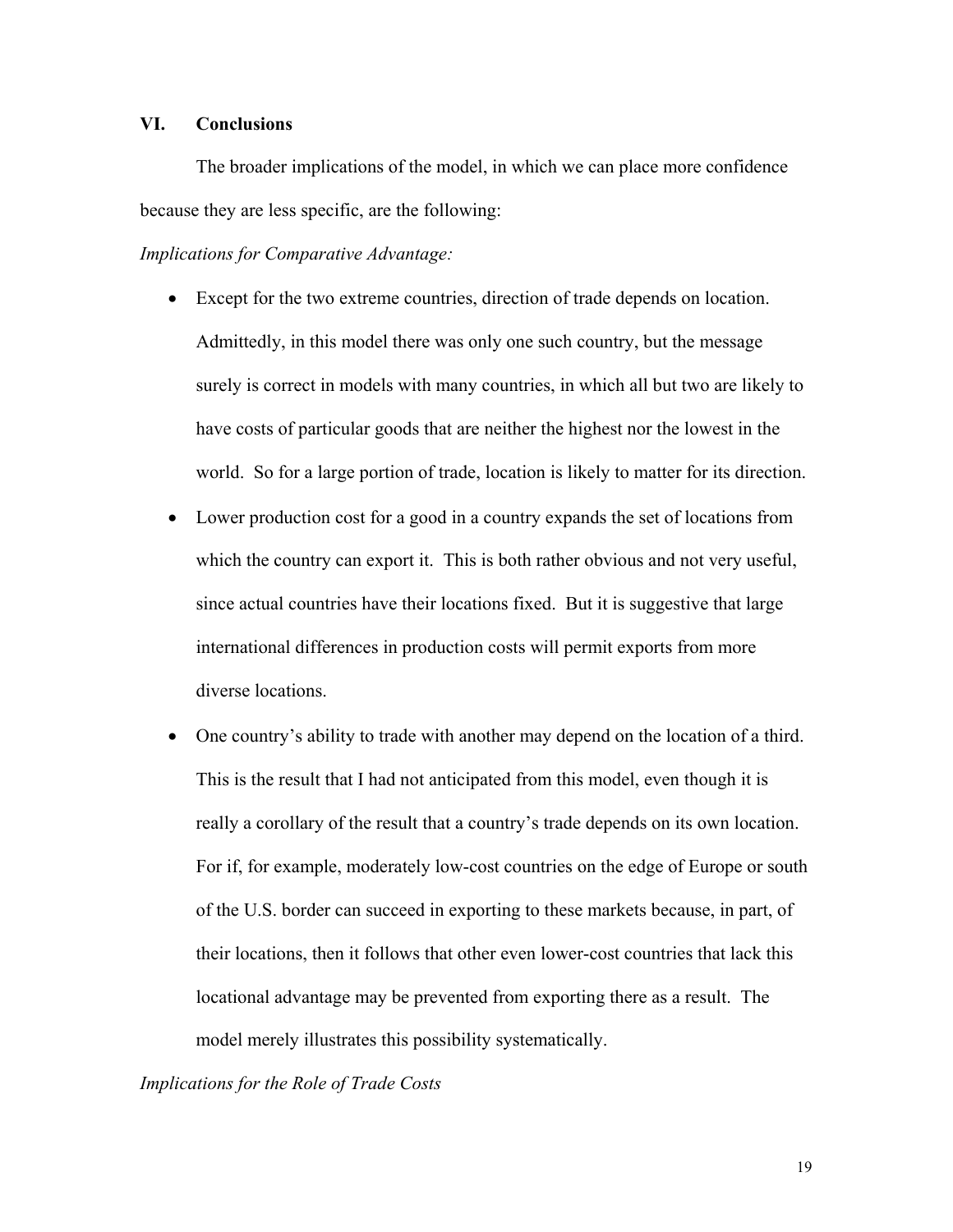- High trade cost shrinks the set of locations across which trade is possible. This implies in turn that high trade costs reduce the distance over which trade takes place. This too is obvious. But I can't recall seeing it formally demonstrated with a model, perhaps because it is too obvious to be worth the effort.
- Once other countries are trading, a lower trade cost for all does not expand the distance from which an intermediate-cost country is able to trade. It only increases the volume of such a country's trade, if it is within that distance. This is the conclusion demonstrated in Figure 8, and I submit that it is hardly obvious. On the other hand, its meaning is also not obvious, which might be a drawback. What it says, for example, is that if a country is unable to compete as an exporter in a particular market because its trade costs are just a bit too high to be competitive with other countries that are exporting there, then it should not hope that a world-wide fall in trade costs will change this. Because the drop in trade costs will help its competitors as much as itself, and leave it still shut out of the market. On the other hand, if the country *is* able to compete in spite of trade costs, then a fall in those trade costs will permit it to export more.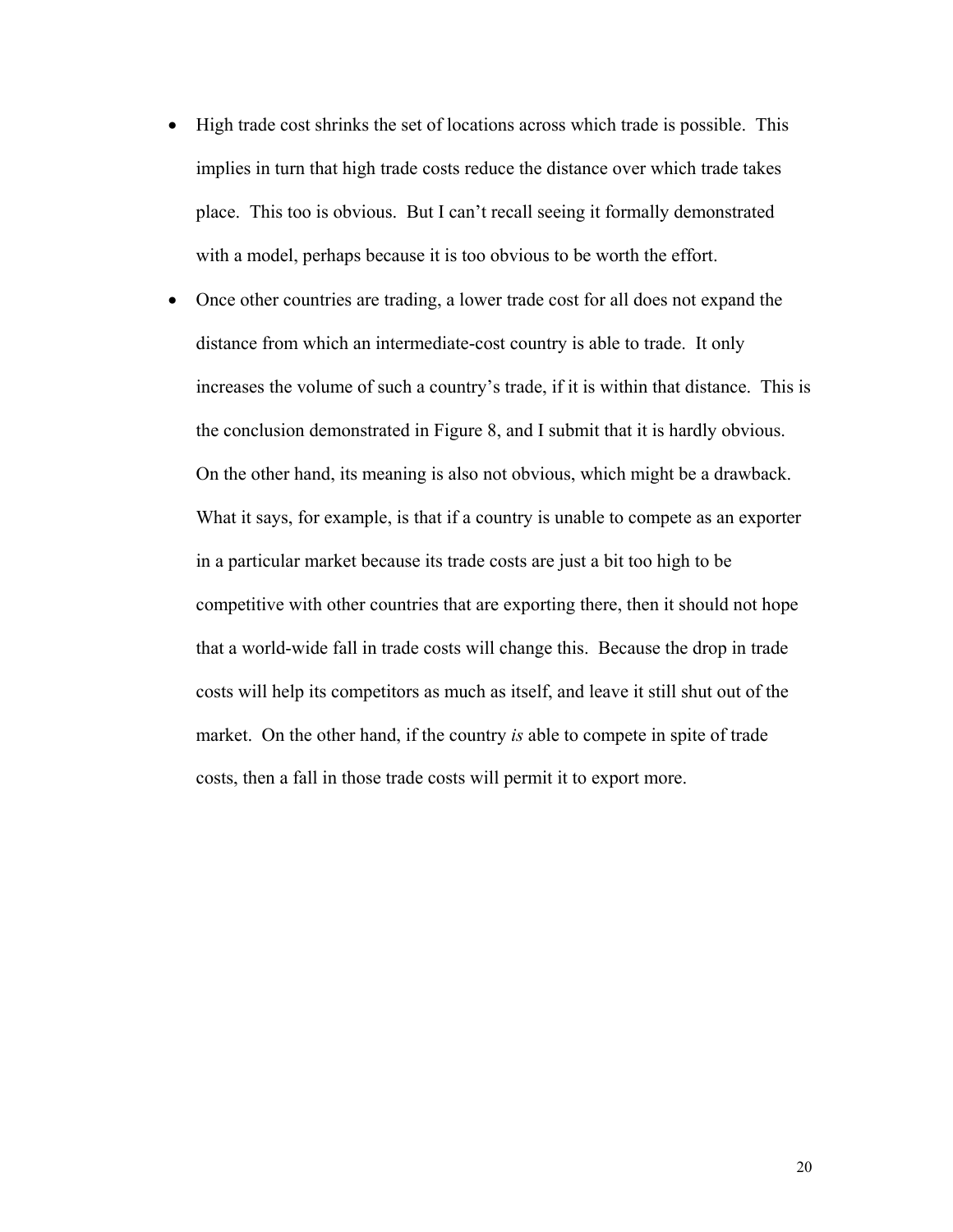#### **References**

- Anderson, James E. and Eric van Wincoop 2003a "Gravity with Gravitas: A Solution to the Border Puzzle," *American Economic Review* 93, (March), pp. 170-192.
- Anderson, James E. and Eric van Wincoop 2003b "Trade Costs," September 10.
- Davis, Donald R. and David E. Weinstein 2001 "An Account of Global Factor Trade," *American Economic Review* 91.
- Deardorff, Alan V. 2004 "Local Comparative Advantage: Trade Costs and the Pattern of Trade," Research Seminar in International Economics, University of Michigan, Working Paper No. 500, February 27.
- Frankel, Jeffrey, ed. 1998 *The Regionalization of the World Economy*, Chicago: University of Chicago Press.
- Limão, Nuno and Anthony J. Venables 2001 "Infrastructure, Geographical Disadvantage, Transport Costs, and Trade," *The World Bank Economic Review* 15(3), pp. 451-479.
- Obstfeld, Maurice and Kenneth Rogoff 2000 "The Six Major Puzzles in International Macroeconomics: Is There a Common Cause?" *NBER Macroeconomics Annual 2000*.
- Trefler, Daniel 1995 "The Case of the Missing Trade and Other Mysteries," *American Economic Review* 85, (December), pp. 1029-1046.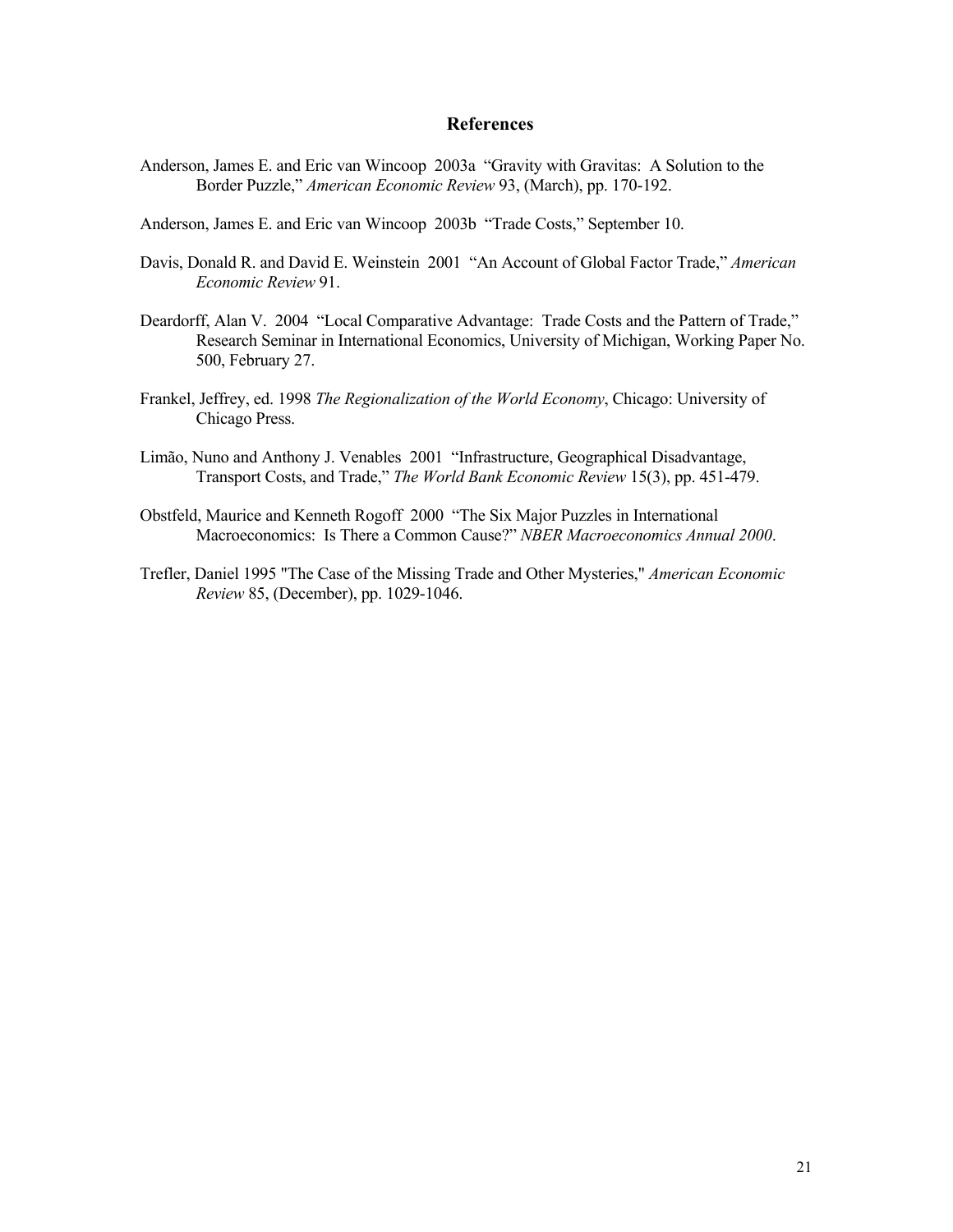#### **Appendix: Derivation of Solutions**

This appendix derives the equilibrium prices, quantities, and conditions listed in Table 2. It uses the additional notation:

$$
b_{cc'} = b_c b_{c'} / (b_c + b_{c'}) \quad \forall c, c' = A, B, C
$$
 (A.1)

$$
\beta_c = b_c / (b_A + b_B + b_C) \quad \forall c = A, B, C \tag{A.2}
$$

#### **Regime 0: Autarky**

In autarky, each country's price is its cost,  $a_c$ , and all excess supplies and quantities traded are zero. For this to be an equilibrium each potential exporting country's price (and thus cost) must not be so low as to yield a profit from exporting to a potential importer. Thus, each of the potential export routes permitted by assumption  $(3.2)$  – A to B, A to C, and B to C – must be blocked by the exporting-country's cost plus trade cost being no greater than the importing-country's cost.

#### **Regime 1: A-autarky**

If only B and C trade, then  $x_{BC} > 0$  in (3.4) implies

$$
p_B + t_{BC} = p_C \tag{A1.1}
$$

Meanwhile, with all other *x*'s zero in (3.3),

$$
s_B = x_{BC} = -s_C \tag{A1.2}
$$

Combining these in  $(3.3)$  we can solve for  $p_B$ :

$$
b_B(p_B - a_B) = -b_C(p_B + t_{BC} - a_C)
$$
  
\n
$$
\Rightarrow p_B = (b_B a_B + b_C a_C - b_C t_{BC})/(b_B + b_C)
$$
\n(A1.3)

Substituting into (A1.1),

$$
p_C = (b_B a_B + b_C a_C - b_C t_{BC})/(b_B + b_C) + t_{BC}
$$
  
=  $(b_B a_B + b_C a_C + b_B t_{BC})/(b_B + b_C)$  (A1.4)

Substituting  $(A.1.2)$  into  $(3.1)$  and  $(A1.2)$ ,

$$
x_{BC} = -s_C = s_B = b_B [(b_B a_B + b_C a_C - b_C t_{BC})/(b_B + b_C) - a_B]
$$
  
=  $b_B (-b_C a_B + b_C a_C - b_C t_{BC})/(b_B + b_C)$   
=  $b_B b_C (a_C - a_B - t_{BC})/(b_B + b_C) = (a_C - a_B - t_{BC})b_{BC}$  (A1.5)

In Country A, price equals cost, and it remains in autarky if that cost plus its respective trade costs to B and C are above their equilibrium prices from  $(A1.3)$  and  $(A1.4)$ :

$$
a_A + t_{AB} > p_B = (b_B a_B + b_C a_C - b_C t_{BC})/(b_B + b_C)
$$
 (A1.6)

$$
a_A + t_{AC} > p_C = (b_B a_B + b_C a_C + b_B t_{BC})/(b_B + b_C)
$$
\n(A1.7)

In addition, for  $x_{BC}$  to be positive in (A1.5), we must have

$$
a_C > a_B + t_{BC} \tag{A1.8}
$$

#### **Regimes 2 and 3: B-autarky, C-autarky**

These are completely analogous to Regime 1 and can be obtained from the above by interchanging notation.

#### **Regime 4: Int-BX**

In this regime there are two positive trade flows:  $x_{AC} > 0$  implying

$$
p_A + t_{AC} = p_C \tag{A4.1}
$$

and  $x_{BC} > 0$  implying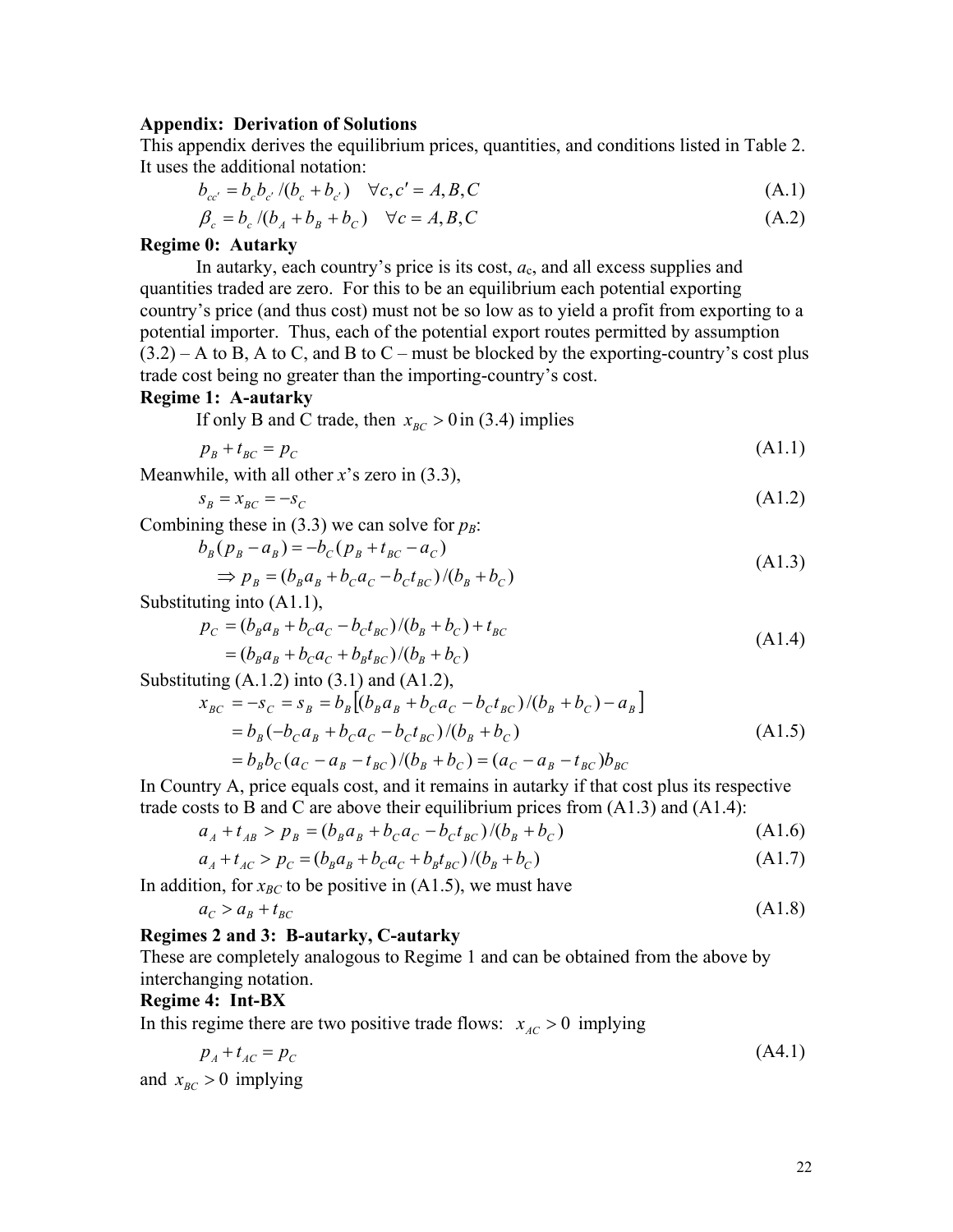$$
p_B + t_{BC} = p_C \tag{A4.2}
$$

(3.3) implies

$$
s_A + s_B = x_{AC} + x_{BC} = -s_C \tag{A4.3}
$$

Substituting from (3.1) and (A4.1-2),

$$
b_A(p_C - t_{AC} - a_A) + b_B(p_C - t_{BC} - a_B) = -b_C(p_C - a_C)
$$
  
\n
$$
\Rightarrow p_C = (b_A a_A + b_B a_B + b_C a_C + b_A t_{AC} + b_B t_{BC})/(b_A + b_B + b_C)
$$
  
\n
$$
= (\beta_A a_A + \beta_B a_B + \beta_C a_C + \beta_A t_{AC} + \beta_B t_{BC})
$$
\n(A4.4)

Then from (A4.1-2),

$$
p_A = (b_A a_A + b_B a_B + b_C a_C - (b_B + b_C) t_{AC} + b_B t_{BC})/(b_A + b_B + b_C)
$$
  
=  $(\beta_A a_A + \beta_B a_B + \beta_C a_C - (\beta_B + \beta_C) t_{AC} + \beta_B t_{BC})$  (A4.5)

$$
p_B = (b_A a_A + b_B a_B + b_C a_C + b_A t_{AC} - (b_A + b_C) t_{BC})/(b_A + b_B + b_C)
$$
  
=  $(\beta_A a_A + \beta_B a_B + \beta_C a_C + \beta_A t_{AC} - (\beta_A + \beta_C) t_{BC})$  (A4.6)

Using these prices in  $(3.1)$  and  $(A4.3)$ 

$$
x_{AC} = s_A = b_A [(b_A a_A + b_B a_B + b_C a_C - (b_B + b_C) t_{AC} + b_B t_{BC})/(b_A + b_B + b_C) - a_A]
$$
  
\n
$$
= b_A (- (b_B + b_C) a_A + b_B a_B + b_C a_C - (b_B + b_C) t_{AC} + b_B t_{BC})/(b_A + b_B + b_C)
$$
 (A4.7)  
\n
$$
= \beta_A (- (\beta_B + \beta_C) a_A + \beta_B a_B + \beta_C a_C - (\beta_B + \beta_C) t_{AC} + \beta_B t_{BC})
$$
  
\n
$$
x_{BC} = s_B = b_B [(b_A a_A + b_B a_B + b_C a_C + b_A t_{AC} - (b_A + b_C) t_{BC})/(b_A + b_B + b_C) - a_B]
$$
  
\n
$$
= b_B (b_A a_A - (b_A + b_C) a_B + b_C a_C + b_A t_{AC} - (b_A + b_C) t_{BC})/(b_A + b_B + b_C)
$$
 (A4.8)  
\n
$$
= \beta_B (\beta_A a_A - (\beta_A + \beta_C) a_B + \beta_C a_C + \beta_A t_{AC} - (\beta_A + \beta_C) t_{BC})
$$

From (A4.7),  $x_{AC} > 0$  requires

$$
(a_A + t_{AC}) < (\beta_B a_B + \beta_C a_C + \beta_B t_{BC}) / (\beta_B + \beta_C)
$$
  
=  $(b_B a_B + b_C a_C + b_B t_{BC}) / (b_B + b_C)$  (A4.9)

This, comparing to earlier regimes, says that Country A as an exporter must be able to undercut the price that would prevail in Country C if A were not to trade. Similarly,  $x_{BC} > 0$  in (A4.8) implies

$$
(aB + tBC) < (\betaAaA + \betaCaC + \betaAtAC)/(\betaA + \betaC)= (bAaA + bCaC + bAtAC)/(bA + bC)
$$
\n(A4.10)

#### **Regime 5: Int-BM**

Here again there are two positive trade flows, both originating in Country A:  $x_{AB} > 0$ implying

$$
p_A + t_{AB} = p_B \tag{A5.1}
$$

and  $x_{AC} > 0$  implying

$$
p_A + t_{AC} = p_C \tag{A5.2}
$$

(3.3) implies

$$
s_A = x_{AB} + x_{AC} = -s_B - s_C \tag{A5.3}
$$

Substituting from (3.1) and (A5.1-2),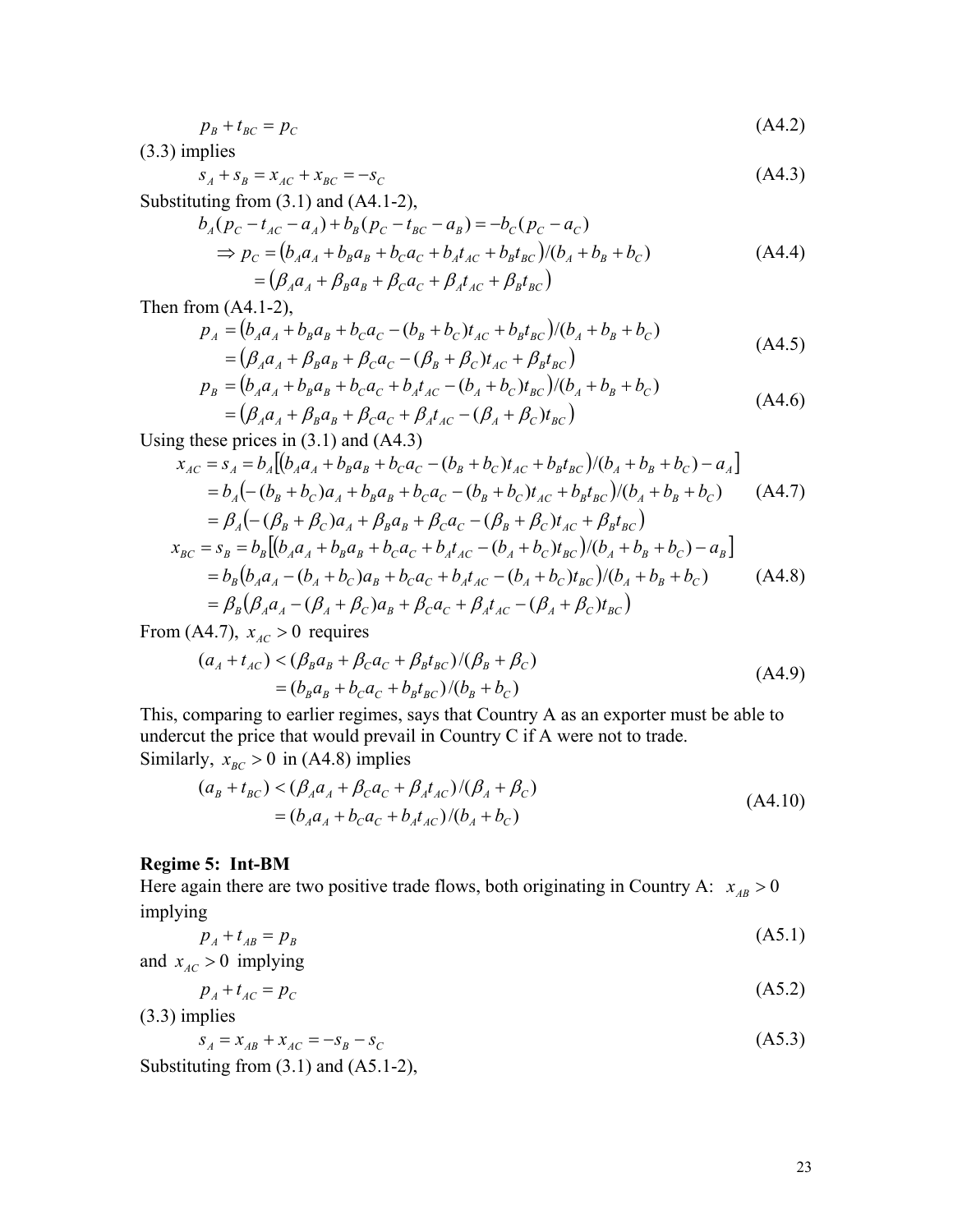$$
b_A(p_A - a_A) = -b_B(p_A + t_{AB} - a_B) - b_C(p_A + t_{AC} - a_C)
$$
  
\n
$$
\Rightarrow p_A = (b_A a_A + b_B a_B + b_C a_C - b_B t_{AB} - b_C t_{AC})/(b_A + b_B + b_C)
$$
  
\n
$$
= \beta_A a_A + \beta_B a_B + \beta_C a_C - \beta_B t_{AB} + \beta_C t_{AC}
$$
\n(A5.4)

Then, similar to regime 4,

$$
p_B = (b_A a_A + b_B a_B + b_C a_C + (b_A + b_C) t_{AB} - b_C t_{AC})/(b_A + b_B + b_C)
$$
  
=  $\beta_A a_A + \beta_B a_B + \beta_C a_C + (\beta_A + \beta_C) t_{AB} - \beta_C t_{AC}$  (A5.5)

$$
p_C = (b_A a_A + b_B a_B + b_C a_C - b_B t_{AB} + (b_A + b_B) t_{AC})/(b_A + b_B + b_C)
$$
  
=  $\beta_A a_A + \beta_B a_B + \beta_C a_C - \beta_B t_{AB} + (\beta_A + \beta_B) t_{AC}$  (A5.6)

$$
x_{AB} = -s_B = -b_B [(b_A a_A + b_B a_B + b_C a_C + (b_A + b_C) t_{AB} - b_C t_{AC})/(b_A + b_B + b_C) - a_B]
$$
  
=  $-b_B (b_A a_A - (b_A + b_C) a_B + b_C a_C + (b_A + b_C) t_{AB} - b_C t_{AC})/(b_A + b_B + b_C)$   
=  $-\beta_A (\beta_A a_A - (\beta_A + \beta_C) a_B + \beta_C a_C + (\beta_A + \beta_C) t_{AB} - \beta_C t_{AC})$   
(A5.7)

$$
x_{AC} = -s_C = -b_C [(b_A a_A + b_B a_B + b_C a_C - b_B t_{AB} + (b_A + b_B) t_{AC})/(b_A + b_B + b_C) - a_C]
$$
  
=  $-b_C (b_A a_A + b_B a_B - (b_A + b_B) a_C - b_B t_{AB} + (b_A + b_B) t_{AC})/(b_A + b_B + b_C)$   
=  $-\beta_C (\beta_A a_A + \beta_B a_B - (\beta_A + \beta_B) a_C - \beta_B t_{AB} + (\beta_A + \beta_B) t_{AC})$ 

(A5.8)

From (A5.7),  $x_{AB} > 0$  requires

$$
a_B - t_{AB} > (\beta_A a_A + \beta_C a_C - \beta_C t_{AC}) / (\beta_A + \beta_C)
$$
  
=  $(b_A a_A + b_C a_C - b_C t_{AC}) / (b_A + b_C)$  (A5.9)

This says, in effect, that if Country B were not to trade, it would be able to offer a higher price, net of trade cost, than the price prevailing in Country A (in the B-autarky regime). Similarly, from (A5.8),  $x_{AC} > 0$  requires

$$
a_C - t_{AC} > (\beta_A a_A + \beta_B a_B - \beta_B t_{AB}) / (\beta_A + \beta_B)
$$
  
=  $(b_A a_A + b_B a_B - b_B t_{AB}) / (b_A + b_B)$  (A5.10)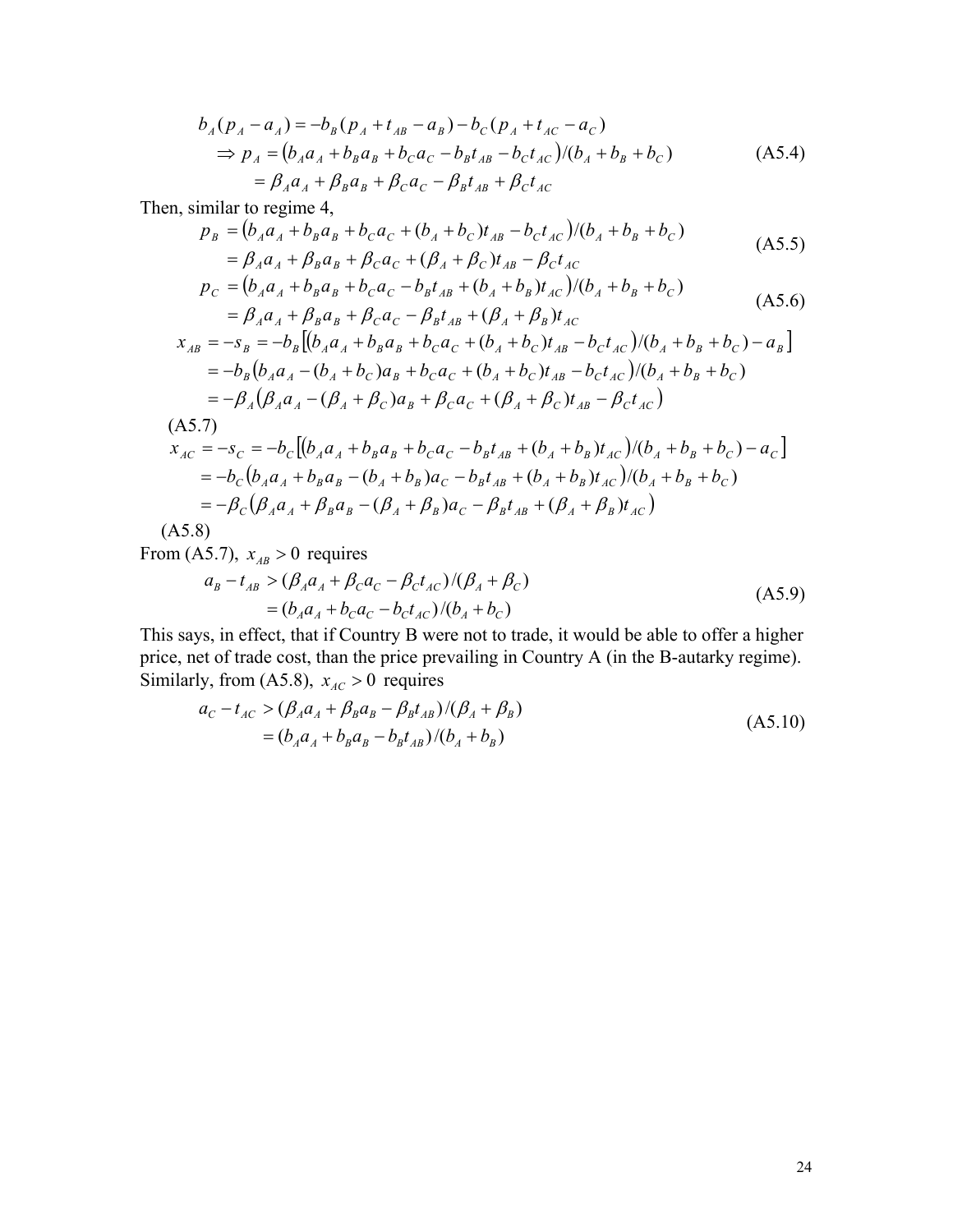### Table 1 Types of Equilibria and Trade Patterns in the Three-Country Model

| Regime       | Defined by                       | Nonzero trade<br>flows, $x_{cc}$ |
|--------------|----------------------------------|----------------------------------|
| 0. Autarky   | No trade                         | None                             |
| 1. A-autarky | A does not trade; B exports to C | $x_{BC} > 0$                     |
| 2. B-autarky | B does not trade; A exports to C | $x_{AC} > 0$                     |
| 3. C-autarky | C does not trade, A exports to B | $x_{AB} > 0$                     |
| 4. Int-BX    | All trade; A and B export to $C$ | $x_{AC} > 0, x_{BC} > 0$         |
| 5. Int-BM    | All trade; B and C import from A | $x_{AB} > 0, x_{AC} > 0$         |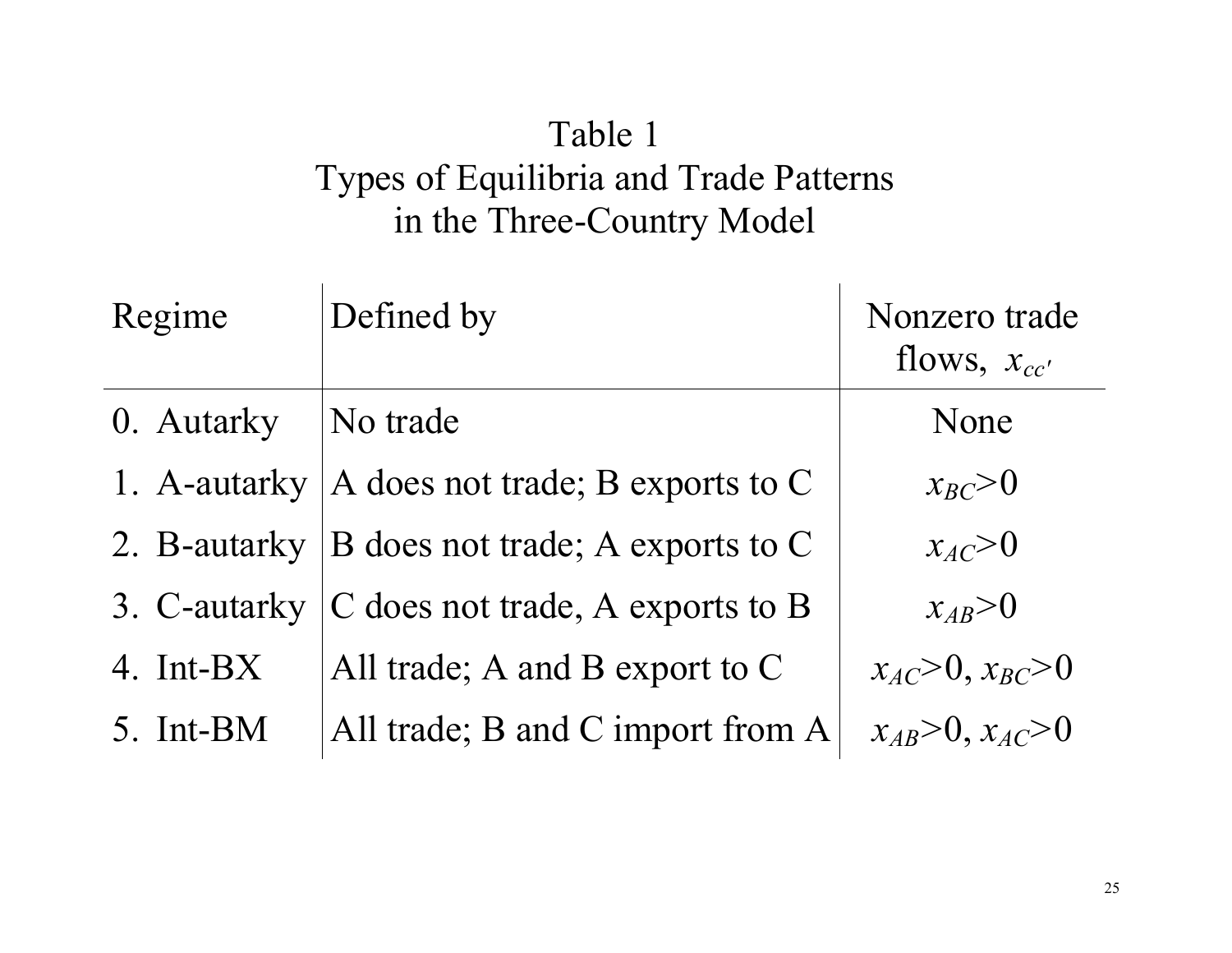### **Table 2: Solution of Three-Country Model**

#### **Regime 0: Autarky**

| Prices:     | $p_A = a_A$ , $p_B = a_B$ , $p_C = a_C$              |
|-------------|------------------------------------------------------|
| Quantities: | $S_A = S_B = S_C = X_{AB} = X_{AC} = X_{BC} = 0$     |
| Conditions: | $a_{A} + t_{AB} > a_{B}$ to prevent A exporting to B |
|             | $a_A + t_{AC} > a_C$ to prevent A exporting to C     |
|             | $a_R + t_{RC} > a_C$ to prevent B exporting to C     |

#### **Regime 1: A-autarky (No trade by A)**

Prices:

\n
$$
p_{A} = a_{A}
$$
\n
$$
p_{B} = (b_{B}a_{B} + b_{C}a_{C} - b_{C}t_{BC})/(b_{B} + b_{C})
$$
\n
$$
p_{C} = (b_{B}a_{B} + b_{C}a_{C} + b_{B}t_{BC})/(b_{B} + b_{C})
$$
\nQuantities:

\n
$$
s_{A} = x_{AB} = x_{AC} = 0
$$
\n
$$
x_{BC} = -s_{C} = s_{B} = (a_{C} - a_{B} - t_{BC})b_{BC}
$$
\nConditions:

\n
$$
a_{A} + t_{AB} > p_{B} = (b_{B}a_{B} + b_{C}a_{C} - b_{C}t_{BC})/(b_{B} + b_{C})
$$
\nto prevent A exporting to B

\n
$$
a_{A} + t_{AC} > p_{C} = (b_{B}a_{B} + b_{C}a_{C} + b_{B}t_{BC})/(b_{B} + b_{C})
$$
\nto prevent A exporting to C

\n
$$
a_{C} > a_{B} + t_{BC}
$$
\nto permit B to export to C

### **Regime 2: B-autarky (No trade by B)**

| Prices:     | $p_p = a_p$                                                                               |
|-------------|-------------------------------------------------------------------------------------------|
|             | $p_{4} = (b_{4}a_{4} + b_{c}a_{c} - b_{c}t_{4c})/(b_{4} + b_{c})$                         |
|             | $p_c = (b_d a_d + b_c a_c + b_d t_{4c})/(b_d + b_c)$                                      |
| Quantities: | $S_R = X_{AR} = X_{RC} = 0$                                                               |
|             | $x_{AC} = s_A = -s_C = (a_C - a_A - t_{AC})/b_{AC}$                                       |
| Conditions: | $(b_A a_A + b_C a_C - b_C t_{AC})/(b_A + b_C) + t_{AB} > a_B$ to prevent A exporting to B |
|             | $a_R + t_{BC} > (b_A a_A + b_C a_C + b_A t_{AC})/(b_A + b_C)$ to prevent B exporting to C |
|             | $a_C > a_A + t_{AC}$ to permit A to export to C                                           |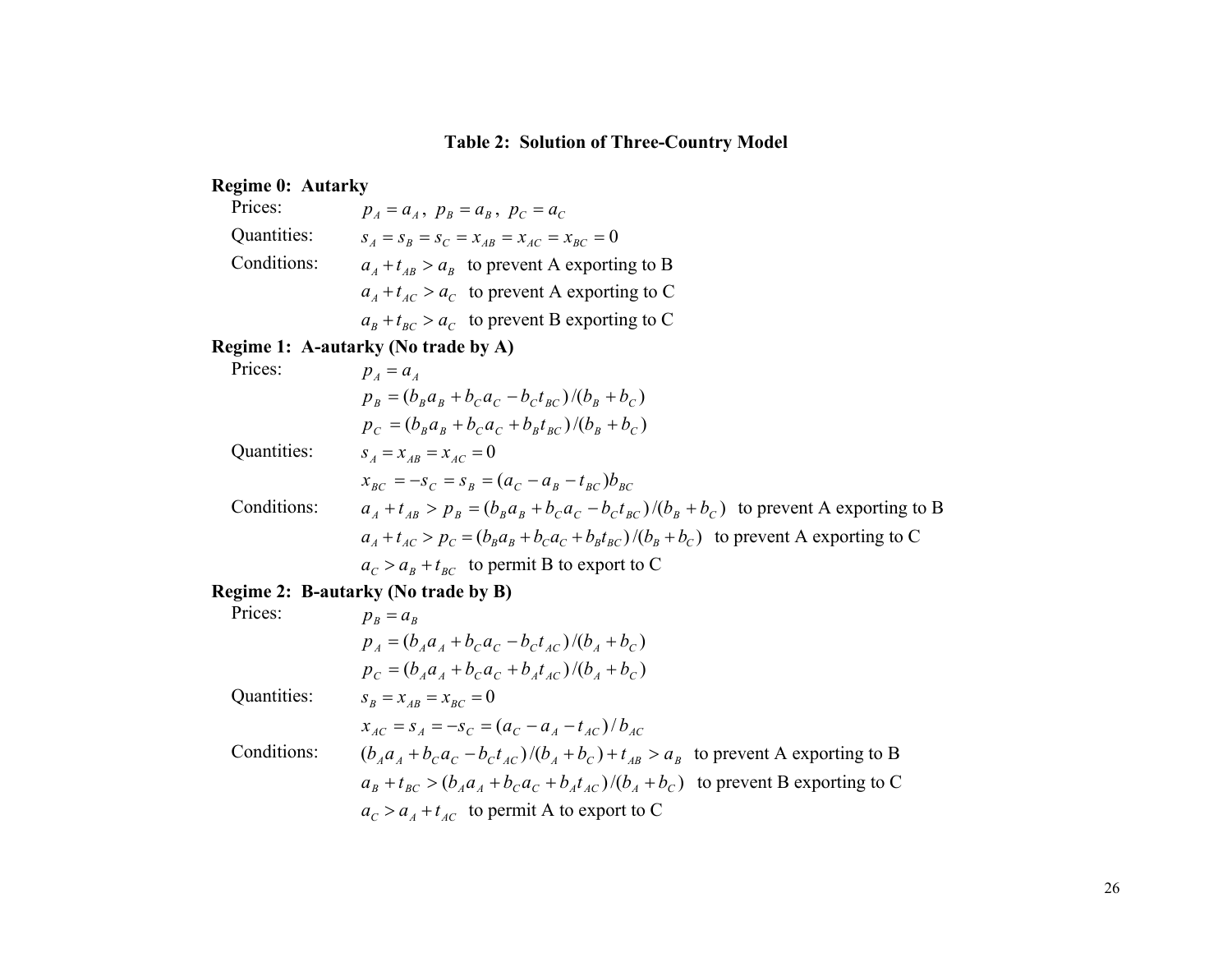#### **Regime 3: C-autarky (No trade by C)**

| Prices:     | $p_c = a_c$                                                                                                                                                                                                                                     |
|-------------|-------------------------------------------------------------------------------------------------------------------------------------------------------------------------------------------------------------------------------------------------|
|             | $p_{A} = (b_{A}a_{A} + b_{B}a_{B} - b_{B}t_{AB})/(b_{A} + b_{B})$                                                                                                                                                                               |
|             | $p_{\scriptscriptstyle B} = (b_{\scriptscriptstyle A} a_{\scriptscriptstyle A} + b_{\scriptscriptstyle B} a_{\scriptscriptstyle B} + b_{\scriptscriptstyle A} t_{\scriptscriptstyle A} )/(b_{\scriptscriptstyle A} + b_{\scriptscriptstyle B})$ |
| Quantities: | $s_C = x_{AC} = x_{BC} = 0$                                                                                                                                                                                                                     |
|             | $x_{AB} = s_A = -s_B = (a_B - a_A - t_{AB})/b_{AB}$                                                                                                                                                                                             |
| Conditions: | $(b_{a}a_{a}+b_{n}a_{n}-b_{n}t_{n})/(b_{a}+b_{n})+t_{AC}>a_{C}$ to prevent A exporting to C                                                                                                                                                     |
|             | $(b_A a_A + b_B a_B + b_A t_{AB})/(b_A + b_B) + t_{BC} > a_C$ to prevent B exporting to C                                                                                                                                                       |
|             | $a_R > a_A + t_{AB}$ to permit A to export to B                                                                                                                                                                                                 |
|             | Regime 4: Int-BX (Integrated World, B Exports)                                                                                                                                                                                                  |
| Prices:     | $p_{A} = \beta_{A} a_{A} + \beta_{B} a_{B} + \beta_{C} a_{C} - (\beta_{B} + \beta_{C}) t_{AC} + \beta_{B} t_{BC}$                                                                                                                               |
|             | $P_a = P_a + P_a + P_b + (P_b + P_b)$                                                                                                                                                                                                           |

 $p_{B} = \beta_{A}a_{A} + \beta_{B}a_{B} + \beta_{C}a_{C} + \beta_{A}t_{AC} - (\beta_{A} + \beta_{C})t_{BC}$  $p_{C} = \beta_{A}a_{A} + \beta_{B}a_{B} + \beta_{C}a_{C} + \beta_{A}t_{AC} + \beta_{B}t_{BC}$ Quantities:  $x_{AC} = s_A = \beta_A \left( -(\beta_B + \beta_C)a_A + \beta_B a_B + \beta_C a_C - (\beta_B + \beta_C) t_{AC} + \beta_B t_{BC} \right)$  $x_{BC} = s_B = \beta_B (\beta_A a_A - (\beta_A + \beta_C) a_B + \beta_C a_C + \beta_A t_{AC} - (\beta_A + \beta_C) t_{BC})$ 

Conditions: 
$$
(a_A + t_{AC}) < (b_B a_B + b_C a_C + b_B t_{BC}) / (b_B + b_C)
$$
 to permit A to export to C  $(a_B + t_{BC}) < (b_A a_A + b_C a_C + b_A t_{AC}) / (b_A + b_C)$  to permit B to export to C

#### **Regime 5: Int-BM (Integrated World, B Imports)**

$$
\begin{aligned}\n\text{Prices:} & p_A &= \beta_A a_A + \beta_B a_B + \beta_C a_C - \beta_B t_{AB} - \beta_C t_{AC} \\
& p_B &= \beta_A a_A + \beta_B a_B + \beta_C a_C + (\beta_A + \beta_C) t_{AB} - \beta_C t_{AC} \\
& p_C &= \beta_A a_A + \beta_B a_B + \beta_C a_C - \beta_B t_{AB} + (\beta_A + \beta_B) t_{AC} \\
& \text{Quantities:} & x_{AB} &= -s_B = -\beta_A (\beta_A a_A - (\beta_A + \beta_C) a_B + \beta_C a_C + (\beta_A + \beta_C) t_{AB} - \beta_C t_{AC}) \\
& x_{AC} &= -s_C = -\beta_C (\beta_A a_A + \beta_B a_B - (\beta_A + \beta_B) a_C - \beta_B t_{AB} + (\beta_A + \beta_B) t_{AC}) \\
& a_B - t_{AB} > (b_A a_A + b_C a_C - b_C t_{AC}) / (b_A + b_C) \text{ to permit A to export to B} \\
& a_C - t_{AC} > (b_A a_A + b_B a_B - b_B t_{AB}) / (b_A + b_B) \text{ to permit A to export to C}\n\end{aligned}
$$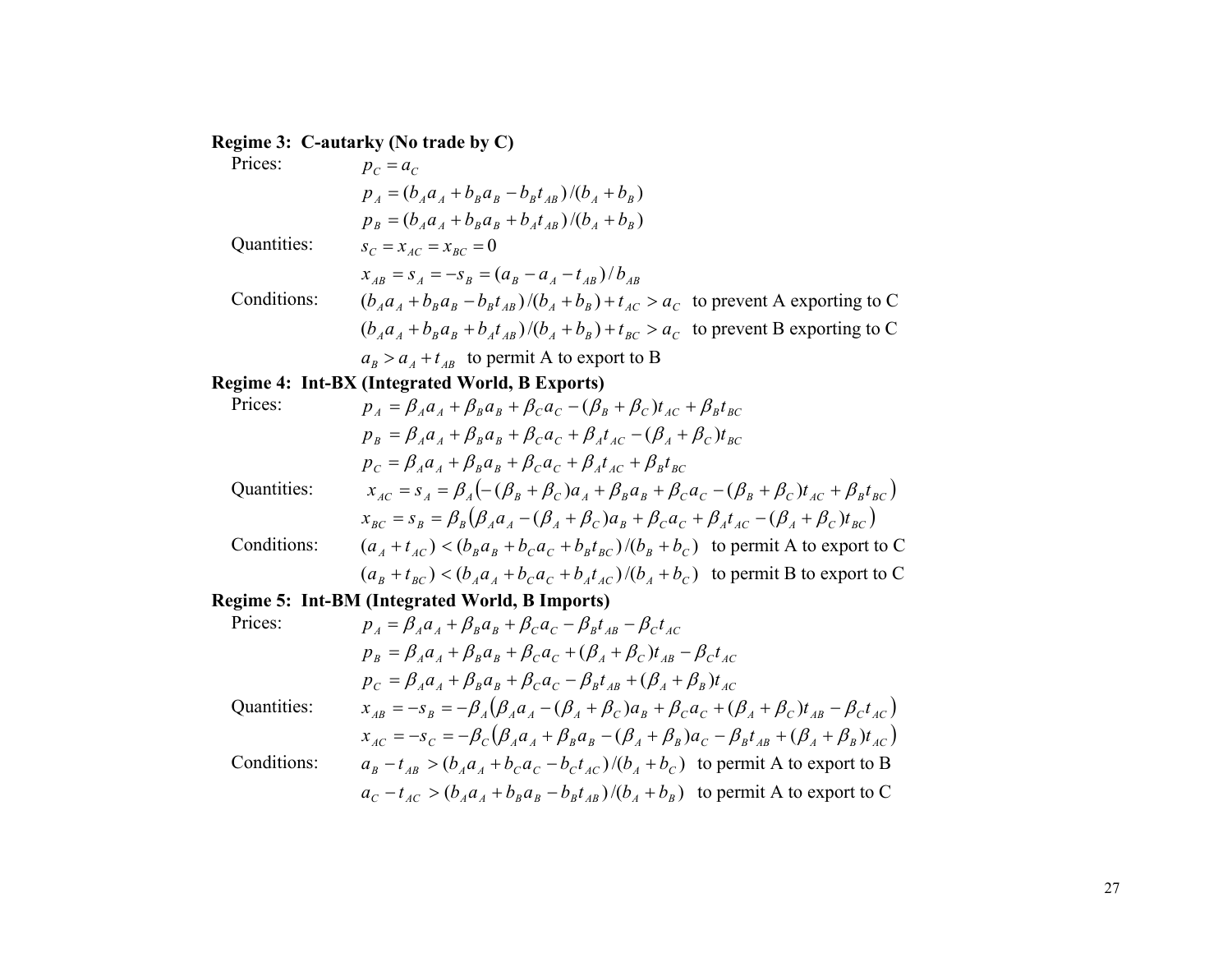

# **Figure 1 Two-country excess supplies**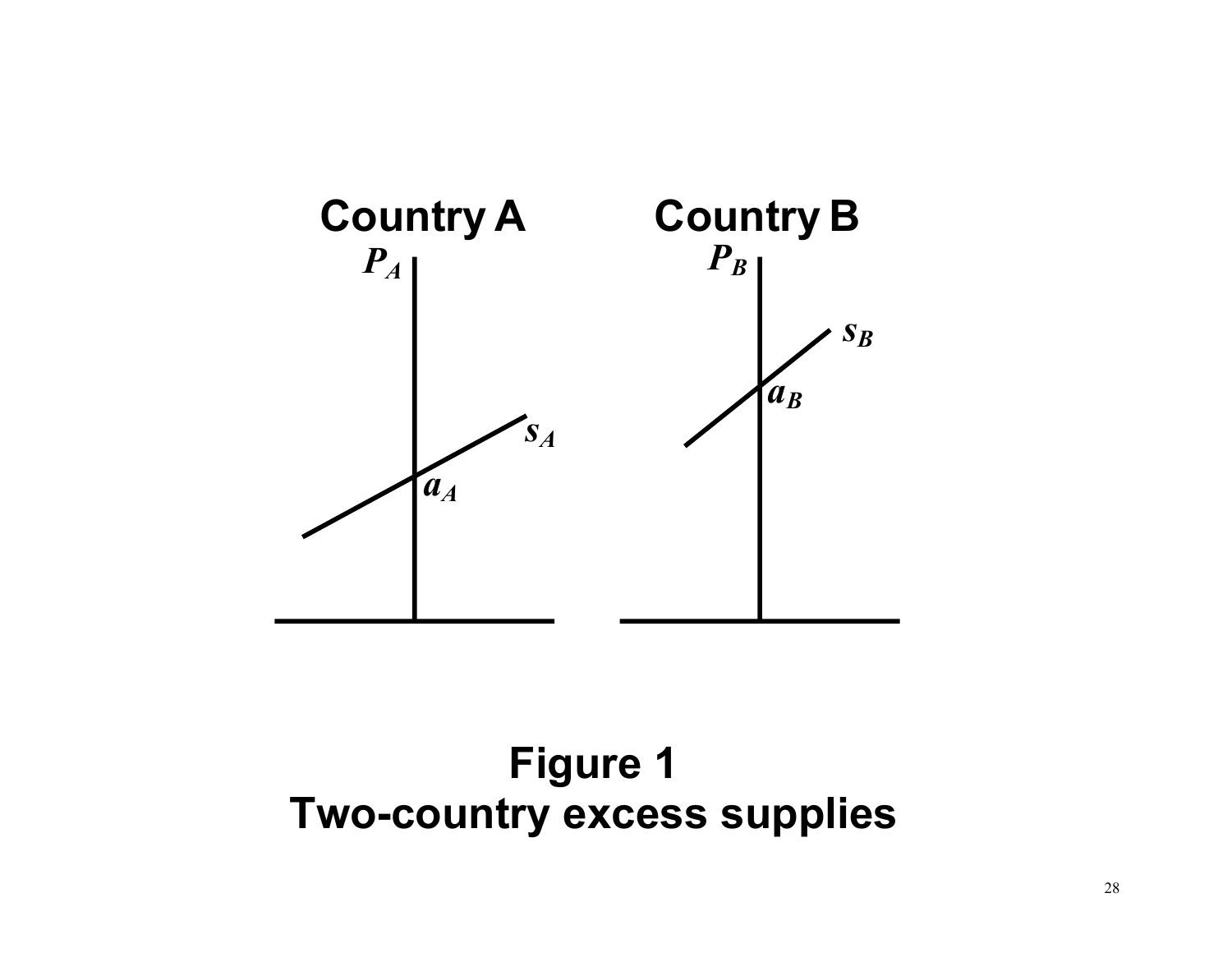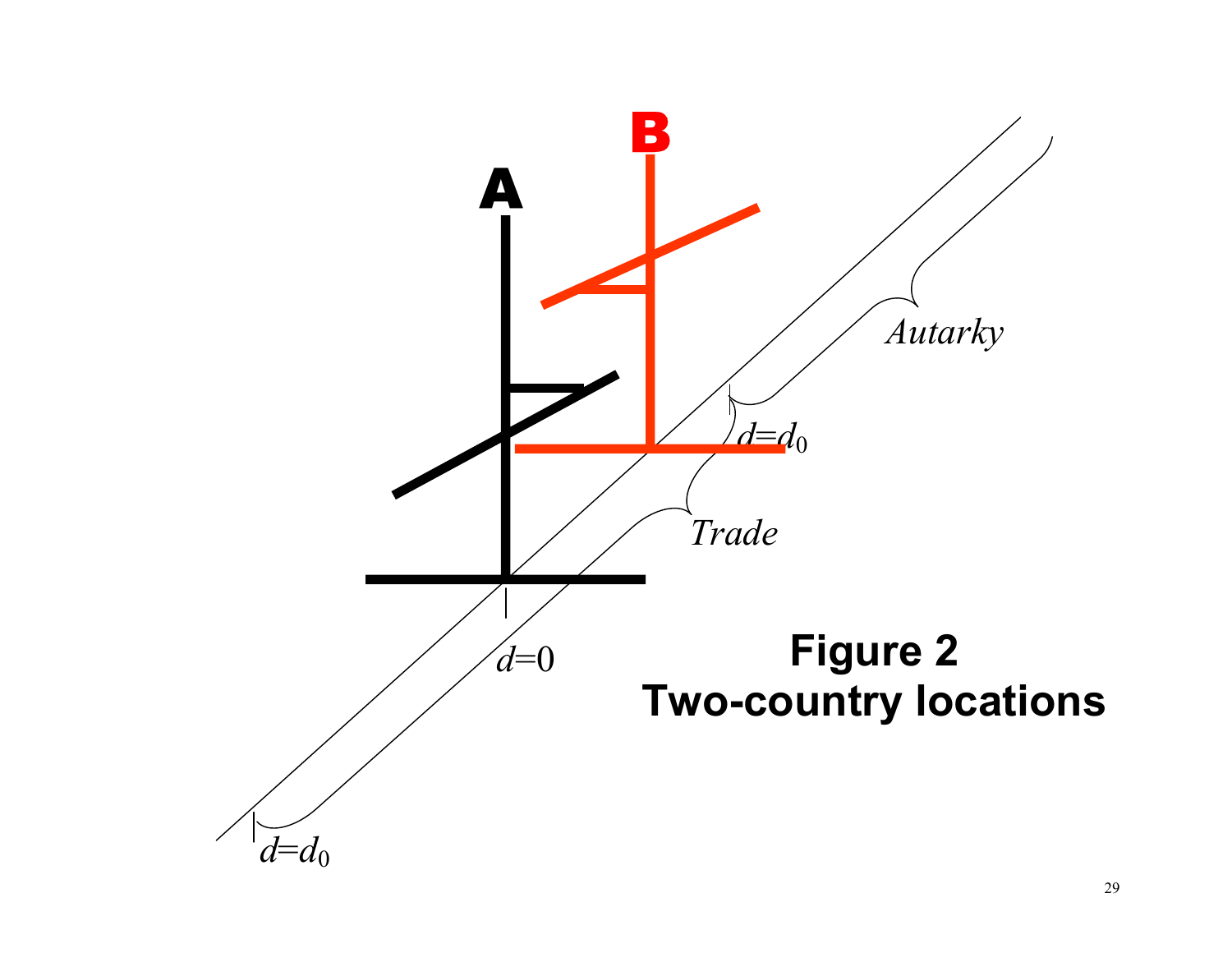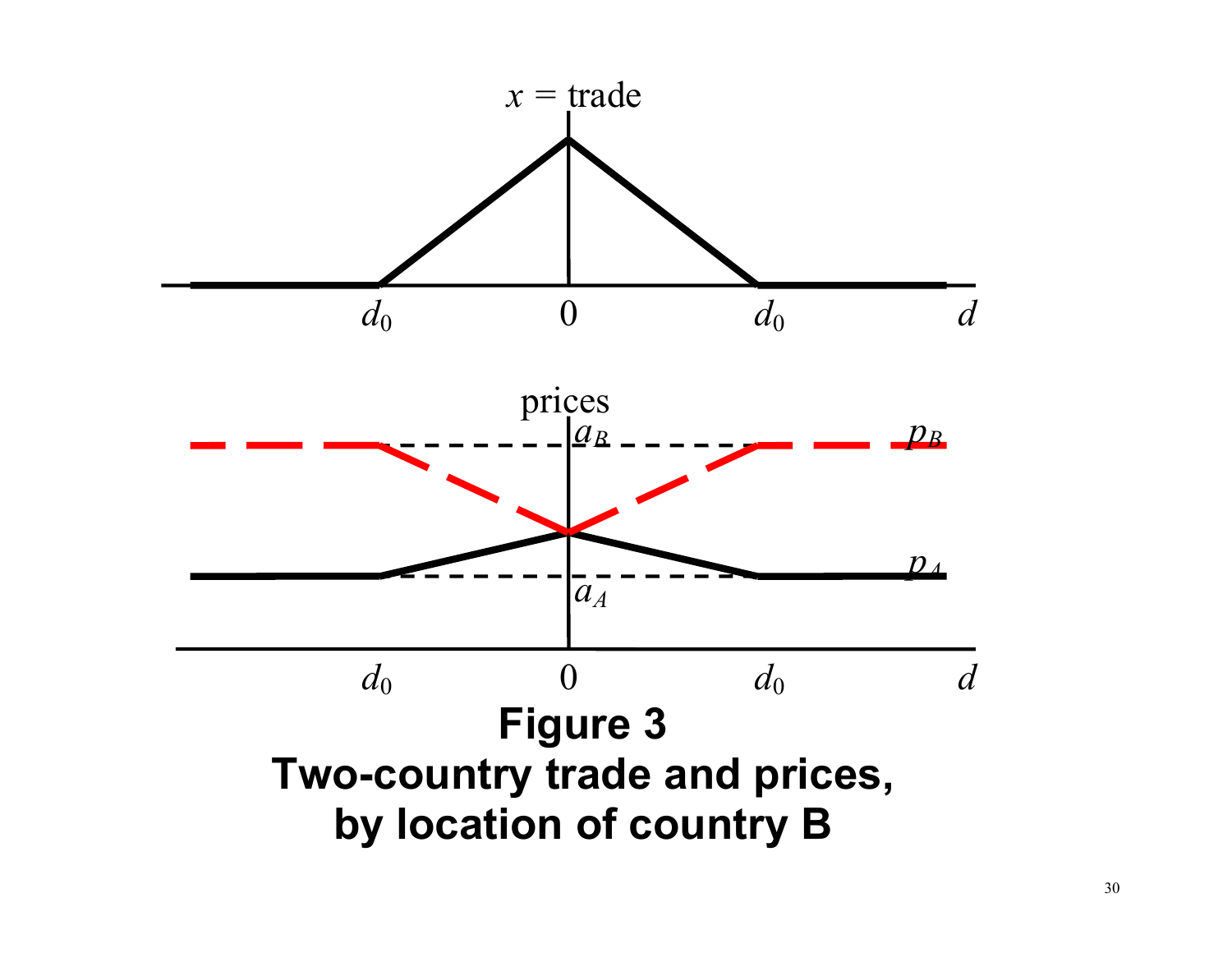

# **Figure 4 Three Countries on a Plane**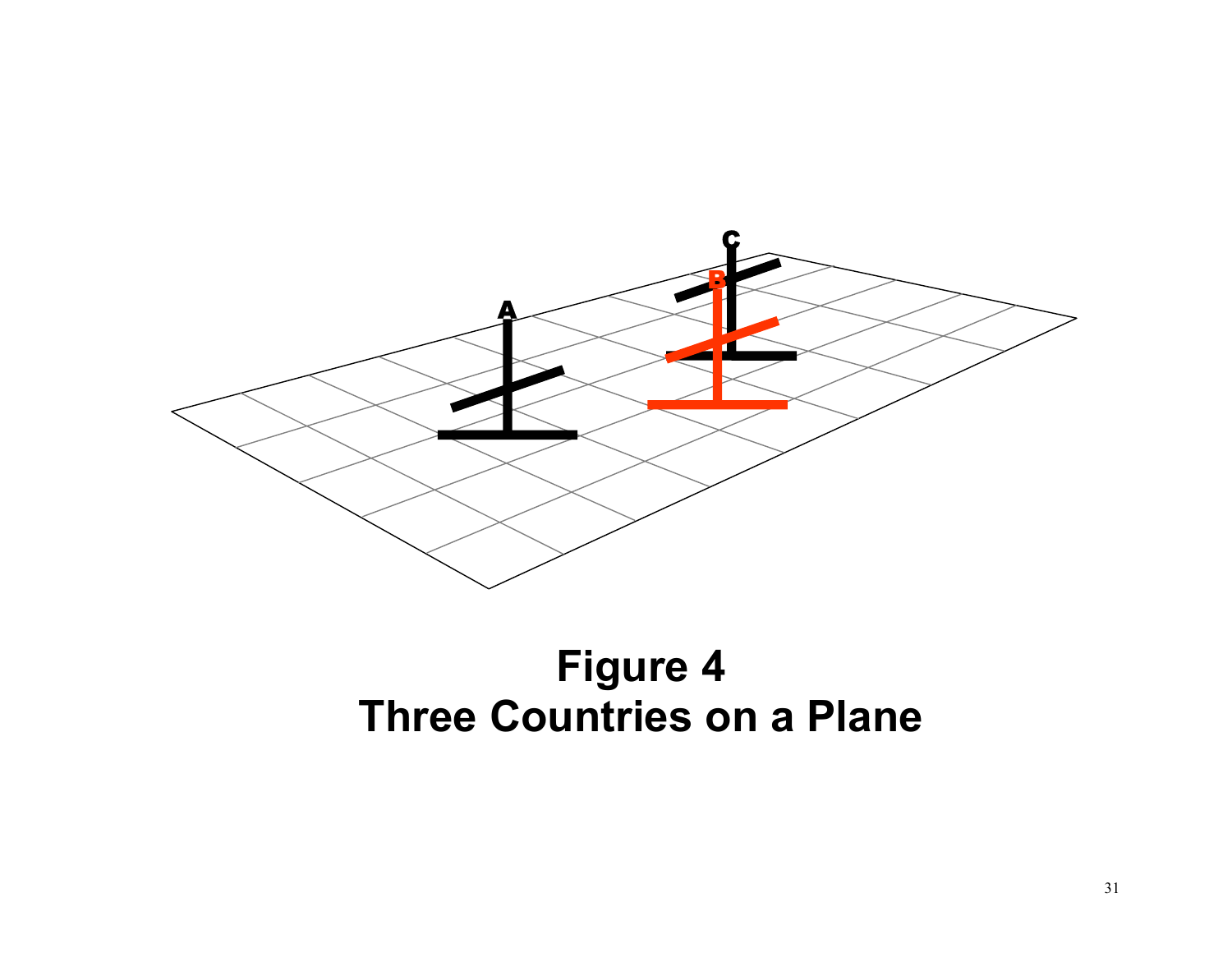|                   |                |    |     | $x: \overset{\circ}{\circ}$ | ↽.<br>$\bullet$ | Ņ<br>$\bullet$ | Ο | o | n<br>o | ဖ<br>o | ◓ | ထု<br>c | ග<br>o | Q |   |   |   | <u>ဖ</u> | œ | <u>ဇာ</u> | 2.0 | N | N | $\sim$ | N | $\sim$ | ശ<br>$\mathbf{\Omega}$ | $\sim$ | ထု<br>N | თ<br>N | 9<br>ო |
|-------------------|----------------|----|-----|-----------------------------|-----------------|----------------|---|---|--------|--------|---|---------|--------|---|---|---|---|----------|---|-----------|-----|---|---|--------|---|--------|------------------------|--------|---------|--------|--------|
|                   |                |    | 0.0 |                             |                 |                |   |   |        |        |   |         |        |   |   |   |   |          |   |           |     |   |   |        |   |        |                        |        |         |        |        |
|                   |                |    | 0.1 |                             |                 |                |   |   |        |        |   |         |        |   |   |   |   |          |   |           |     |   |   |        |   |        |                        |        |         |        |        |
|                   |                |    | 0.2 |                             |                 |                |   |   |        |        |   |         |        |   |   |   |   |          |   |           |     |   |   |        |   |        |                        |        |         |        |        |
| Int-BM            | 5 <sub>l</sub> |    | 0.3 |                             |                 |                |   |   |        |        |   |         |        |   |   |   |   |          |   |           |     |   |   |        |   |        |                        |        |         |        |        |
| Int-BX            | 4              |    | 0.4 |                             |                 |                |   |   |        |        |   |         |        |   |   |   |   |          |   |           |     |   |   |        |   |        |                        |        |         |        |        |
| C-aut             | 3              |    | 0.5 |                             |                 |                |   |   |        |        |   |         |        |   |   |   |   |          |   |           |     |   |   |        |   |        |                        |        |         |        |        |
| <b>B-aut</b>      | л.             |    | 0.6 |                             |                 |                |   |   |        |        |   | 5       | 5      | h |   |   |   |          | 4 | 4         |     |   |   |        |   |        |                        |        |         |        |        |
| A-aut             | $\mathbf{1}$   |    | 0.7 |                             |                 |                |   |   |        |        | 5 | 5       |        |   |   |   |   |          |   |           |     |   |   |        |   |        |                        |        |         |        |        |
| Aut               |                |    | 0.8 |                             |                 |                |   |   |        | 5      | b |         |        |   |   | 5 | 5 | 4        |   |           |     |   |   |        |   |        |                        |        |         |        |        |
|                   |                |    | 0.9 |                             |                 |                |   |   |        | 5      | 3 | 3       |        |   |   |   |   |          |   |           |     |   |   |        |   |        |                        |        |         |        |        |
| <b>Regimes</b>    |                |    | 1.0 |                             |                 |                |   |   |        |        | 3 | 3       | 3      | A | 3 | 3 | 5 |          |   |           | C   |   |   |        |   |        |                        |        |         |        |        |
|                   |                |    | 1.1 |                             |                 |                |   |   |        |        |   | 3       |        |   |   |   |   |          |   |           |     |   |   |        |   |        |                        |        |         |        |        |
|                   |                |    | 1.2 |                             |                 |                |   |   |        |        |   |         |        |   |   |   |   |          |   |           |     |   |   |        |   |        |                        |        |         |        |        |
| $a_c =$           | 2              |    | 1.3 |                             |                 |                |   |   |        |        |   |         |        |   |   |   |   |          |   |           |     |   |   |        |   |        |                        |        |         |        |        |
| $a_B =$           | 1.5            |    | 1.4 |                             |                 |                |   |   |        |        |   |         |        |   |   |   |   |          |   |           |     |   |   |        |   |        |                        |        |         |        |        |
| $a_A =$           | 1              |    | 1.5 |                             |                 |                |   |   |        |        |   |         |        |   |   |   |   |          |   |           |     |   |   |        |   |        |                        |        |         |        |        |
|                   |                |    | 1.6 |                             |                 |                |   |   |        |        |   |         |        |   |   |   |   |          |   |           |     |   |   |        |   |        |                        |        |         |        |        |
| $T =$             | 0.9            |    | 1.7 |                             |                 |                |   |   |        |        |   |         |        |   |   |   |   |          |   |           |     |   |   |        |   |        |                        |        |         |        |        |
| <b>Parameters</b> |                |    | 1.8 |                             |                 |                |   |   |        |        |   |         |        |   |   |   |   |          |   |           |     |   |   |        |   |        |                        |        |         |        |        |
|                   |                |    | 1.9 |                             |                 |                |   |   |        |        |   |         |        |   |   |   |   |          |   |           |     |   |   |        |   |        |                        |        |         |        |        |
|                   |                | у: | 2.0 |                             |                 |                |   |   |        |        |   |         |        |   |   |   |   |          |   |           |     |   |   |        |   |        |                        |        |         |        |        |

# **Figure 5 Benchmark Mapping of Trade Patterns**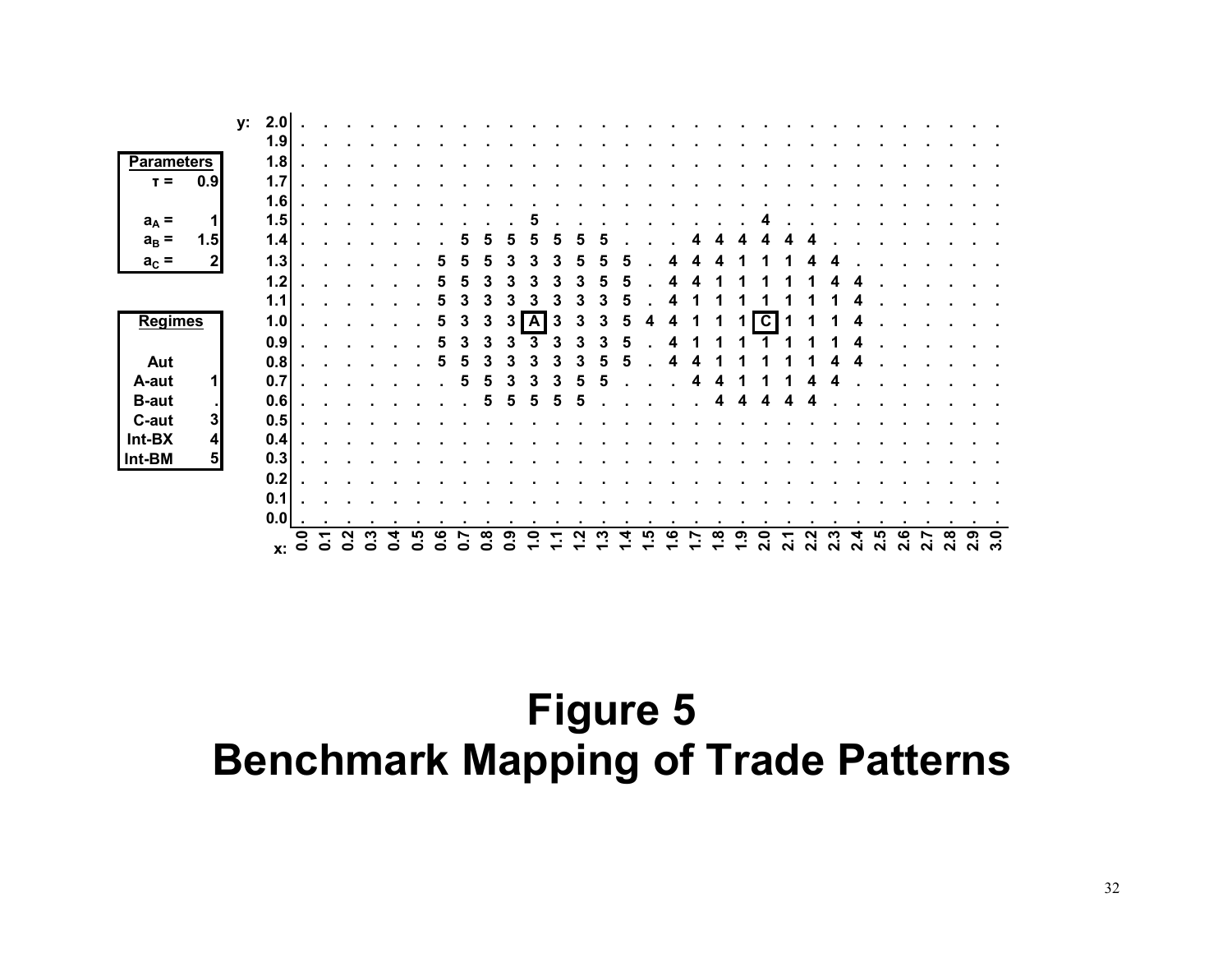|                             |    | Х.    | $\overline{0}$ . | $\bullet$ | $\bullet$ | o | o | o | ဖ<br>⊂ | o | ထု<br>o | ග | o |   |   |   | い | ڢ |   | œ. | ၐ | 2.0 | N | ี | $\sim$ | N | LŊ,<br>$\mathbf{\Omega}$ | ശ<br>$\mathbf{\Omega}$ | $\sim$ | œ<br>$\mathbf{\Omega}$ | თ<br>Ν | 9<br>ო |
|-----------------------------|----|-------|------------------|-----------|-----------|---|---|---|--------|---|---------|---|---|---|---|---|---|---|---|----|---|-----|---|---|--------|---|--------------------------|------------------------|--------|------------------------|--------|--------|
|                             |    | 0.0   |                  |           |           |   |   |   |        |   |         |   |   |   |   |   |   |   |   |    |   |     |   |   |        |   |                          |                        |        |                        |        |        |
|                             |    | 0.1   |                  |           |           |   |   |   |        |   |         |   |   |   |   |   |   |   |   |    |   |     |   |   |        |   |                          |                        |        |                        |        |        |
|                             |    | 0.2   |                  |           |           |   |   |   |        |   |         |   |   |   |   |   |   |   |   |    |   |     |   |   |        |   |                          |                        |        |                        |        |        |
| 5 <sub>l</sub><br>Int-BM    |    | 0.3   |                  |           |           |   |   |   |        |   |         |   |   |   |   |   |   |   |   |    |   |     |   |   |        |   |                          |                        |        |                        |        |        |
| $\vert$<br>Int-BX           |    | 0.4   |                  |           |           |   |   |   |        |   |         |   |   |   |   |   |   |   |   |    | 4 |     | Δ |   |        |   |                          |                        |        |                        |        |        |
| C-aut<br>3                  |    | 0.5   |                  |           |           |   |   |   |        |   |         |   |   |   |   |   |   |   | 4 |    |   |     |   |   |        |   |                          |                        |        |                        |        |        |
| <b>B-aut</b><br>- 1         |    | 0.6   |                  |           |           |   |   |   |        |   |         |   |   |   |   |   |   |   |   |    |   |     |   |   |        |   |                          |                        |        |                        |        |        |
| $\mathbf{1}$<br>A-aut       |    | 0.7   |                  |           |           |   |   |   |        |   | 5       | 5 |   |   |   |   |   |   |   |    |   |     |   |   |        |   |                          |                        |        |                        |        |        |
| Aut                         |    | 0.8   |                  |           |           |   |   |   |        | b | 5       | h |   |   |   | ь |   |   |   |    |   |     |   |   |        |   |                          |                        |        |                        |        |        |
|                             |    | 0.9   |                  |           |           |   |   |   |        | 5 | 5       |   |   |   |   |   |   |   |   |    |   |     |   |   |        |   |                          |                        |        |                        |        |        |
| <b>Regimes</b>              |    | 1.0   |                  |           |           |   |   |   |        | 5 | 3       | 3 | A | 3 | 3 |   |   |   |   |    |   | C   |   |   |        |   |                          |                        |        |                        |        |        |
|                             |    | 1.1   |                  |           |           |   |   |   |        |   | 5       |   |   |   |   |   |   |   |   |    |   |     |   |   |        |   |                          |                        |        |                        |        |        |
|                             |    | 1.2   |                  |           |           |   |   |   |        |   |         |   |   |   |   |   |   |   |   |    |   |     |   |   |        |   |                          |                        |        |                        |        |        |
| $\boldsymbol{2}$<br>$a_c =$ |    | $1.3$ |                  |           |           |   |   |   |        |   |         |   |   |   |   |   |   |   |   |    |   |     |   |   |        |   |                          |                        |        |                        |        |        |
| $a_B =$<br>1.4              |    | 1.4   |                  |           |           |   |   |   |        |   |         |   |   |   |   |   |   |   |   |    |   |     |   |   |        |   |                          |                        |        |                        |        |        |
| $a_A =$<br>1                |    | 1.5   |                  |           |           |   |   |   |        |   |         |   |   |   |   |   |   |   |   |    |   |     |   |   |        |   |                          |                        |        |                        |        |        |
|                             |    | 1.6   |                  |           |           |   |   |   |        |   |         |   |   |   |   |   |   |   |   |    |   |     |   |   |        |   |                          |                        |        |                        |        |        |
| 0.9<br>$T =$                |    | 1.7   |                  |           |           |   |   |   |        |   |         |   |   |   |   |   |   |   |   |    |   |     |   |   |        |   |                          |                        |        |                        |        |        |
| <b>Parameters</b>           |    | 1.8   |                  |           |           |   |   |   |        |   |         |   |   |   |   |   |   |   |   |    |   |     |   |   |        |   |                          |                        |        |                        |        |        |
|                             | у: | 1.9   |                  |           |           |   |   |   |        |   |         |   |   |   |   |   |   |   |   |    |   |     |   |   |        |   |                          |                        |        |                        |        |        |
|                             |    | 2.0   |                  |           |           |   |   |   |        |   |         |   |   |   |   |   |   |   |   |    |   |     |   |   |        |   |                          |                        |        |                        |        |        |

# **Figure 6 Lower Production Cost in Country B**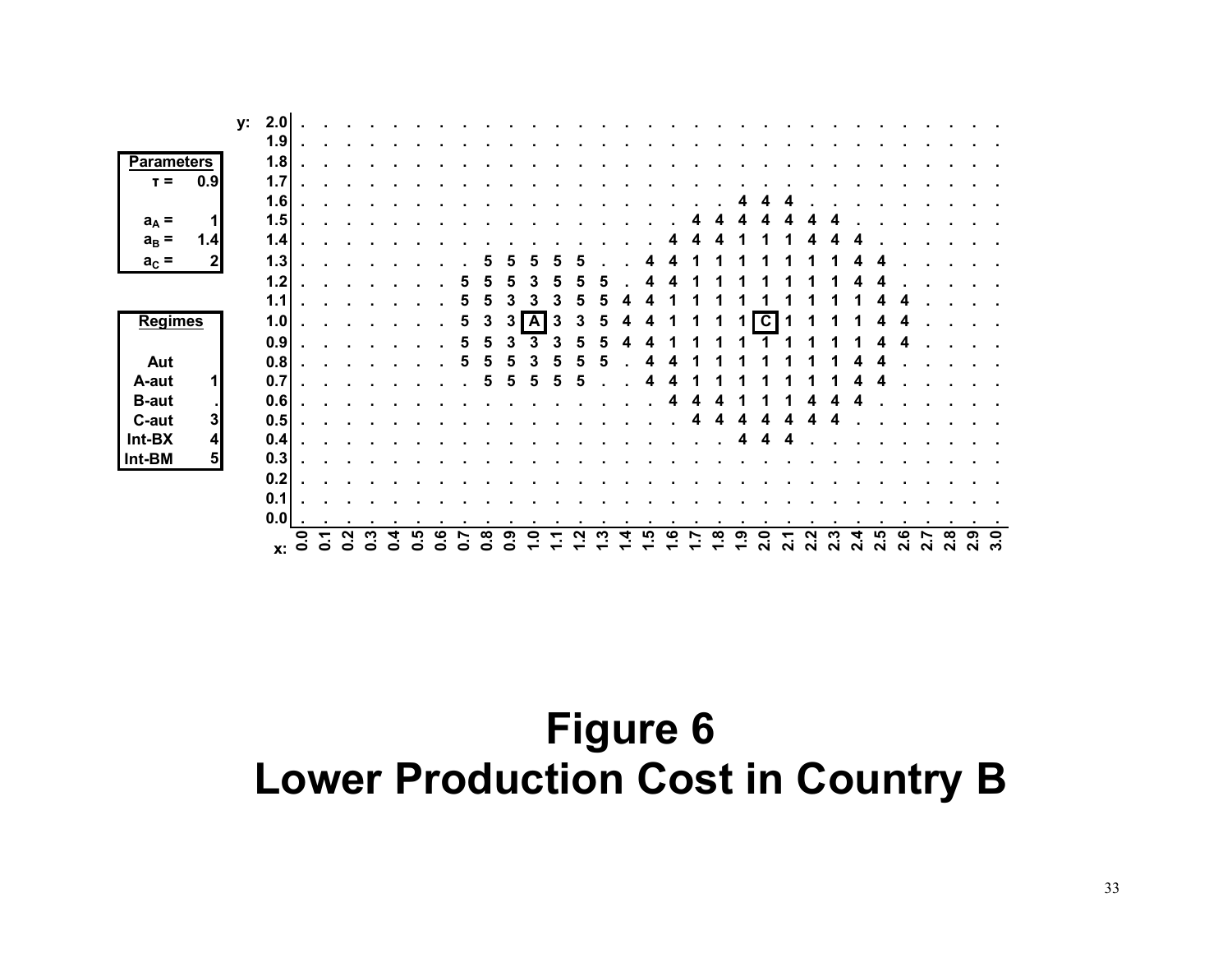

# **Figure 7 Higher trade cost**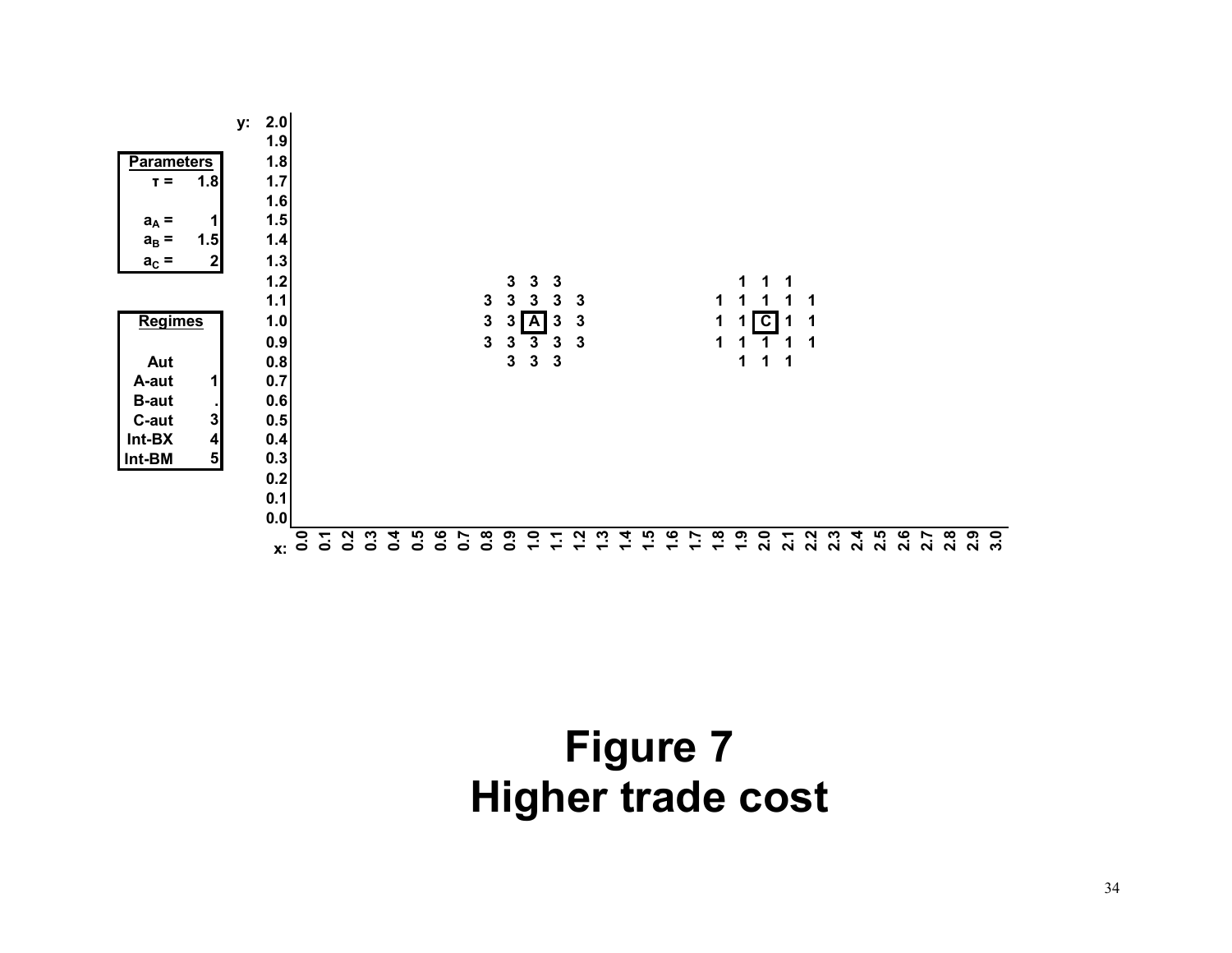|                            | у: | 2.0       |              |    |   |   |   |   |   |   |   |   |   |   |   |   |  |    |    |    |                         |   |   |        |   |   |   |        |        |        |   |
|----------------------------|----|-----------|--------------|----|---|---|---|---|---|---|---|---|---|---|---|---|--|----|----|----|-------------------------|---|---|--------|---|---|---|--------|--------|--------|---|
|                            |    | 1.9       |              |    |   |   |   |   |   |   |   |   |   |   |   |   |  |    |    |    |                         |   |   |        |   |   |   |        |        |        |   |
| <b>Parameters</b>          |    | 1.8       |              |    |   |   |   |   |   |   |   |   |   |   |   |   |  |    |    |    |                         |   |   |        |   |   |   |        |        |        |   |
| 0.3<br>$T =$               |    | 1.7       |              |    |   |   |   |   |   |   |   |   |   |   |   |   |  |    |    |    |                         |   |   |        |   |   |   |        |        |        |   |
|                            |    | 1.6       |              |    |   |   |   |   |   |   |   |   |   |   |   |   |  |    |    |    |                         |   |   |        |   |   |   |        |        |        |   |
| 1<br>$a_A =$               |    | 1.5       |              |    |   |   |   |   |   |   |   |   |   |   |   |   |  |    |    |    |                         |   |   |        |   |   |   |        |        |        |   |
| 1.5<br>$a_B =$             |    | 1.4       |              |    |   |   |   |   |   |   |   |   |   |   |   |   |  |    |    |    |                         |   |   |        |   |   |   |        |        |        |   |
| 2<br>$a_c =$               |    | 1.3       |              |    |   |   |   |   |   | 5 | h |   |   |   | h | 5 |  |    |    |    |                         |   |   |        |   |   |   |        |        |        |   |
|                            |    | $1.2$     |              |    |   |   |   |   |   | 5 | 5 |   |   |   | 5 |   |  |    |    |    |                         |   |   |        |   |   |   |        |        |        |   |
|                            |    |           |              |    |   |   |   |   | h |   |   |   |   |   |   |   |  |    |    |    |                         |   |   |        |   |   |   |        |        |        |   |
|                            |    | 1.1       |              |    |   |   |   |   |   | 5 | 5 |   |   |   |   |   |  |    |    |    |                         |   |   |        |   |   |   |        |        |        |   |
| <b>Regimes</b>             |    | 1.0       |              |    |   |   |   |   | 5 | 5 | 5 | 5 | A | 5 | 5 | 5 |  |    | 4  | 4  | $\overline{\mathbf{c}}$ | 4 | 4 |        |   |   |   |        |        |        |   |
|                            |    | 0.9       |              |    |   |   |   |   | 5 | 5 | 5 |   |   |   | 5 |   |  |    |    |    |                         |   |   |        |   |   |   |        |        |        |   |
| Aut                        |    | 0.8       |              |    |   |   |   |   | b | 5 | 5 |   |   |   | 5 | 5 |  |    |    |    |                         |   |   |        |   |   |   |        |        |        |   |
| 1<br>A-aut                 |    | 0.7       |              |    |   |   |   |   |   | 5 | 5 | 5 | 5 | 5 | 5 |   |  |    |    |    |                         |   |   |        |   |   |   |        |        |        |   |
| <b>B-aut</b>               |    | 0.6       |              |    |   |   |   |   |   |   | 5 | 5 | 5 | 5 | 5 |   |  |    |    | 4  |                         |   |   |        |   |   |   |        |        |        |   |
| C-aut<br>3                 |    | 0.5       |              |    |   |   |   |   |   |   |   |   |   |   |   |   |  |    |    |    |                         |   |   |        |   |   |   |        |        |        |   |
| $\boldsymbol{4}$<br>Int-BX |    | 0.4       |              |    |   |   |   |   |   |   |   |   |   |   |   |   |  |    |    |    |                         |   |   |        |   |   |   |        |        |        |   |
| 5 <sub>5</sub><br>Int-BM   |    | 0.3       |              |    |   |   |   |   |   |   |   |   |   |   |   |   |  |    |    |    |                         |   |   |        |   |   |   |        |        |        |   |
|                            |    | 0.2       |              |    |   |   |   |   |   |   |   |   |   |   |   |   |  |    |    |    |                         |   |   |        |   |   |   |        |        |        |   |
|                            |    | 0.1       |              |    |   |   |   |   |   |   |   |   |   |   |   |   |  |    |    |    |                         |   |   |        |   |   |   |        |        |        |   |
|                            |    | 0.0       |              |    |   |   |   |   |   |   |   |   |   |   |   |   |  |    |    |    |                         |   |   |        |   |   |   |        |        |        |   |
|                            |    |           |              | ∽. |   |   |   |   |   |   |   | σ | o |   |   |   |  | tΟ | ထု | o. | $\bullet$               |   |   |        |   |   | ဖ |        | ထု     | თ.     | Q |
|                            |    | <b>X:</b> | $\mathbf{0}$ | Ō  | 0 | o | c | c | c | o | o | c |   |   |   |   |  |    |    |    | ี่                      | ี | ິ | $\sim$ | N | N | N | $\sim$ | $\sim$ | $\sim$ | ო |

# **Figure 8 Lower trade cost**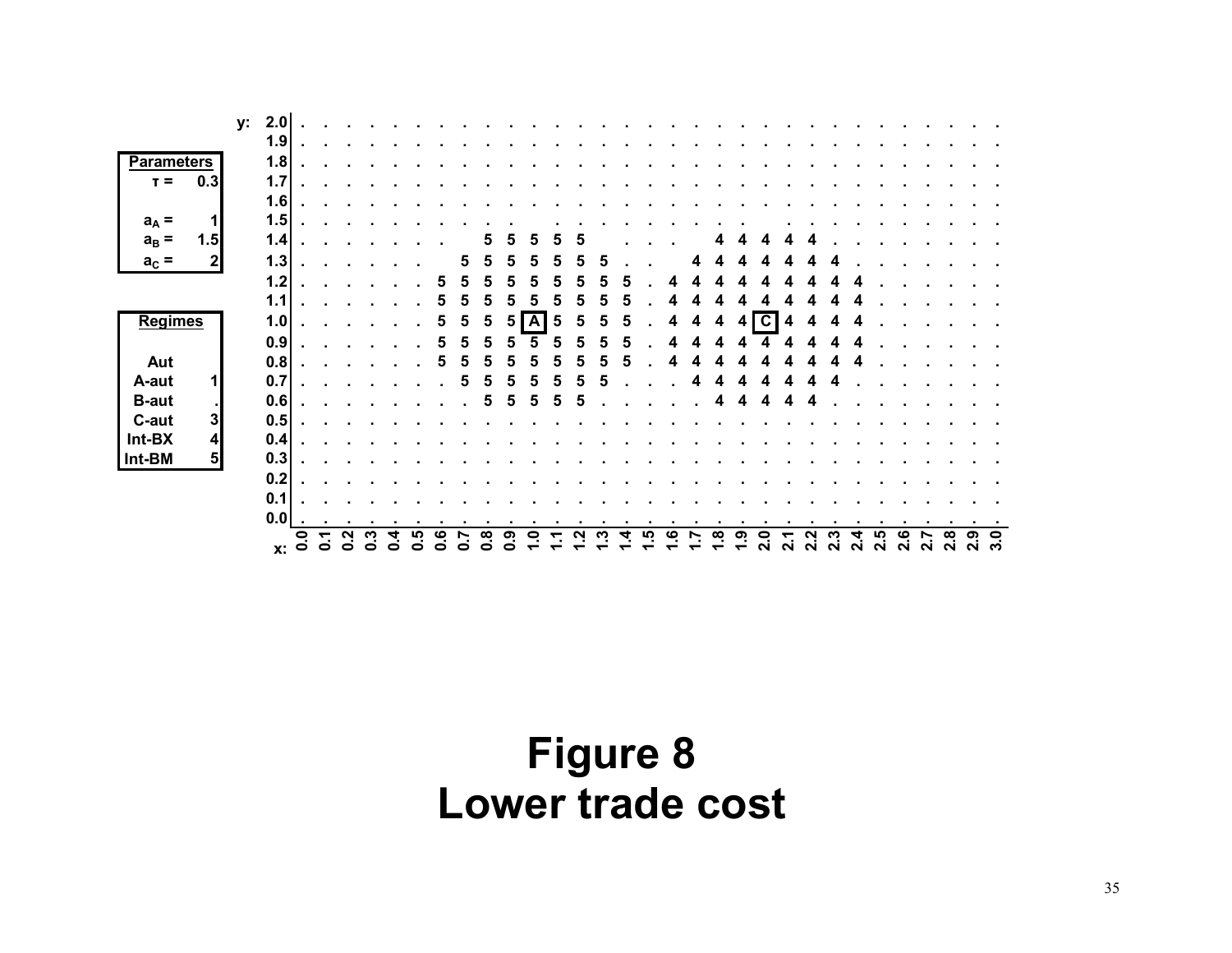|                   |                  |    | <b>x:</b> | $\overline{0}$ . | ↽.<br>$\bullet$ | Ņ<br>o | ო<br>e | c | ഥ | ဖ |   | ထု<br>っ | ග | 0 |   |   |   | ഗ | <u>ဖ</u> | œ | <u>၈</u> | $\ddot{\mathbf{S}}$<br>ฺ∾ | ี่ | بہ<br>ุ่ | <u>ო</u><br>ุ่ | 4.<br>ี่ | ယ္<br>N | <u>ဖ</u><br>$\mathbf{N}$ | ี | ထု<br>ິ | თ | 3.0 |
|-------------------|------------------|----|-----------|------------------|-----------------|--------|--------|---|---|---|---|---------|---|---|---|---|---|---|----------|---|----------|---------------------------|----|----------|----------------|----------|---------|--------------------------|---|---------|---|-----|
|                   |                  |    | 0.0       |                  |                 |        |        |   |   |   |   |         |   |   |   |   |   |   |          |   |          |                           |    |          |                |          |         |                          |   |         |   |     |
| Int-BM            | 5 <sub>5</sub>   |    | 0.1       |                  |                 |        |        |   |   |   |   |         |   |   |   |   |   |   |          |   |          |                           |    |          |                |          |         |                          |   |         |   |     |
| Int-BX            | $\boldsymbol{4}$ |    | 0.2       |                  |                 |        |        |   |   |   |   |         |   |   |   |   |   |   |          |   |          |                           |    |          |                |          |         |                          |   |         |   |     |
| C-aut             | 3                |    | 0.3       |                  |                 |        |        |   |   |   |   |         |   |   |   |   |   |   |          |   |          |                           |    |          |                |          |         |                          |   |         |   |     |
| <b>B-aut</b>      | ×.               |    | 0.4       |                  |                 |        |        |   |   |   |   |         |   |   |   |   |   |   |          |   |          |                           |    |          |                |          |         |                          |   |         |   |     |
| A-aut             | $\mathbf{1}$     |    | 0.5       |                  |                 |        |        |   |   |   |   |         |   |   |   |   |   |   |          |   |          |                           |    |          |                |          |         |                          |   |         |   |     |
| Aut               |                  |    | 0.6       |                  |                 |        |        |   |   |   |   | 5       |   |   |   |   |   |   |          | 4 |          |                           |    |          |                |          |         |                          |   |         |   |     |
|                   |                  |    | 0.7       |                  |                 |        |        |   |   |   | 5 | 5       | 5 |   |   |   |   |   |          |   |          |                           |    |          |                |          |         |                          |   |         |   |     |
| <b>Regimes</b>    |                  |    | 0.8       |                  |                 |        |        |   |   | 5 | 5 | 5       |   |   |   |   | 5 |   | 4        |   |          |                           |    | 4        | л              |          |         |                          |   |         |   |     |
|                   |                  |    | 0.9       |                  |                 |        |        |   |   | 5 | 5 | 5       |   |   |   |   |   |   |          |   |          |                           |    |          |                |          |         |                          |   |         |   |     |
|                   |                  |    | 1.0       |                  |                 |        |        |   |   |   | 5 | 3       | 3 | A | 3 | 5 | 5 |   |          |   |          | C                         |    |          |                |          |         |                          |   |         |   |     |
| $b_c =$           | $\mathbf{1}$     |    | 1.1       |                  |                 |        |        |   |   |   | 5 | 5       |   |   |   |   | 5 |   | 4        |   |          |                           |    |          |                |          |         |                          |   |         |   |     |
| $b_B =$           | 0.5              |    | 1.2       |                  |                 |        |        |   |   |   |   | 5       |   |   |   |   |   |   |          |   |          |                           |    |          |                |          |         |                          |   |         |   |     |
| $b_A =$           | 1                |    | 1.3       |                  |                 |        |        |   |   |   |   |         |   |   |   |   |   |   |          |   |          |                           |    |          |                |          |         |                          |   |         |   |     |
| $a_c =$           | $\boldsymbol{2}$ |    | 1.4       |                  |                 |        |        |   |   |   |   |         |   |   |   |   |   |   |          |   |          |                           |    |          |                |          |         |                          |   |         |   |     |
| $a_B =$           | 1.5              |    | 1.5       |                  |                 |        |        |   |   |   |   |         |   |   |   |   |   |   |          |   |          |                           |    |          |                |          |         |                          |   |         |   |     |
| $a_A =$           | 1                |    | 1.6       |                  |                 |        |        |   |   |   |   |         |   |   |   |   |   |   |          |   |          |                           |    |          |                |          |         |                          |   |         |   |     |
|                   |                  |    | 1.7       |                  |                 |        |        |   |   |   |   |         |   |   |   |   |   |   |          |   |          |                           |    |          |                |          |         |                          |   |         |   |     |
| $T =$             | 0.9              |    | 1.8       |                  |                 |        |        |   |   |   |   |         |   |   |   |   |   |   |          |   |          |                           |    |          |                |          |         |                          |   |         |   |     |
| <b>Parameters</b> |                  |    | 1.9       |                  |                 |        |        |   |   |   |   |         |   |   |   |   |   |   |          |   |          |                           |    |          |                |          |         |                          |   |         |   |     |
|                   |                  | у: | 2.0       |                  |                 |        |        |   |   |   |   |         |   |   |   |   |   |   |          |   |          |                           |    |          |                |          |         |                          |   |         |   |     |

# **Figure 9 Smaller Country B**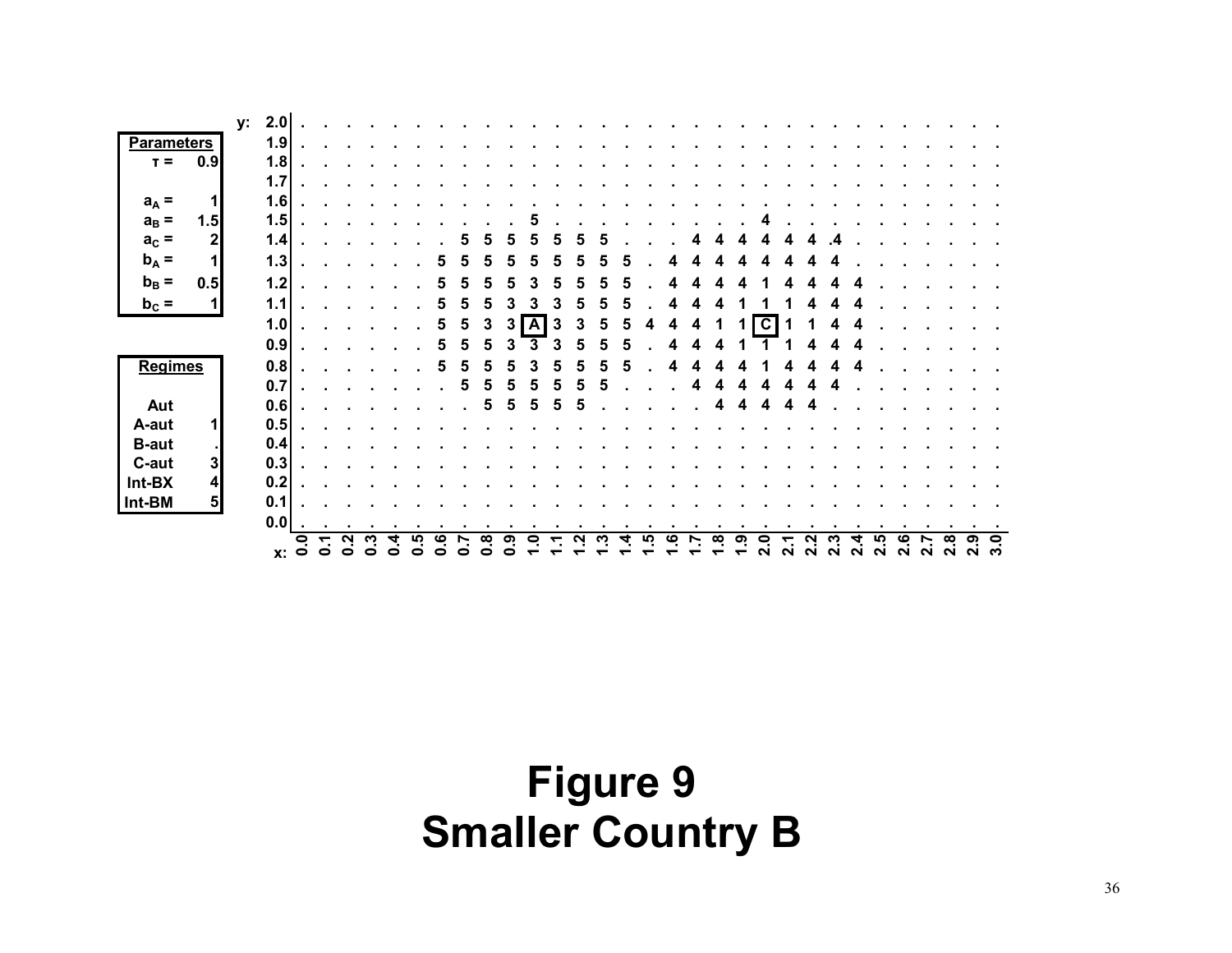| у:                         | 2.0            |                  |                 |        |   |   |    |   |        |        |   |   |   |   |   |   |          |    |          |   |                         |        |        |                    |   |        |             |   |              |        |        |
|----------------------------|----------------|------------------|-----------------|--------|---|---|----|---|--------|--------|---|---|---|---|---|---|----------|----|----------|---|-------------------------|--------|--------|--------------------|---|--------|-------------|---|--------------|--------|--------|
| <b>Parameters</b>          | 1.9            |                  |                 |        |   |   |    |   |        |        |   |   |   |   |   |   |          |    |          |   |                         |        |        |                    |   |        |             |   |              |        |        |
| 0.9<br>$T =$               | 1.8            |                  |                 |        |   |   |    |   |        |        |   |   |   |   |   |   |          |    |          |   |                         |        |        |                    |   |        |             |   |              |        |        |
|                            | 1.7            |                  |                 |        |   |   |    |   |        |        |   |   |   |   |   |   |          |    |          |   |                         |        |        |                    |   |        |             |   |              |        |        |
| $\mathbf{1}$<br>$a_A =$    | 1.6            |                  |                 |        |   |   |    |   |        |        |   |   |   |   |   |   |          |    |          |   |                         |        |        |                    |   |        |             |   |              |        |        |
| $a_B =$<br>1.5             | 1.5            |                  |                 |        |   |   |    |   |        |        |   |   |   |   |   |   |          |    |          |   |                         |        |        |                    |   |        |             |   |              |        |        |
| $\mathbf 2$<br>$a_c =$     | 1.4            |                  |                 |        |   |   |    |   |        | 5      | 5 |   |   |   |   |   |          |    |          |   |                         |        |        |                    |   |        |             |   |              |        |        |
| $b_A =$<br>$2 \mid$        | 1.3            |                  |                 |        |   |   |    |   |        | 5      |   |   |   |   |   |   |          |    |          |   |                         |        |        |                    |   |        |             |   |              |        |        |
| $b_B =$<br>1               | 1.2            |                  |                 |        |   |   |    |   | 5      | 5      |   |   |   |   |   |   |          |    |          |   |                         |        |        |                    |   |        |             |   |              |        |        |
| $b_c =$<br>1               | 1.1            |                  |                 |        |   |   |    |   | 5      |        |   |   |   | 5 |   |   |          |    |          |   |                         |        |        |                    |   |        |             |   |              |        |        |
|                            | 1.0            |                  |                 |        |   |   |    | 5 | 3      | 3      | A | 3 | 3 | 5 | 5 | 5 |          |    |          |   | $\overline{\mathbf{c}}$ |        |        |                    |   |        |             |   |              |        |        |
|                            | 0.9            |                  |                 |        |   |   |    |   | 5      |        |   |   |   |   |   |   |          |    |          |   |                         |        |        |                    |   |        |             |   |              |        |        |
| <b>Regimes</b>             | 0.8            |                  |                 |        |   |   |    | 5 |        | 5      |   |   |   | 5 | 5 |   |          |    |          |   |                         |        |        |                    |   |        |             |   |              |        |        |
|                            |                |                  |                 |        |   |   |    |   | 5      |        |   |   |   |   |   |   |          |    |          |   |                         |        |        |                    |   |        |             |   |              |        |        |
|                            | 0.7            |                  |                 |        |   |   |    |   | b      | 5      | 5 |   |   |   | 5 |   |          |    |          |   |                         |        |        |                    |   |        |             |   |              |        |        |
| Aut                        | 0.6            |                  |                 |        |   |   |    | ь | 5      | 5      | 5 | 5 | 5 | 5 |   |   |          |    | Δ        |   | Δ                       |        |        |                    |   |        |             |   |              |        |        |
| $\mathbf{1}$<br>A-aut      | 0.5            |                  |                 |        |   |   |    |   |        | 5      | 5 | 5 |   |   |   |   |          |    |          |   |                         |        |        |                    |   |        |             |   |              |        |        |
| <b>B-aut</b><br>- 1        | 0.4            |                  |                 |        |   |   |    |   |        |        |   |   |   |   |   |   |          |    |          |   |                         |        |        |                    |   |        |             |   |              |        |        |
| 3<br>C-aut                 | 0.3            |                  |                 |        |   |   |    |   |        |        |   |   |   |   |   |   |          |    |          |   |                         |        |        |                    |   |        |             |   |              |        |        |
| $\boldsymbol{4}$<br>Int-BX | 0.2            |                  |                 |        |   |   |    |   |        |        |   |   |   |   |   |   |          |    |          |   |                         |        |        |                    |   |        |             |   |              |        |        |
| 5 <sub>5</sub><br>Int-BM   | 0.1            |                  |                 |        |   |   |    |   |        |        |   |   |   |   |   |   |          |    |          |   |                         |        |        |                    |   |        |             |   |              |        |        |
|                            | 0.0            | $\blacksquare$   |                 |        |   |   |    |   |        |        |   |   |   |   |   |   |          |    |          |   |                         |        |        |                    |   |        |             |   |              |        |        |
|                            | $\mathbf{x}$ : | $\overline{0}$ . | ↽.<br>$\bullet$ | N<br>0 | o | ◓ | ڡٜ | c | œ<br>8 | თ<br>- | P |   | א | ო | 4 | ၯ | <u>ဖ</u> | r. | $\infty$ | თ | $\bullet$<br>ี          | $\sim$ | $\sim$ | <b>ی</b><br>$\sim$ | N | ഥ<br>N | ڢ<br>$\sim$ | N | œ.<br>$\sim$ | ග<br>N | 9<br>က |

# **Figure 10 Larger Country A**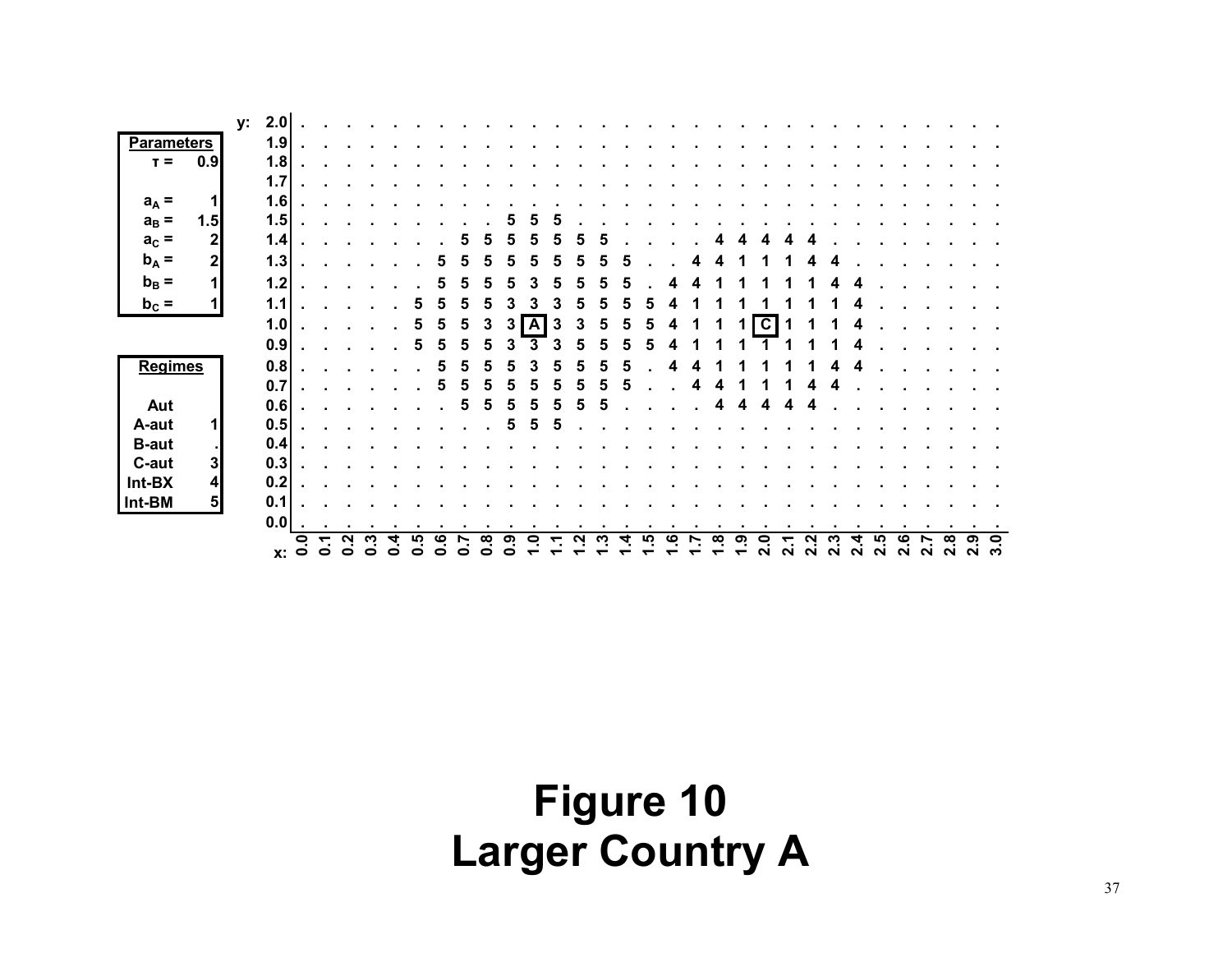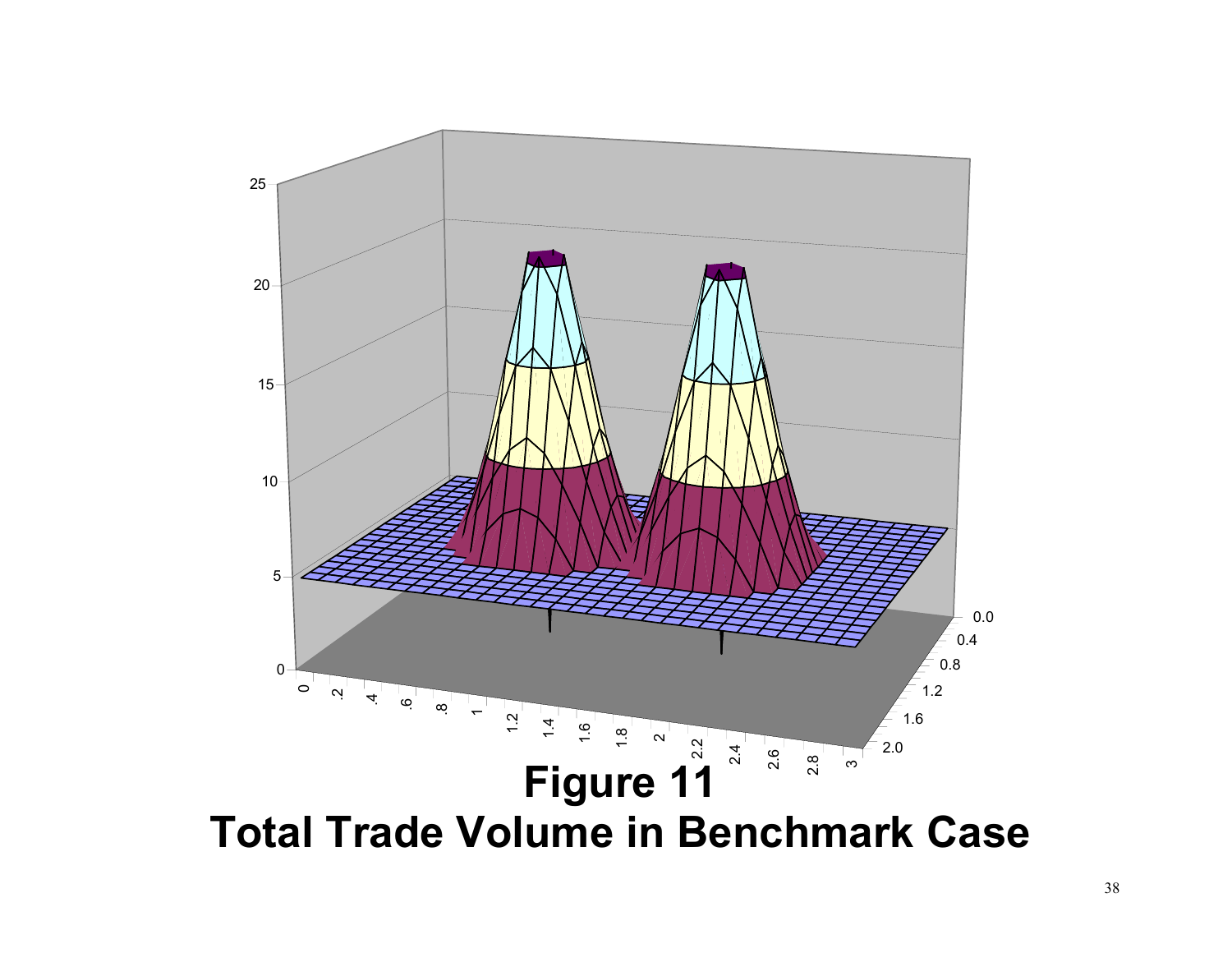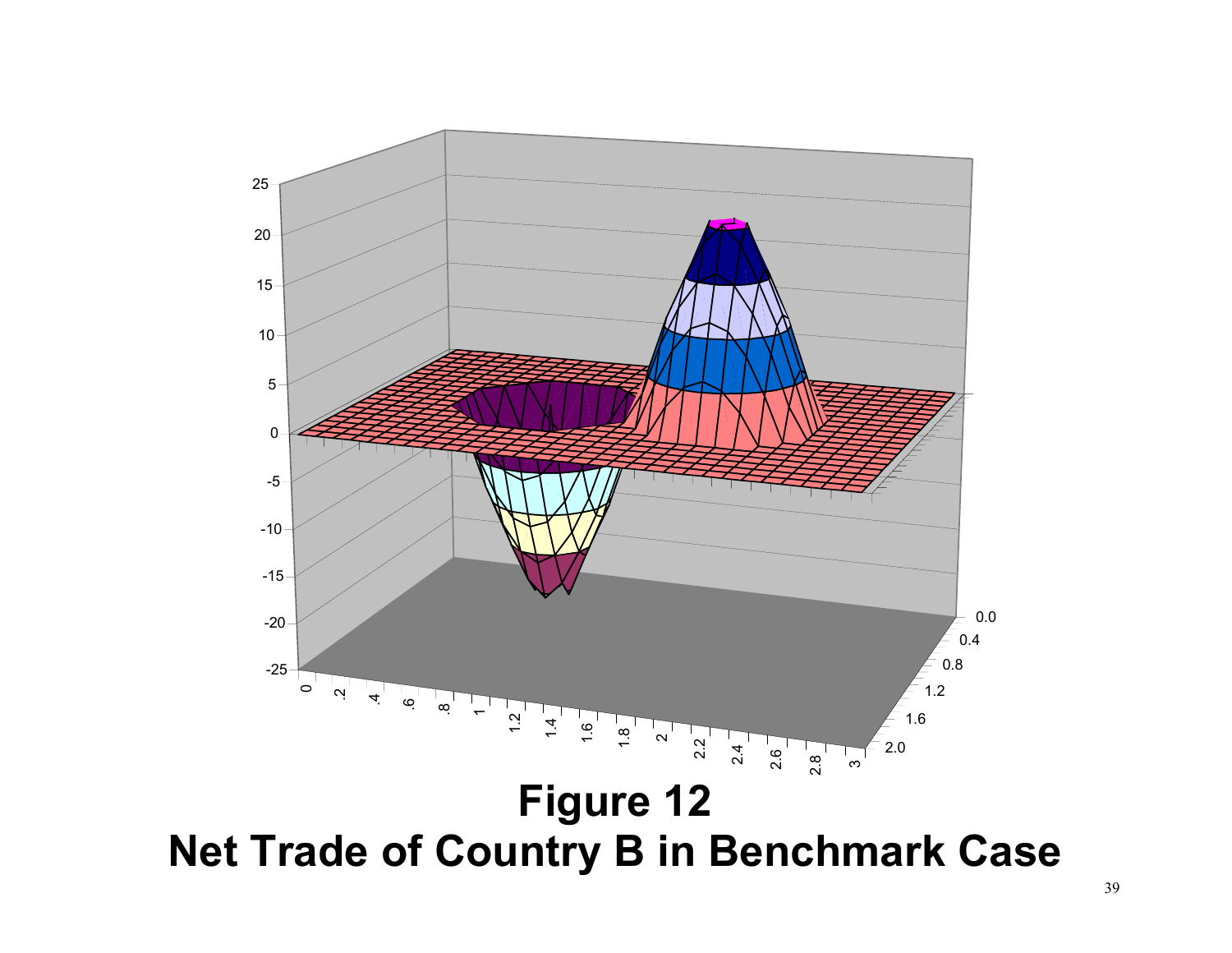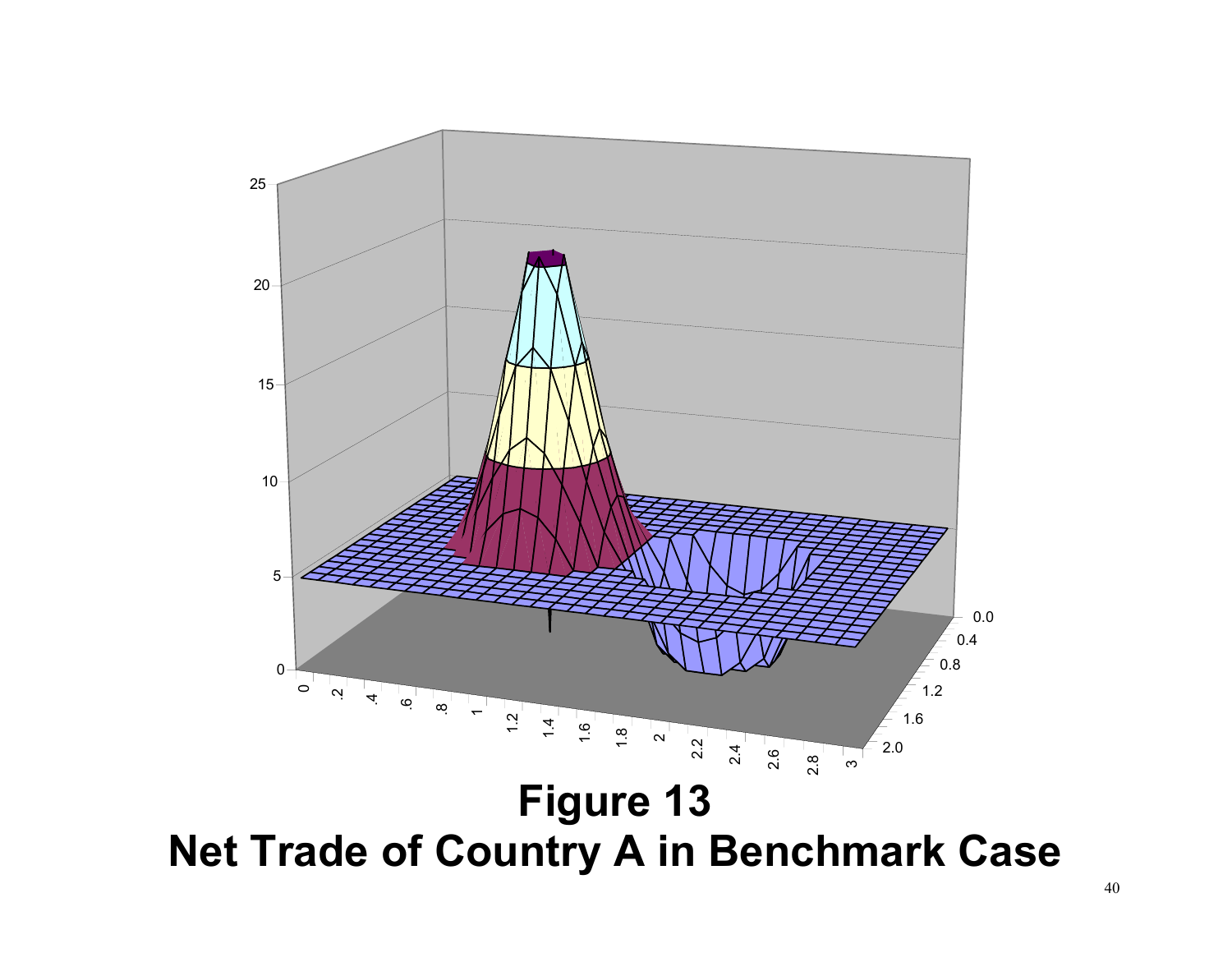| у.                         | 2.0 |              |           |   |   |   |   |   |   |   |   |   |   |   |   |   |   |          |    |           |   |   |   |        |        |   |        |        |        |   |              |
|----------------------------|-----|--------------|-----------|---|---|---|---|---|---|---|---|---|---|---|---|---|---|----------|----|-----------|---|---|---|--------|--------|---|--------|--------|--------|---|--------------|
|                            | 1.9 |              |           |   |   |   |   |   |   |   |   |   |   |   |   |   |   |          |    |           |   |   |   |        |        |   |        |        |        |   |              |
| <b>Parameters</b>          | 1.8 |              |           |   |   |   |   |   |   |   |   |   |   |   |   |   |   |          |    |           |   |   |   |        |        |   |        |        |        |   |              |
| 0.9<br>$T =$               | 1.7 |              |           |   |   |   |   |   |   |   |   |   |   |   |   |   |   |          |    |           |   |   |   |        |        |   |        |        |        |   |              |
|                            | 1.6 |              |           |   |   |   |   |   |   |   |   |   |   |   |   |   |   |          |    |           |   |   |   |        |        |   |        |        |        |   |              |
| $a_A =$<br>1               | 1.5 |              |           |   |   |   |   |   |   |   |   |   |   |   |   |   |   |          |    |           |   |   |   |        |        |   |        |        |        |   |              |
| 1.2<br>$a_B =$             | 1.4 |              |           |   |   |   |   |   |   |   |   |   |   |   |   |   |   |          |    |           |   |   |   |        |        |   |        |        |        |   |              |
| $\mathbf{2}$<br>$a_c =$    | 1.3 |              |           |   |   |   |   |   |   |   |   |   |   |   | 4 |   |   |          |    |           |   |   |   |        |        |   |        |        |        |   |              |
|                            |     |              |           |   |   |   |   |   |   |   |   |   |   |   |   |   |   |          |    |           |   |   |   |        |        |   |        |        |        |   |              |
|                            | 1.2 |              |           |   |   |   |   |   |   |   |   |   |   |   | 4 |   |   |          |    |           |   |   |   |        |        |   |        |        |        |   |              |
|                            | 1.1 |              |           |   |   |   |   |   |   |   |   |   |   |   |   |   |   |          |    |           |   |   |   |        |        |   |        |        |        |   |              |
| <b>Regimes</b>             | 1.0 |              |           |   |   |   |   |   |   |   | 5 | A | 5 | 4 |   |   |   |          |    |           | C |   |   |        |        |   |        |        |        |   |              |
|                            | 0.9 |              |           |   |   |   |   |   |   |   |   |   | 5 |   |   |   |   |          |    |           |   |   |   |        |        |   |        |        |        |   |              |
| Aut                        | 0.8 |              |           |   |   |   |   |   |   |   |   |   |   | 4 |   |   |   |          |    |           |   |   |   |        |        |   |        |        | 4      |   |              |
| $\mathbf{1}$<br>A-aut      | 0.7 |              |           |   |   |   |   |   |   |   |   |   |   |   |   |   |   |          |    |           |   |   |   |        |        |   |        |        |        |   |              |
| <b>B-aut</b><br>$\sim$     | 0.6 |              |           |   |   |   |   |   |   |   |   |   |   |   |   |   |   |          |    |           |   |   |   |        |        |   |        |        |        |   |              |
| C-aut<br>3                 | 0.5 |              |           |   |   |   |   |   |   |   |   |   |   |   |   | 4 |   |          |    |           |   |   |   |        |        |   |        |        |        |   |              |
| $\boldsymbol{4}$<br>Int-BX | 0.4 |              |           |   |   |   |   |   |   |   |   |   |   |   |   |   |   |          |    |           |   |   |   |        |        |   |        |        |        |   |              |
| 5 <sub>5</sub><br>Int-BM   | 0.3 |              |           |   |   |   |   |   |   |   |   |   |   |   |   |   |   | 4        |    |           |   |   |   |        |        |   |        |        |        |   |              |
|                            | 0.2 |              |           |   |   |   |   |   |   |   |   |   |   |   |   |   |   |          | 4  |           | 4 |   |   |        |        |   |        |        |        |   |              |
|                            | 0.1 |              |           |   |   |   |   |   |   |   |   |   |   |   |   |   |   |          |    |           |   |   |   |        |        |   |        |        |        |   |              |
|                            | 0.0 |              |           |   |   |   |   |   |   |   |   |   |   |   |   |   |   |          |    |           |   |   |   |        |        |   |        |        |        |   |              |
|                            |     |              |           |   |   |   |   | ဖ |   |   | σ | c |   |   |   |   | ၯ | <u>ဖ</u> | œ. | <u>ဇာ</u> | P |   |   |        |        |   | ڡ      |        | œ      | ග | $\mathbf{S}$ |
|                            | Х.  | $\mathbf{0}$ | $\bullet$ | 0 | o | o | o | ◓ | o | o |   |   |   |   |   |   |   |          |    |           | ี | N | N | $\sim$ | $\sim$ | N | $\sim$ | $\sim$ | $\sim$ | N | က            |

# **Figure 14 Trade of Japan in a Capital-Intensive Good (A=DCs, C=LDCs)**